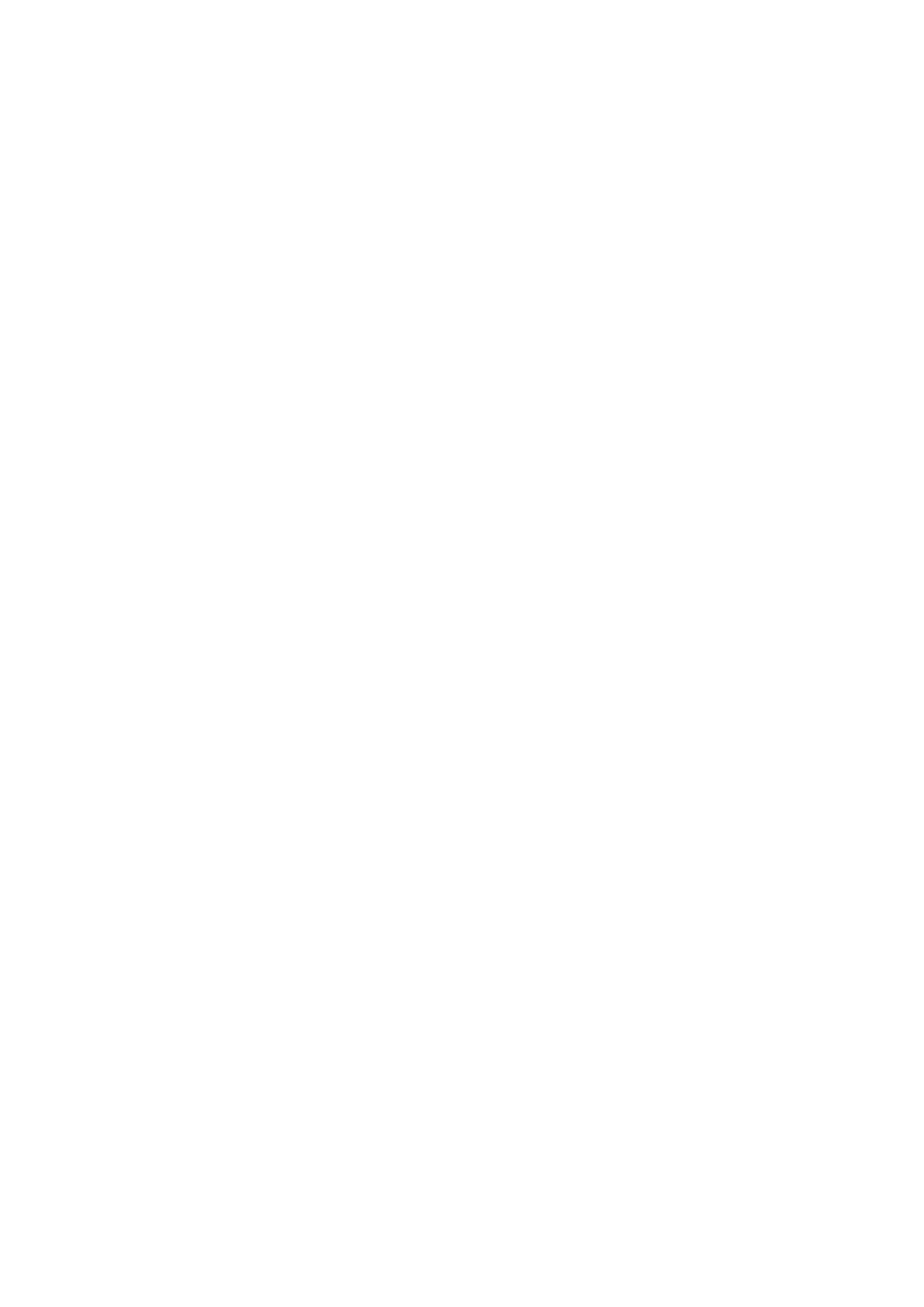# Abstact

This thesis is concerned with the calculus of variations on bounded domains. The critical points of a functional I corresponding to a Lagragian function  $L$  are the solutions of the Euler-Lagrange equation. This equation is a partial differential equation. I will prove in the main theorem that there exists a minimizer to the functional I under certain conditions on L. These conditions are partial convexity and coercivity. Partial convexity is convexity in a part of the variable of  $L$  and coercivity is a bound from below of  $L$  with respect to another function. In the last subsection I will provide a motivation for the hypothesis of this theorem.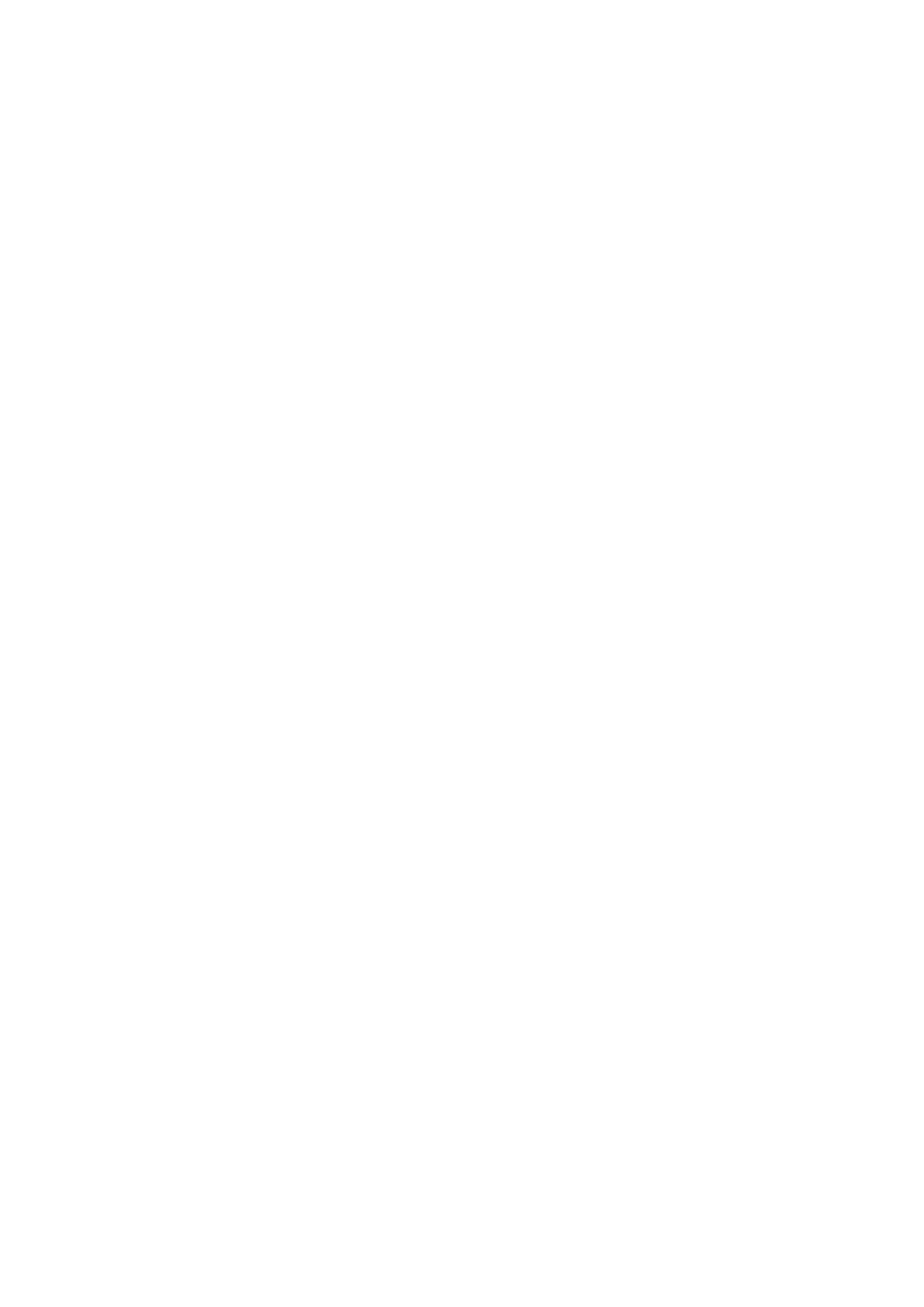# Acknowledgements

First and foremost I would like to thank my thesis advisor Fabian Ziltener. He has always shown a critical eye for detail and was always available for questions and discussion. This was incredibly helpful especially in the later stages of writing the thesis. Another person whom I would like to thank is Sofie Servaas, a friend who has supported me throughout my double bachelor degree and helped me keep my focus.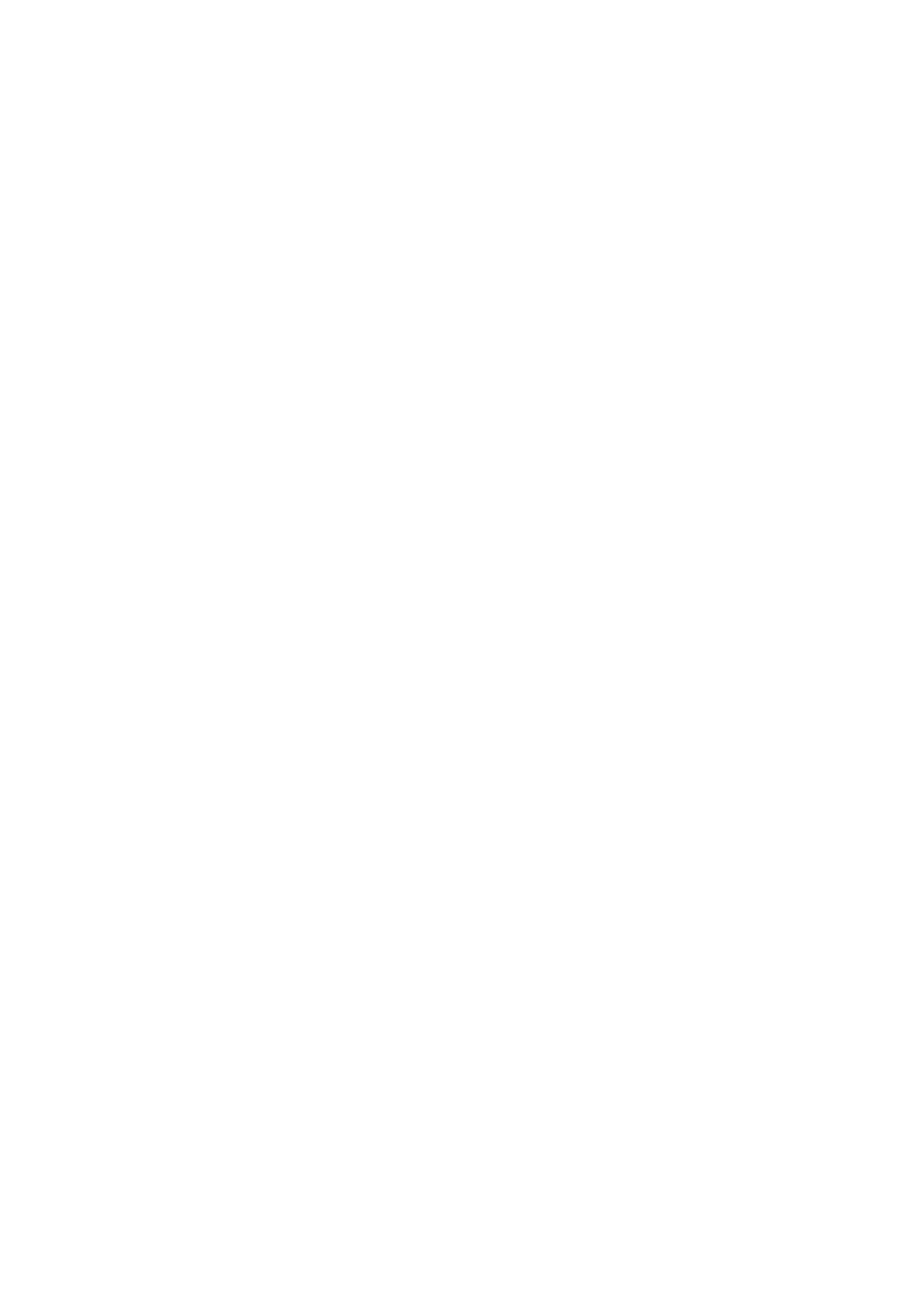# Contents

| $\mathbf{1}$   | Introduction                                                                                                                                                                                                                          | $\mathbf{1}$ |
|----------------|---------------------------------------------------------------------------------------------------------------------------------------------------------------------------------------------------------------------------------------|--------------|
|                | 1.1                                                                                                                                                                                                                                   |              |
|                | 1.2                                                                                                                                                                                                                                   |              |
| $\mathbf{2}$   | <b>Sobolev Spaces</b>                                                                                                                                                                                                                 | $\mathbf{5}$ |
|                | Weak Derivative response to the contract of the contract of the contract of the contract of the contract of the contract of the contract of the contract of the contract of the contract of the contract of the contract of th<br>2.1 |              |
|                | 2.2                                                                                                                                                                                                                                   |              |
|                | 2.3                                                                                                                                                                                                                                   |              |
|                | 2.4                                                                                                                                                                                                                                   |              |
| 3              | <b>Sobolev Embeddings</b>                                                                                                                                                                                                             | 23           |
| $\overline{4}$ | 3.1                                                                                                                                                                                                                                   |              |
|                | $3.2\,$                                                                                                                                                                                                                               |              |
|                | <b>Functional Analysis</b>                                                                                                                                                                                                            | 39           |
|                | 4.1                                                                                                                                                                                                                                   |              |
| $\mathbf{5}$   | Weak Topology on Banach Spaces (and all contracts of the set of the space of the space of the set of the set of the set of the set of the set of the set of the set of the set of the set of the set of the set of the set of<br>4.2  |              |
|                | Main Theorem 1.3                                                                                                                                                                                                                      | 43           |
|                | 5.1                                                                                                                                                                                                                                   | 43           |
|                | 5.2                                                                                                                                                                                                                                   |              |
|                | 5.3                                                                                                                                                                                                                                   |              |
| 6              | Appendix                                                                                                                                                                                                                              | 52           |
|                | 6.1                                                                                                                                                                                                                                   |              |
|                | 6.2                                                                                                                                                                                                                                   |              |
|                | 6.3                                                                                                                                                                                                                                   |              |
|                | 6.4                                                                                                                                                                                                                                   |              |
|                | 6.5                                                                                                                                                                                                                                   |              |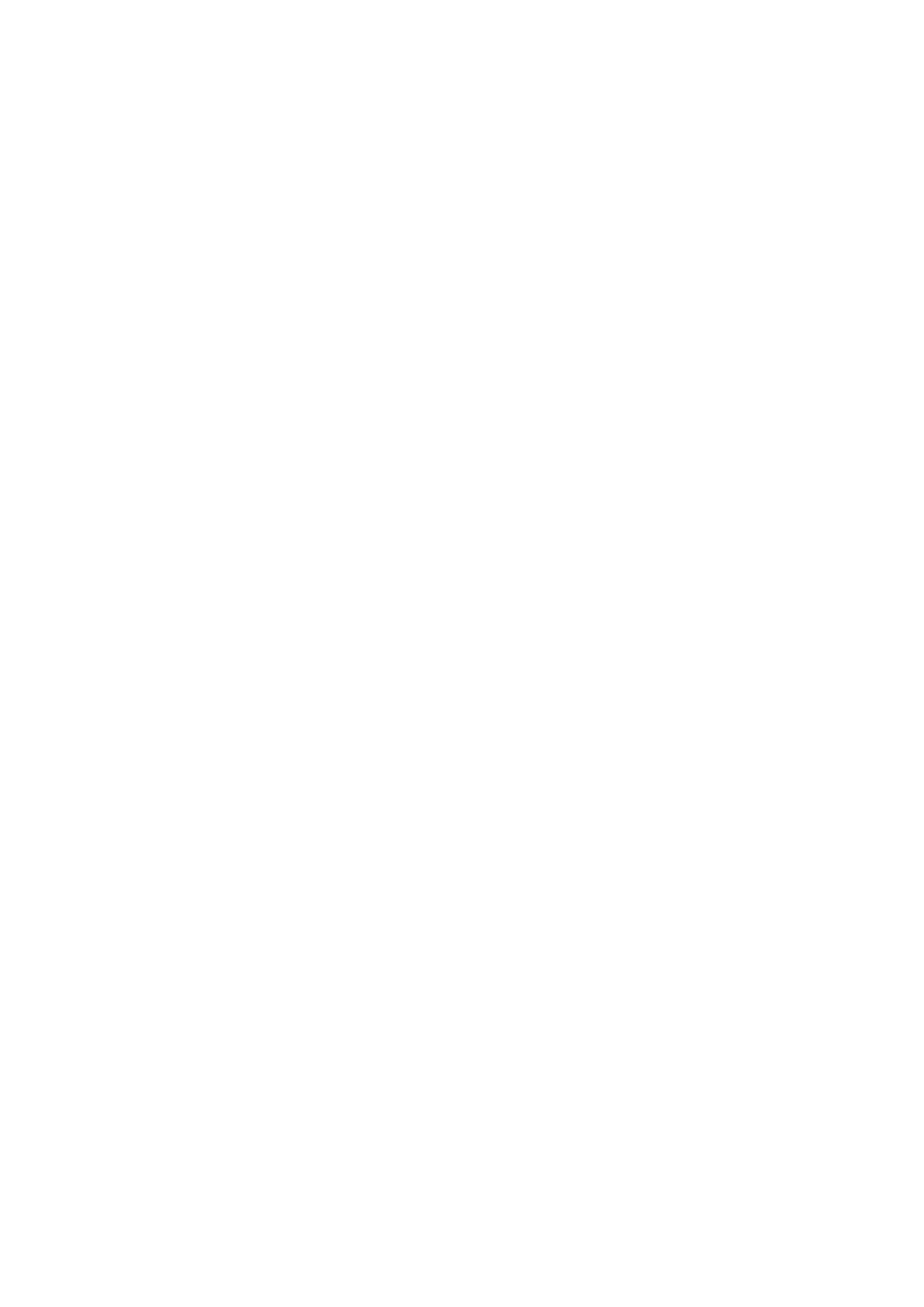# 1 Introduction

#### 1.1 History and Main Problem

Consider the following fundamental question.

Question 1.1. Let  $1 \leq p < \infty$ ,  $n \in \mathbb{N}$ ,  $U \subset \mathbb{R}^n$  open and bounded,  $g \in L^p(\partial U)$ ,

$$
\mathcal{A} := \{ u \in W^{1,p}(U) \subset L^p(U) : u = g \text{ on } \partial U \text{ in the trace sense } \},
$$

where  $W^{1,p}(U)$  will be defined in 2.9 and the trace sense in 2.22,  $L \in C^{\infty}(\mathbb{R}^n \times \mathbb{R} \times \mathbb{R}^n)$  and

$$
I(u) := \int_U L(Du, u, x) dx.
$$

Does there exists  $u \in \mathcal{A}$  such that  $I(u) \leq \inf_{v \in \mathcal{A}} I(v)$ ?

Remark 1.2. A version of this question was posed by David Hilbert at his famous address to the International Congress of Mathematics in Paris.

The goal of this thesis is to provide an answer in the following theorem.

Let  $1 < p < \infty$ ,  $p \neq n$ ,  $\alpha > 0$ ,  $\beta \geq 0$  and U a  $C^1$ -domain (see Appendix 6.1 Calculus). Theorem 1.3. (Existence of Minimizer) Assume that L satisfies the coercivity inequality

$$
L(z, y, x) \ge \alpha |z|^p - \beta
$$

and is convex in the z variable.

Suppose also the set A is nonempty.

Then there exists a function  $u \in \mathcal{A}$  solving

$$
I(u) = \min_{v \in \mathcal{A}} I(v).
$$

The above theorem is an important result in the field of calculus of variations. In this field one is interested in minimizing a functional like  $I$  in the above question. Calculus of variations originates from the problem of minimization, for example minimizing a volume. Moreover, these problems have been around since at least 300 A.C.. Through the centuries the methods have changed from a geometric nature to an analytic nature.

That said, it was not until the 17th century that a French lawyer by the name Pierre de Fermat studied the subject using analysis. Therefore, he should be considered founder of the field<sup>1</sup>. Fermat studied the refraction of light travelling from a rare medium to a dense medium. He stated that light travels in such a way as to minimize the time it takes to go from one point to another. This principle was later named Fermat's Principle. He used this to calculate the respective speeds inside the media using the refraction angle, as shown below(air-water). The middle picture in figure 1 minimizes the time for light to travel from the upper left to lower right corner of the 2 by 2 metres square.

<sup>&</sup>lt;sup>1</sup>This is claimed by H. Goldstine [GG80]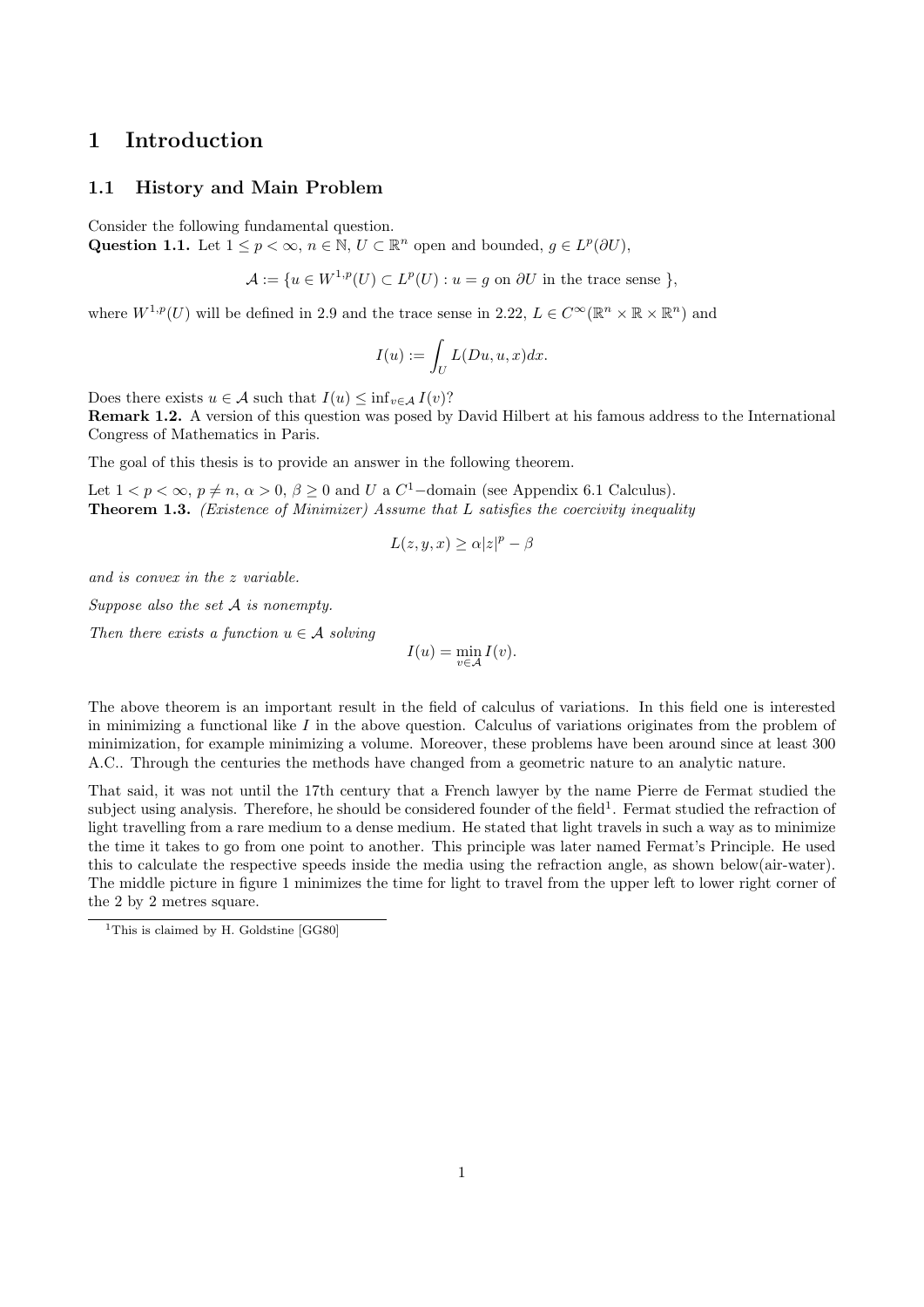

Figure 1: Three paths for light to travel from upper left to lower right corner.



Figure 2: Four snapshots of three tracks, where the middle track is the fastest.

An important consequence of Fermat's work was his minimization technique. This technique was applied by John Bernouilli on the brachistochrone curve problem, which became a milestone for the development of calculus of variations. This problem is concerned with two points  $p_1$  and  $p_2$  in the  $x - y$ -plane with  $y_1 > y_2$ . Now assuming a constant gravitational force in the  $-y$  direction. What would be the fastest frictionless track for a point particle to slide from  $p_1$  to  $p_2$  from zero velocity using gravity as the only form of acceleration. The answer to this question is the brachistochrone curve. Figure 2 displays the problem. It also shows four snapsshots at different times of three point particles released at the same time in  $p_1$  traveling towards  $p_2$  using gravity only to accelaterate.

Remark 1.4. Why is a straight line not fastest? This is because the particle first has priority to pick up speed, which occurs fastest when going straight down.

Now, we can pose the brachistochrone curve problem in terms of an integral problem by calculating the time it takes a particle to travel on a curve from point  $p_1$  to point  $p_2$ . Minimizing this integral would provide us the brachistochrone curve.

An important application lies in partial differential equations.

Example 1.5. Minimization problems are closely related to partial differential equations. Namely, critical points of the functional I are solutions of the Euler-Lagrange equations for  $L$ .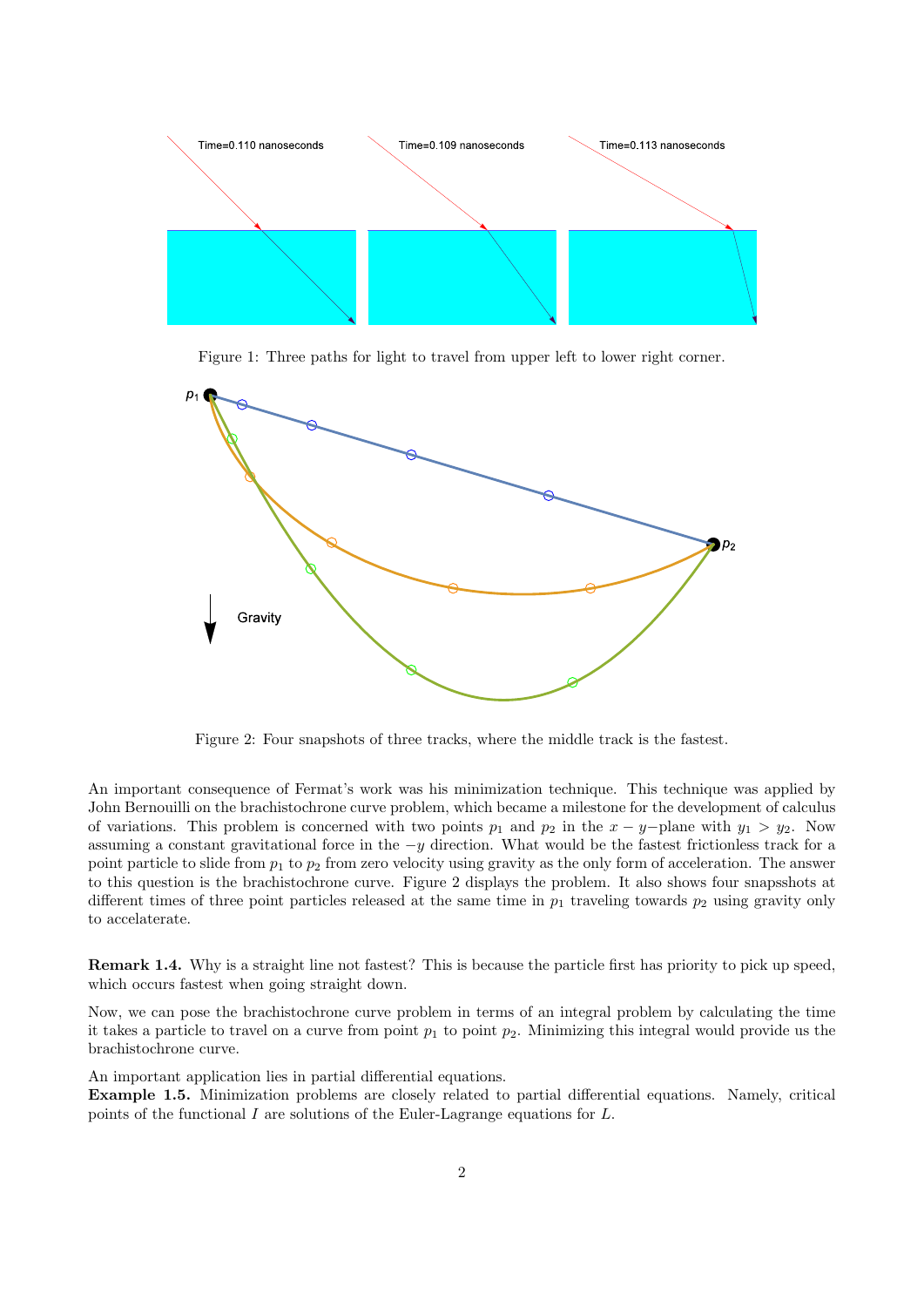To explain this, let  $u, n, U, L$  and I be as in question 1.1.

Let u be a minimizing function of the functional I and  $v \in C_c^2(U)$ . We compute

$$
\frac{d}{d\tau}|_{\tau=0}I(u+\tau v)=\int_U \frac{\partial L}{\partial z}(Du,u,x)\cdot Dv+\frac{\partial L}{\partial y}(Du,u,x)v dx.
$$

The above derivative is zero, because u minimizes the functional I with respect tot the set  $\mathcal{A}$ . Using partial integration we move the derivative due to the compact support of  $v$ ,

$$
= \int_{U} (-\nabla \cdot \frac{\partial L}{\partial p}(Du, u, x) + \frac{\partial L}{\partial z}(Du, u, x))v dx = 0
$$

Since  $v$  was arbitrary and  $u$  a minimizer, we conclude

$$
-D\frac{\partial L}{\partial p}(Du,u,x)+\frac{\partial L}{\partial z}(Du,u,x)=0
$$

a.e. in U, where the above equation is called the Euler-Lagrange equation.

Thus, we find the relation between a minimizer of the functional  $I$  and the Euler-Lagrange differential equation.

An application of the Euler-Lagrange equation lies in the field of classical mechanics shown in the following example.

**Example 1.6.** Let  $L(\dot{x}, x, t) = T - V$ , where m the mass,  $T = \frac{1}{2m} \left(\frac{dx}{dt}\right)^2$  the kinetic energy and  $V(x, t) \le 0$  the potential energy of a point particle.

Then the Euler-Lagrange equation is given by

$$
-\frac{d^2x}{dt^2} - \frac{\partial V}{\partial x} = 0 \to \frac{d^2x}{dt^2} = -\frac{\partial V}{\partial x},
$$

which is Newton's equation of motion.

Since L satisfies the conditions of the Theorem 1.3, there exists a solution to Newton's equations of motion in this case.

Remark 1.7. This concept of minimization is a very general idea. In physics alone, minimization of functions is widely applied in classical mechanics, quantum mechanics, electrodynamics, general relativity, hydrodynamics and many more subfields of physics.

Example 1.8. Another application of the Euler-Lagrange equation finds its way through the Poisson equation  $-\Delta u = f(x)$ , for  $f \in C<sup>1</sup><sub>ext</sub>(U)$ .

Let  $L(z, y, x) = z^2 - yf(x)$ , then the Euler-Lagrange equation is given by  $-D\frac{\partial L}{\partial z}(Du, u, x) + \frac{\partial L}{\partial y}(Du, u, x) =$  $-\Delta u - f(x) = 0$ , or  $-\Delta u = f(x)$ .

Again without extensive effort one could conclude existence due to the variational characteristic of the problem.

In the next remark I will provide some history on the calculus of variations.

Remark 1.9. From 1662 up until today a great number of contributors have added to the theory of variational calculus. As mentioned before, Fermat is thought to be the founder of variational calculus due to his analytic methods. In the late 17th century Bernouille used Fermat's method to first solve a specific variational problem, the brachistochrone curve problem. During the early 18th century Newton and Leibniz had also showed their interest for the field, including for the brachistochrone curve problem. It was not until Euler had considered general cases instead of special cases that the subject transformed into an entirely new branch of mathematics. In the meantime the young Lagrange had developed an analytic method for solving minimization problems, called variations. Also Euler had developed his own method for minimization problems, which was largely geometric. Still Euler showed his preference of Legendre's methods of "variations" over his own. Therefore, in Lagrange's honor Euler named the field calculus of variations.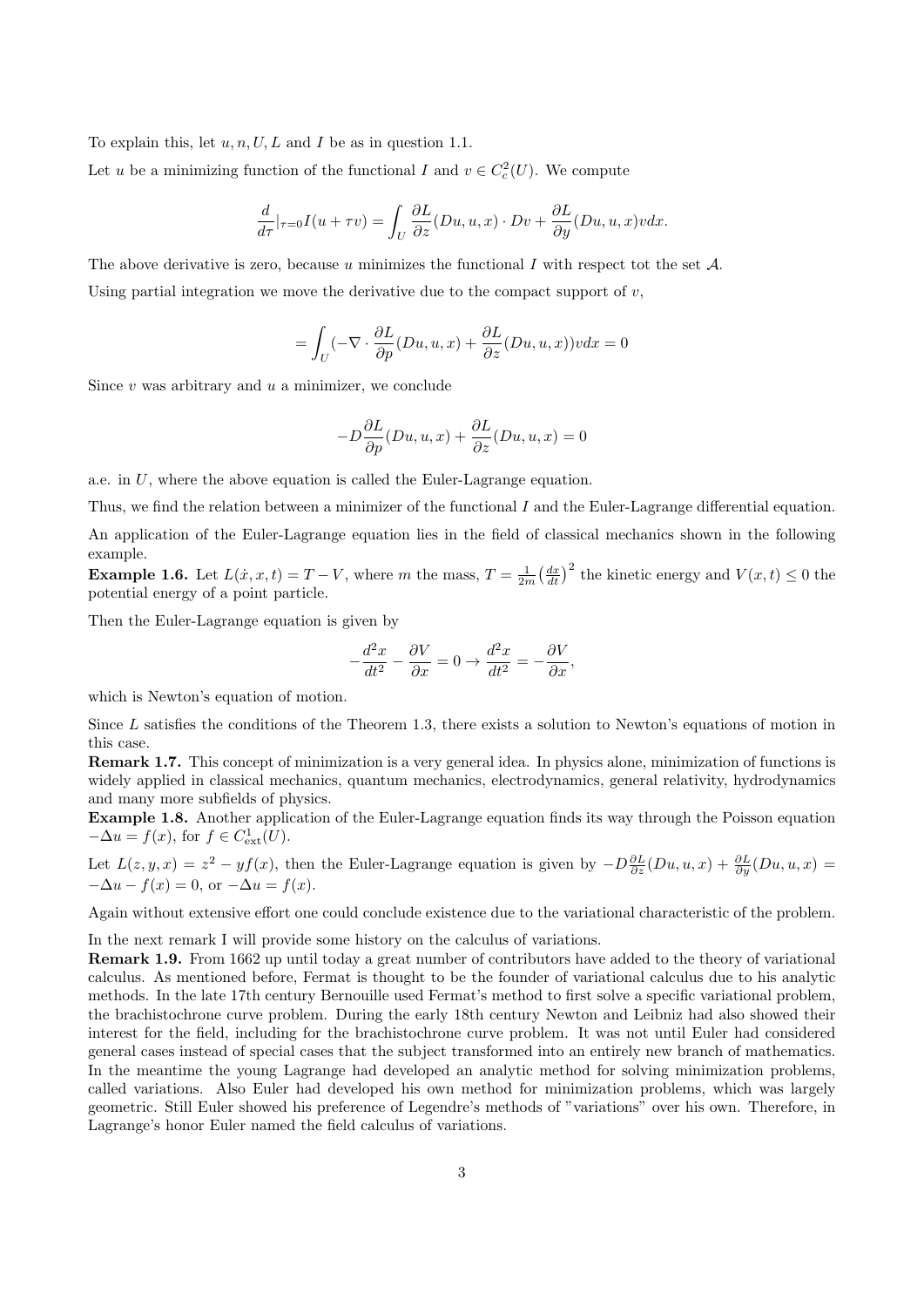Many others added to the research of variational calculus including Legendre, Jacobi, Weierstrass, Clebsch, Mayer and others. That is until Hilbert's address to the International Congress of Mathematics in Paris in 1900, where he posed a version of question 1. After Hilbert's address, a number of contributors were added to the list. Some of these contributors go beyond the scope of this thesis. These include contributors to Morse and Control Theory.

#### 1.2 Organization and Preknowledge

Organization In Subsection 2.1 we will introduce the Sobolev spaces introduced in question 1.1. In Subsection 2.2 we will provide a number of dense subsets of the Sobolev spaces. Using these dense subsets we will construct an extension operator in Subsection 2.3. Also Subsection 2.4 makes use of the dense subsets to provide well defined boundary values of  $W^{1,p}(U)$  functions. In Subsection 3.1 we will use the extension operator from subsection 2.3 to prove embeddings of Sobolev spaces into  $L^p$  and Hölder spaces. In Subsection 3.2 the extension will be used to prove compact embeddings of Sobolev spaces into  $L^p$ -spaces. In Subsection 4.1 we will introduce the weak topology and in Subsection 4.2 we will prove theorems about Banach spaces with this topology. In Subsection 5.1 we will give an idea of the proof of the main theorem. Subsection 5.2 will be used to prove the theorem. Lastly in subsection 5.3 we will discuss the hypothesis of the theorem and thereby the strength of the theorem. The appendix (Section 6) includes definitions and auxilary results. Some definitions only occur in the appendix.

Preknowledge This thesis requires a basis level of measure theory, functional analysis, calculus and topology. For a large part of the thesis the preknowledge is merely definitions from these fields. Most of the relevent theorems are stated in the appendix. Measure theory is the most important field used in the thesis and topology has the smallest role.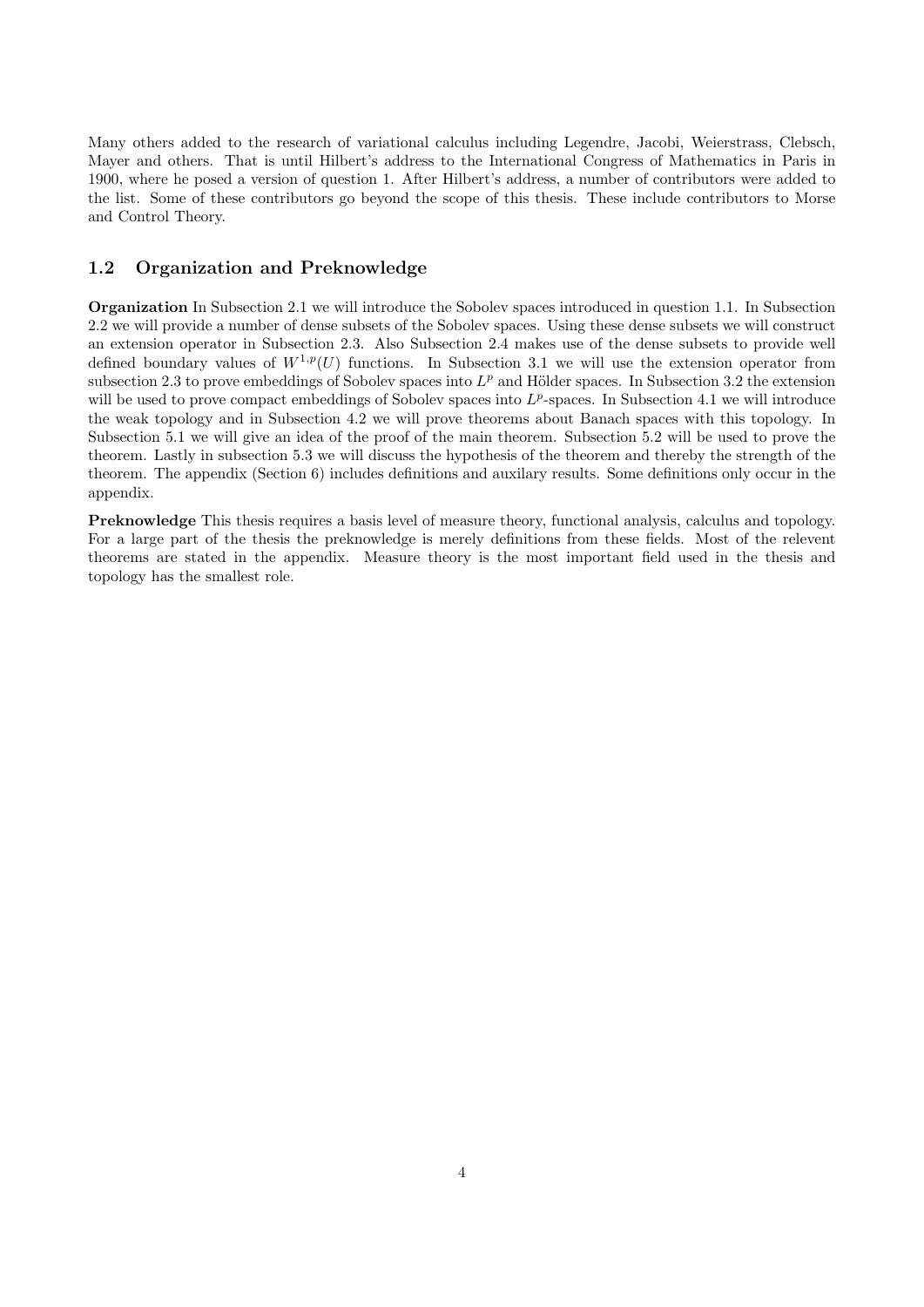## 2 Sobolev Spaces

In the 1930s Sergei Sobolev introduced a new type of Banach spaces. These spaces were motivated by the inability of finding classical solutions to partial differential equations. This is done by using a weaker notion of differentiability. Up until this day Sobolev spaces are central to the theory of partial differential equations and variational calculus.

The Sobolev spaces,  $W^{1,p}(U)$ , were introduced in the introduction without an explanation. In this section we will define these spaces.

#### 2.1 Weak Derivative

Let  $n \in \mathbb{N}$ ,  $\alpha \in \mathbb{N}^n$  be a multiindex (see Appendix 6.1.1). **Definition 2.1.** (Weak Derivative) We say that  $u \in L^p(U)$  has an  $\alpha^{\text{th}}$  weak partial derivative if and only if there exists  $v_{\alpha} \in L^p(U)$  such that for all  $\phi \in C_c^{\infty}(U)$  (see Appendix 6.1.17)

$$
\int_U uD^{\alpha}\phi dx = (-1)^{|\alpha|} \int_U v_{\alpha}\phi dx,
$$

and we say that the  $\alpha^{\text{th}}$  weak partial derivative of u is given by  $D^{\alpha}u = v_{\alpha}$ .

You could think of the weak derivative as way of extending the derivative by means of partial integration. That is, if  $u \in C^1_{ext}(U)$  (see Appendix 6.1.13),  $\phi \in C_c^{\infty}(U)$  and  $D^{(1,0...,0)}u = v$  in the strong sense, then

$$
\int_U uD^{(1,0...,0)}\phi dx = \int_{\partial U} u\phi dS(x) - \int_U D^{(1,0...,0)}u\phi dx = -\int_U v\phi dx,
$$

where the boundary integral is zero, because  $\phi$  is zero on the boundary (see Appendix 6.1.11 for definition of  $dS(x)$ ).

So  $D^{(1,0,...,0)}u = v$  also in the weak sense.

**Remark 2.2.** With abuse of notation I will use elements of  $L^p(U)$  interchangably with a representation of this element.

**Remark 2.3.** The multiindex notation makes sense. Consider  $u_{\alpha}$  the  $\alpha^{th}$  weak partial derivative and  $\sigma$  a permutation for an ordered set of length  $|\alpha|$ . Let a be an ordered set of length  $|\alpha|$  containing elements in  $\{1, \ldots, n\}$ , with  $\alpha_i$  the number of is, then

$$
(-1)^{|\alpha|} \int_{U} u_{\alpha}(x) \phi(x) dx = \int_{U} u(x) \frac{\partial}{\partial x^{a_1}} \cdots \frac{\partial}{\partial x^{a_k}} \phi(x) dx = \int_{U} u(x) \frac{\partial}{\partial x^{a_{\sigma(1)}}} \cdots \frac{\partial}{\partial x^{a_{\sigma(|\alpha|)}}} \phi(x) dx,
$$

implying the order of differentiation does not matter.

Now I will give two examples, one in which  $u$  is weakly differentiable, and an example where this is not the case.

**Example 2.4.** Consider  $u:(-1,1) \to \mathbb{R}$ , where  $u(t) = |t|$ . Let  $\phi \in C_c^{\infty}((-1,1))$ . Then we have

$$
\int_{-1}^{1} |t| \phi'(t) dt = -\int_{-1}^{0} t \phi'(t) dt + \int_{0}^{1} t \phi'(t) dt = \int_{-1}^{0} \phi(t) dt - \int_{0}^{1} \phi(t) dt = \int_{-1}^{1} \xi(t) \phi(t) dt,
$$
\n
$$
\int_{-1}^{1} |t| \phi'(t) dt = -\int_{-1}^{1} t \phi'(t) dt + \int_{0}^{1} t \phi'(t) dt = -\int_{-1}^{1} \phi(t) dt + \int_{0}^{1} t \phi'(t) dt = -\int_{0}^{1} t \phi'(t) dt + \int_{0}^{1} t \phi'(t) dt = -\int_{0}^{1} t \phi'(t) dt + \int_{0}^{1} t \phi'(t) dt = -\int_{0}^{1} t \phi'(t) dt + \int_{0}^{1} t \phi'(t) dt = -\int_{0}^{1} t \phi'(t) dt + \int_{0}^{1} t \phi'(t) dt = -\int_{0}^{1} t \phi'(t) dt + \int_{0}^{1} t \phi'(t) dt = -\int_{0}^{1} t \phi'(t) dt + \int_{0}^{1} t \phi'(t) dt = -\int_{0}^{1} t \phi'(t) dt + \int_{0}^{1} t \phi'(t) dt = -\int_{0}^{1} t \phi'(t) dt + \int_{0}^{1} t \phi'(t) dt = -\int_{0}^{1} t \phi'(t) dt + \int_{0}^{1} t \phi'(t) dt = -\int_{0}^{1} t \phi'(t) dt = -\int_{0}^{1} t \phi'(t) dt
$$

where  $\xi(t) := \begin{cases} -1 & \text{if } t < 0 \\ 1 & \text{if } t > 0 \end{cases}$  $\begin{cases}\n-1 & \text{if } t < 0 \\
1 & \text{if } t \geq 0\n\end{cases}$  and  $\xi \in L^p((-1,1)).$ 

I conclude u is weakly differentiable with derivative  $Du = \xi$ . **Example 2.5.** Consider the function  $u: (-1,1) \to \mathbb{R}$ ,

where  $u(t) := \begin{cases} 0 & \text{if } t < 0 \\ 1 & \text{if } t > 0 \end{cases}$  $\begin{cases} 0 & \text{if } t < 0 \\ 1 & \text{if } t \geq 0 \end{cases}$ , then we find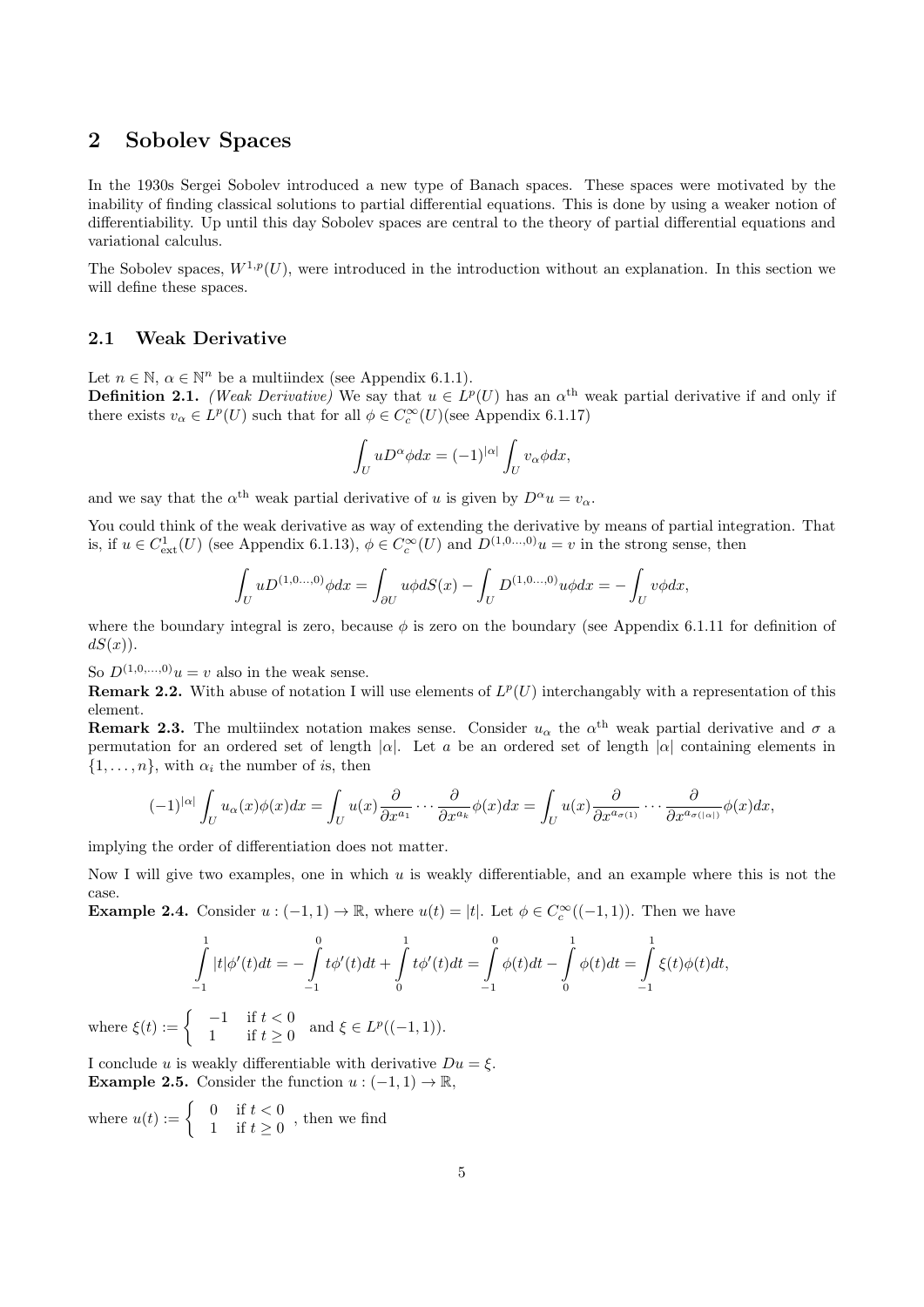$$
\int_{-1}^{1} u\phi'(t)dt = \int_{0}^{1} \phi'(t)dt = \phi(0) - \phi(-1) = \phi(0),
$$

where  $\phi(1) = 0$  due to compact support of  $\phi$ .

I will prove that  $u$  is not weakly differentiable.

*Proof.* Suppose that u is weakly differentiable and  $Du = v$ .

Let  $a \in (-1,1)$ ,  $m \in \mathbb{N}_{\geq 1}$  and  $\phi_{(a,m)}(t) = m^n \eta(m(t-a))$ , where  $\eta$  is the standard mollifier(see Appendix 6.4 definition 6.8). Then using theorem 6.10 from Appendix 6.4, we find

$$
\lim_{n \to \infty} \int_{-1}^{1} v(t)\phi_{(a,m)}(t)dt = v(a)
$$

 $\lambda$  a.e.. Now compute the other side of the equation, we find

$$
\lim_{n \to \infty} \int_{-1}^{1} u \phi'_{a,n}(t) dt = \lim_{n \to \infty} \phi_{a,n}(0) = 0
$$

for  $a \neq 0$ . So we find that  $v = 0$   $\lambda$  a.e.. However, if  $\phi \in C_c^{\infty}(-1,1)$ , with  $\phi(0) = 1$ , then we find

$$
1 = \phi(0) = \int_{-1}^{1} u \phi'(t) dt = -\int_{-1}^{1} v \phi(t) dt = 0.
$$

Thus  $u$  is not weakly differentiable.

The weak derivative has the following properties.

**Lemma 2.6.** (Properties Weak Derivative) Assume u and v have an  $\alpha^{\text{th}}$  weak partial derivative.

- (i) For all  $\lambda, \mu \in \mathbb{R}$ ,  $\lambda u + \mu v$  has a  $\alpha^{th}$  weak derivative and its weak derivative is  $\lambda D^{\alpha}u + \mu D^{\alpha}v$ .
- (ii) The  $\alpha^{\text{th}}$  weak derivative of u is unique.
- (iii) If  $\alpha$  is a multiindex with  $|\alpha| = k \in \mathbb{N}$ ,  $\zeta \in C^{\infty}(U)$  and  $u \in W^{1,p}(U)$ , then  $\zeta u \in W^{1,p}(U)$  and

$$
D^{\alpha}(\zeta u) = \sum_{\beta \le \alpha} {\alpha \choose \beta} D^{\beta} \zeta D^{\alpha-\beta} u \text{ (Leibniz Formula)},
$$
  
where 
$$
{\alpha \choose \beta} = \frac{|\alpha|!}{|\alpha|!(|\alpha|-|\beta|)!}.
$$
 (1)

(iv)Let  $U' \subset \mathbb{R}^n$  be open,  $\zeta: U' \to U$  a  $C^1$ -diffeomorphism whose Jacobian matrix has a uniformly bounded inverse and  $u \in W^{1,p}(U)$ . Then  $u \circ \zeta \in W^{1,p}(U')$ .

Remark 2.7. The orginal lemma is proven by Evans [Eva98, Theorem 1, section 5.2.3].

Proof. (i)

.

Clearly  $\lambda u + \mu v \in L^p(U)$  and we find

$$
\int_{U} (\lambda u + \mu v) D^{\alpha} \phi dx = \lambda \int_{U} u D^{\alpha} \phi dx + \mu \int_{U} v D^{\alpha} \phi dx = \lambda \int_{U} D^{\alpha} u \phi dx + \mu \int_{U} D^{\alpha} v \phi dx = \int_{U} (\lambda D^{\alpha} u + \mu D^{\alpha} v) \phi dx.
$$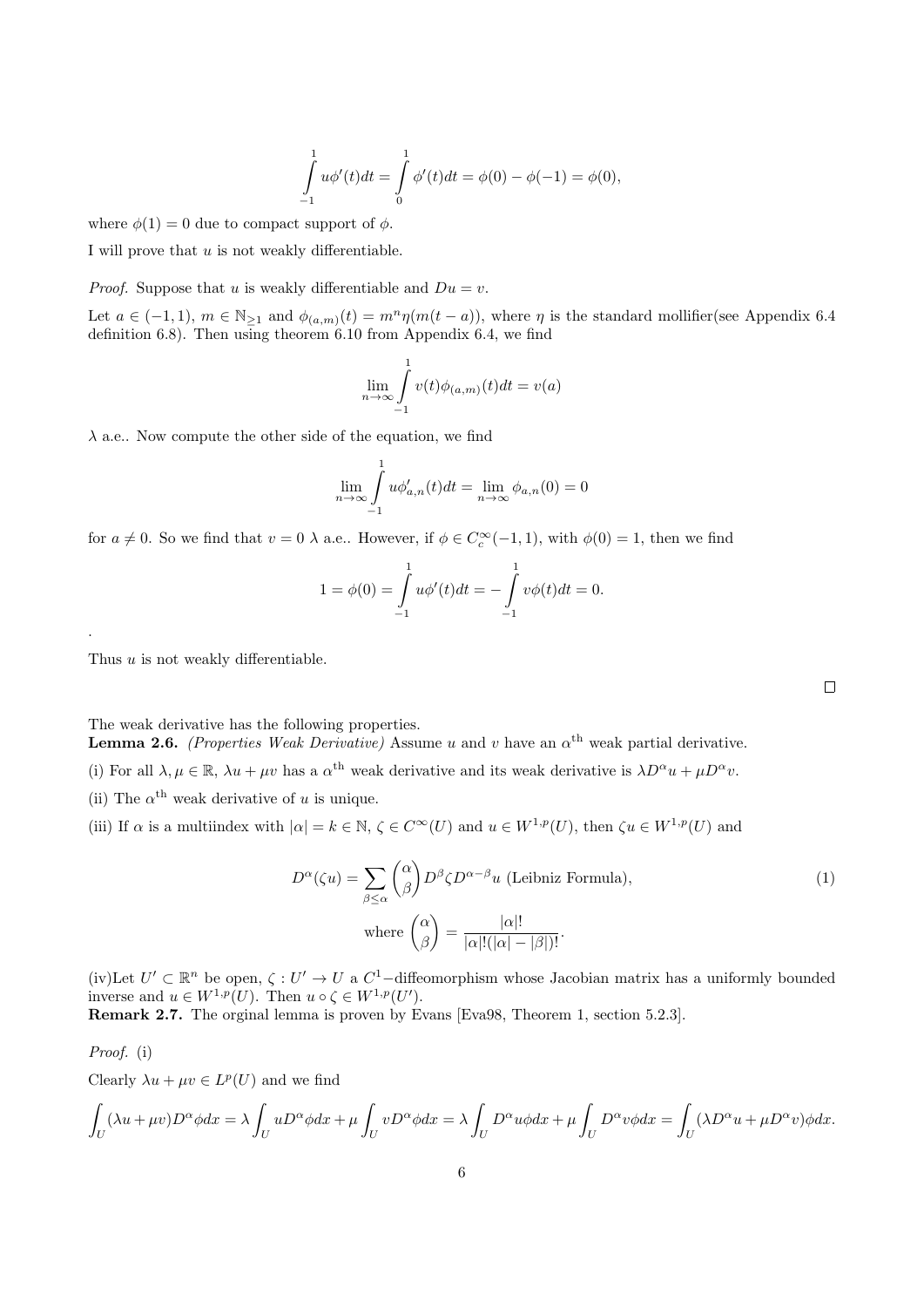(ii)

Suppose  $v, \tilde{v} \in L^p(U)$  are  $\alpha^{\text{th}}$  weak derivatives of u. Then

$$
\int_U v\phi dx = \int_U \tilde{v}\phi dx \quad \text{ for all } \phi \in C_c^{\infty}(U).
$$

So we also have,

$$
\int_U (v - \tilde{v}) \phi dx = 0, \quad \text{for all } \phi \in C_c^{\infty}(U).
$$

Let  $x \in U$  and  $\varepsilon > 0$ , then consider  $\phi_x(y) := \eta_{\varepsilon}(x - y)$ , where  $\eta$  is the standard mollifier(see Appendix 6.4 definition 6.8). Using Theorem 6.10 from Appendix 6.4, we find

$$
0 = \int_U (v - \tilde{v}) \eta_{\varepsilon}(y - x) dx = (v - \tilde{v})^{\varepsilon} \to (v - \tilde{v}) \quad \lambda \text{ a.e.}
$$

I conclude that  $v = \tilde{v}$  as elements of  $L^p(U)$ .

(iii) We will prove the claim by induction on  $|\alpha|$ . Let  $|\alpha|=1$  and  $\phi \in C_c^{\infty}(U)$  be arbitrary.

Then we find

$$
\int_{U} u(x)\zeta(x)D^{\alpha}\phi(x)dx = \int_{U} u(x)D^{\alpha}(\zeta(x)\phi(x)) - u(x)\phi(x)D^{\alpha}\zeta(x)dx
$$

$$
= -\int_{U} D^{\alpha}u(x)\zeta(x)\phi(x)dx - \int_{U} u(x)D^{\alpha}\zeta(x)\phi(x)dx = -\int_{U} D^{\alpha}(u\zeta)(x)\phi(x)dx.
$$

Therefore, we obt

$$
D^{\alpha}(u\zeta)=D^{\alpha}u\zeta+uD^{\alpha}\zeta.
$$

2. Firstly, for  $|\alpha| = 0$ , formula (1) is clearly true.

Next assume  $l < k$  and formula (1) is valid for  $|\alpha| \leq l$  and all functions  $\zeta$ . Choose a multiindex  $\alpha$  with  $|\alpha| = l+1$ . Then  $\alpha = \beta + \gamma$  for some  $|\beta| = l$ ,  $|\gamma| = 1$ . Then for  $\phi \in C_c^{\infty}(U)$ 

$$
\int_{\zeta} u D^{\alpha} \phi dx = \int_{U} \zeta u D^{\beta} (D^{\gamma} \phi) dx
$$

$$
= (-1)^{|\beta|} \int_{U} \sum_{\sigma \le \beta} {\beta \choose \sigma} D^{\sigma} D^{\beta - \sigma} u D^{\gamma} \phi dx
$$

using the induction hypothesis,

$$
= (-1)^{|\beta|+|\gamma|} \int_U \sum_{\sigma \le \beta} {\beta \choose \sigma} D^{\gamma} (D^{\sigma} \zeta D^{\beta-\sigma} u) \phi dx
$$

also using the induction hypothesis,

$$
= (-1)^{|\alpha|} \int_{U} \sum_{\sigma \leq \beta} {\beta \choose \sigma} (D^{\rho} \zeta D^{\alpha - \rho} u + D^{\sigma} D^{\alpha - \sigma}) \phi dx,
$$

where  $\rho = \sigma + \gamma$ . Then

$$
= (-1)^{|\alpha|} \int_{U} \left( \sum_{\sigma \leq \alpha} {\beta \choose \sigma} D^{\sigma} \zeta D^{\alpha - \rho} u \right) \phi dx,
$$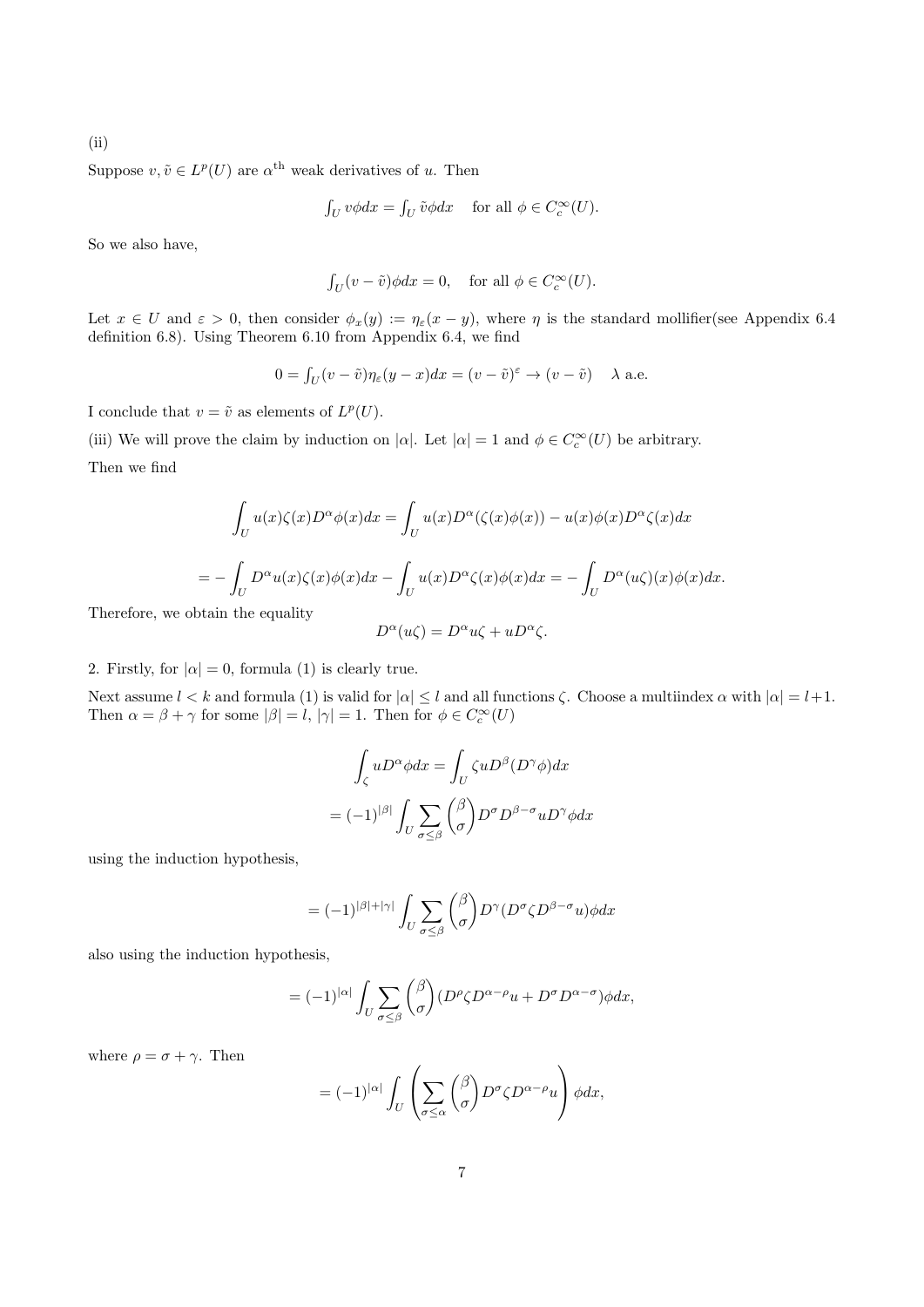since

$$
\begin{pmatrix} \beta \\ \sigma - \gamma \end{pmatrix} + \begin{pmatrix} \beta \\ \sigma \end{pmatrix} = \begin{pmatrix} \alpha \\ \sigma \end{pmatrix}.
$$

(iv)Firstly, we derive the inequality,

$$
\int_{U'} u \circ \zeta dx = \int_{U} u |\det(D\zeta)^{-1}| dx \le ||\det(D\zeta)^{-1}||_{L^{\infty}(U)} \int_{U} u dx < \infty.
$$

Now suppose  $|\alpha|=1$  and consider  $u_{\varepsilon}:=\eta_{\varepsilon}*u$ , then we find

$$
\int_{U'} u_{\varepsilon} \circ \zeta D^{\alpha} \phi = -\int_{U'} Du_{\varepsilon} \circ \zeta D^{\alpha} \zeta \phi dx
$$

Using Theorems 6.10(Mollifier) and 6.3(Dominated Convergence Theorem) from the Appendix 6.4 and 6.3, we let  $\varepsilon \to 0$  and find

$$
\int_{U'} Du \circ \zeta D^{\alpha} \zeta \phi dx = \int_{U'} Du \circ \zeta D^{\alpha} \zeta \phi dx.
$$

Hence  $D^{\alpha}(u \circ \zeta) = D^{\alpha}u \circ \zeta D^{\alpha}\zeta$ , therefore, we find  $u \circ \zeta \in W^{1,p}(U')$ .

Let  $k \in \mathbb{N}$ .

**Definition 2.8.** We say that u is k-times weakly differentiable if and only if for every  $\alpha$  with  $|\alpha| \leq k$ , u has an  $\alpha^{\text{th}}$  weak partial derivative.

Now we are ready to introduce the Sobolev Spaces.

**Definition 2.9.** (Sobolev Spaces) For  $1 \leq p < \infty$ , we define  $W^{k,p}(U)$  as follows,

 $W^{k,p}(U) := \{u \in L^p(U) : u \text{ is } k\text{-times weakly differentiable}\}.$ 

The space  $W^{k,p}(U)$  is a linear subspace of  $L^p(U)$ . We define the norm for  $u \in W^{k,p}(U)$ ,

$$
||u||_{W^{k,p}(U)} = \left(\sum_{\alpha \leq |k|}^n (||D^{\alpha}u||_p)^p\right)^{\frac{1}{p}}.
$$

Remark 2.10. The Sobolev Spaces are vector spaces, which is a result from Lemma 2.6(i) (Weak Derivative). Also the norm is well-defined, since by Lemma  $2.6\text{(ii)}$  (Weak Derivative) the weak derivative of a function is unique.

**Theorem 2.11.** The Sobolev spaces  $W^{k,p}(U)$ , for  $1 \leq p < \infty$ , are Banach spaces.

Remark 2.12. The original theorem is proven by Evans[Eva98, Theorem 2, Section 5].

*Proof.* Claim 1.  $\|\cdot\|_{W^{k,p}(U)}$  is a norm.

Clearly, for  $\lambda \in \mathbb{R}$  we have  $\|\lambda u\|_{W^{k,p}(U)} = |\lambda| \|u\|_{W^{k,p}(U)}$ . Also  $\|u\|_{W^{k,p}(U)} = 0$  implies that  $\|u\|_{L^p(U)} = 0$ . Therefore, we have  $u = 0$ . So  $||u||_{W^{k,p}(U)} = 0$  if and only if  $u = 0$ , where the reverse statement is obvious.

Let  $u, v \in W^{k,p}(U)$ . Then we apply the Minkowski's inequality (see Appendix 6.2.5).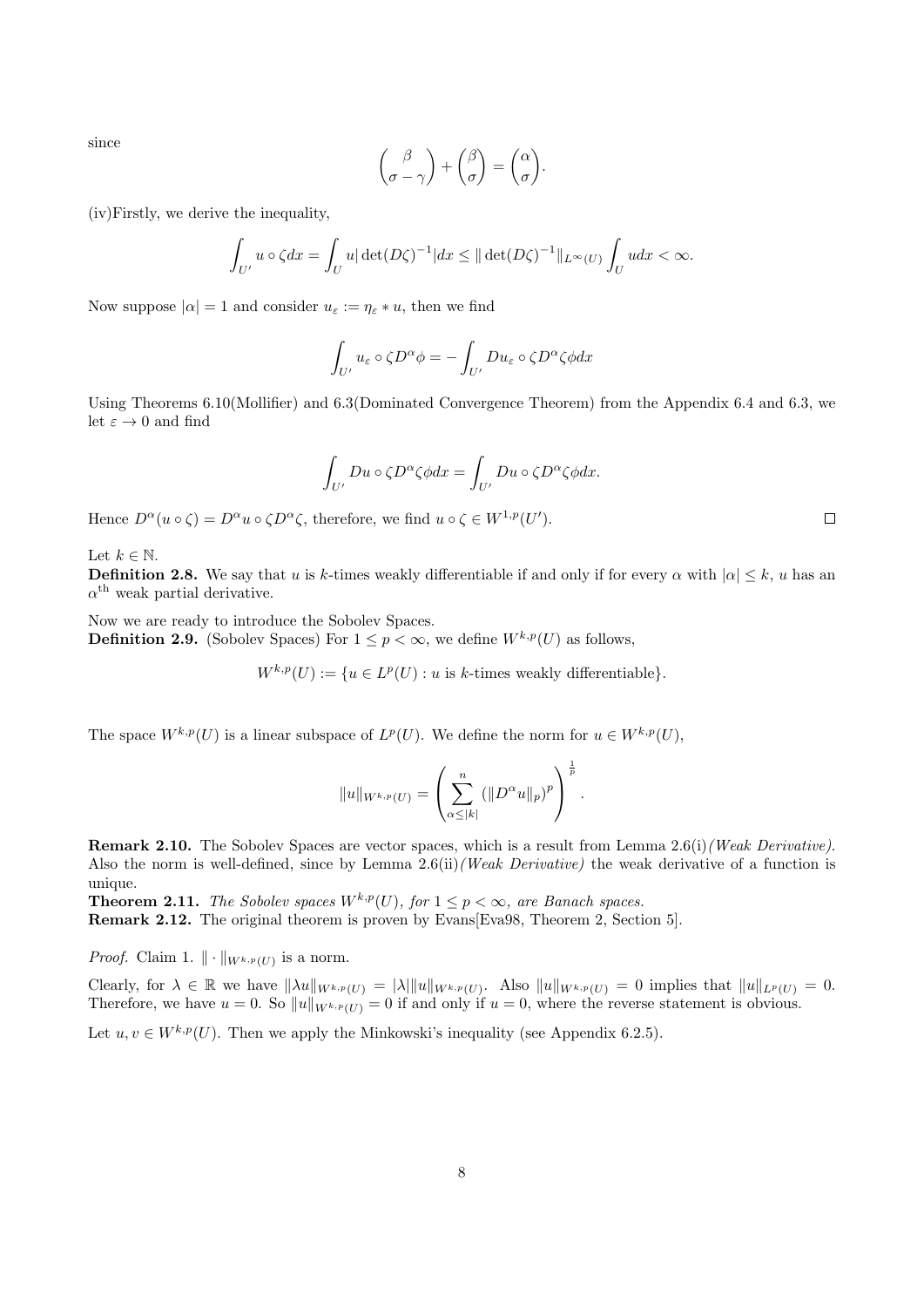$$
||u + v||_{W^{k,p}(U)} = \left(\sum_{|\alpha| \leq k} ||D^{\alpha}u + D^{\alpha}v||_{L^p(U)}^p\right)^{1/p}
$$
  
\n
$$
\leq \left(\sum_{|\alpha| \leq k} \left(||D^{\alpha}u||_{L^p(U)} + ||D^{\alpha}v||_{L^p(U)}\right)^p\right)^{1/p} \qquad \text{Apply Minkowski on the space } U
$$
  
\n
$$
\leq \left(\sum_{|\alpha| \leq k} ||D^{\alpha}u||_{L^p(U)}^p\right)^{1/p} + \left(\sum_{|\alpha| \leq k} ||D^{\alpha}v||_{L^p(U)}\right)^p \qquad \text{Apply Minkowski on } \mathbb{N}
$$
  
\n
$$
= ||u||_{W^{k,p}(U)} + ||v||_{W^{k,p}(U)}.
$$

So we find that  $W^{k,p}(U)$  are normed spaces.

Claim 2.  $W^{k,p}(U)$  are complete.

Let  $(u_m)_{m=1}^{\infty}$  be a Cauchy sequence in  $W^{k,p}(U)$ . Then  $(D^{\alpha}u_m)_{m=1}^{\infty}$  is a Cauchy sequence in  $L^p(U)$ , because we can estimate  $\|\cdot\|_{L^p(U)}$  by  $\|\cdot\|_{W^{k,p}(U)}$ .

Since  $L^p(U)$  is complete (see Appendix 6.3 Theorem 6.4) there exists a function  $u_\alpha \in L^p(U)$  such that

 $D^{\alpha}u_n \to u_{\alpha}$  in  $L^p(U)$  as  $n \to \infty$ 

for all  $|\alpha| \leq k$ . In particular

 $D^{(0,...,0)}u_n \to u_\alpha$  in  $L^p(U)$  as  $n \to \infty$ .

Now we will prove that  $D^{\alpha}u = u_{\alpha}$  in the weak sense, for each multiindex  $|\alpha| \leq k$ . Let  $\phi \in C_c^{\infty}(U)$ , then

 $\int_U u D^{\alpha} \phi dx = \lim_{m \to \infty} \int_U u_m D^{\alpha} \phi dx$  Theorem 6.3(Dominated Convergence Theorem from Appendix 6.3)  $=\lim_{m\to\infty}(-1)^{|\alpha|}\int_U D^{\alpha}u_m\phi dx$  u<sub>m</sub> is weakly differentiable  $=\lim_{m\to\infty}(-1)^{|\alpha|}\int_U$ again the DCT.

Thus we have shown  $D^{\alpha}u = u_{\alpha}$ . I conclude  $u \in W^{k,p}(U)$  and  $u_n \to u$  in  $W^{k,p}(U)$ .

So  $W^{k,p}(U)$  is complete.

Therefore, I can state that  $W^{k,p}(U)$  is a Banach space.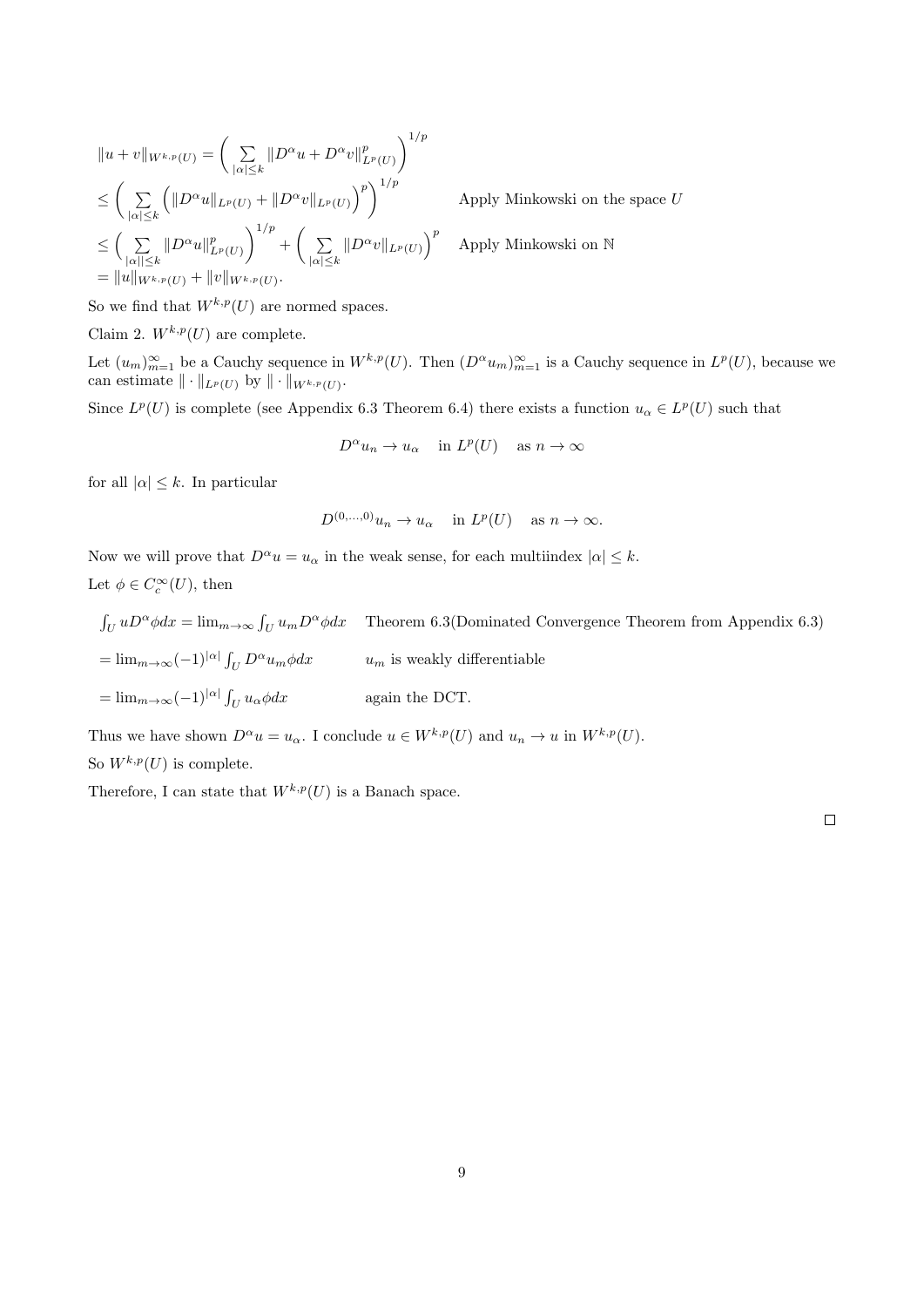#### 2.2 Density of Smooth Functions in Sobolev Spaces

In this subsection, we will prove that smooth functions are dense in the Sobolev spaces. This will be used as a tool to prove a number of theorems.

Let  $U \subseteq \mathbb{R}^n$  open,  $k \in \mathbb{N}_{\geq 1}$ ,  $1 \leq p < \infty$ ,  $\varepsilon > 0$  and  $U_{\varepsilon} = \{x \in U : \text{dist}(x, \partial U) > \varepsilon\}.$ 

The main theorem of this subsection is the first down below. Theorem 2.13. (Global Approximation Including Boundary)

Assume U is a bounded  $C^1$ -domain. If  $u \in W^{k,p}(U)$ , then there exists a sequence  $(u_m)_{m \in \mathbb{N}}$  with  $u_m \in C_{ext}^{\infty}(U)$ such that

$$
u_m \to u \quad in \quad W^{k,p}(U).
$$

Theorem 2.14. (Global Approximation Excluding Boundary)

If  $u \in W^{k,p}(U)$ , then there exists a sequence of functions  $(u_m)_{m \in \mathbb{N}}$  with  $u_m \in C^{\infty}(U) \cap W^{k,p}(U)$  such that  $u_m \to u$  in  $W^{k,p}(U)$ .

Theorem 2.15. (Local Approximation)

Assume  $u \in W^{k,p}(U)$  and set  $u^{\varepsilon} = \eta_{\varepsilon} * u$  in  $U_{\varepsilon}$  (see Appendix 6.4 definition 6.8).

Then for every  $V \subset\subset U$ 

$$
u^{\varepsilon} \to u \ \text{in} \ W^{1,p}(V) \quad \text{as} \ \varepsilon \to 0.
$$

**Remark 2.16.** Theorem 2.14 does not tell us that the elements of the sequence  $(u_m)_{m\in\mathbb{N}}$  is in  $C_{\text{ext}}^{\infty}(U)$  as in Theorem 2.13.

Remark 2.17. The original theorems of theorems 2.13, 2.14 and 2.15 are proven by Evans [Eva98], which are Theorem 3, Theorem 2 and Theorem 1 in section 5.3 respectively.

Proof. (Theorem 2.15) First of all,  $u^{\varepsilon} \in C^{\infty}(U_{\varepsilon})$  for each  $\varepsilon > 0$ , i.e. see Theorem 6.10(Mollifier) in Appendix 6.4.

Claim 1. For  $|\alpha| \leq k$ , we have

$$
D^{\alpha}u^{\varepsilon} = \eta_{\varepsilon} * D^{\alpha}u \tag{2}
$$

in  $U_{\varepsilon}$ .

To confirm this, we compute for  $x \in U_{\varepsilon}$ 

$$
D^{\alpha}u^{\varepsilon}(x) = D^{\alpha}\int_{U}\eta_{\varepsilon}(x-y)u(y)dy
$$
  
=  $\int_{U}D^{\alpha}_{x}\eta_{\varepsilon}(x-y)u(y)dy$  Theorem 6.7  
=  $(-1)^{|\alpha|}\int_{U}D^{\alpha}_{y}\eta_{\varepsilon}(x-y)u(y)dy$ .

For a fixed  $x \in U_{\varepsilon}$  the function  $\phi(y) := \eta_{\varepsilon}(x - y)$  belongs to  $C_c^{\infty}(U)$ . Consequently, the definition of the  $\alpha^{\text{th}}$ -weak partial derivative implies:

$$
\int_U D_y^{\alpha} \eta_{\varepsilon}(x-y) u(y) dy = (-1)^{|\alpha|} \int_U \eta_{\varepsilon}(x-y) D^{\alpha} u(y) dy.
$$

Thus

$$
D^{\alpha}u^{\varepsilon}(x) = (-1)^{|\alpha|+|\alpha|} \int_{U} \eta_{\varepsilon}(x-y)D^{\alpha}u(y)dy
$$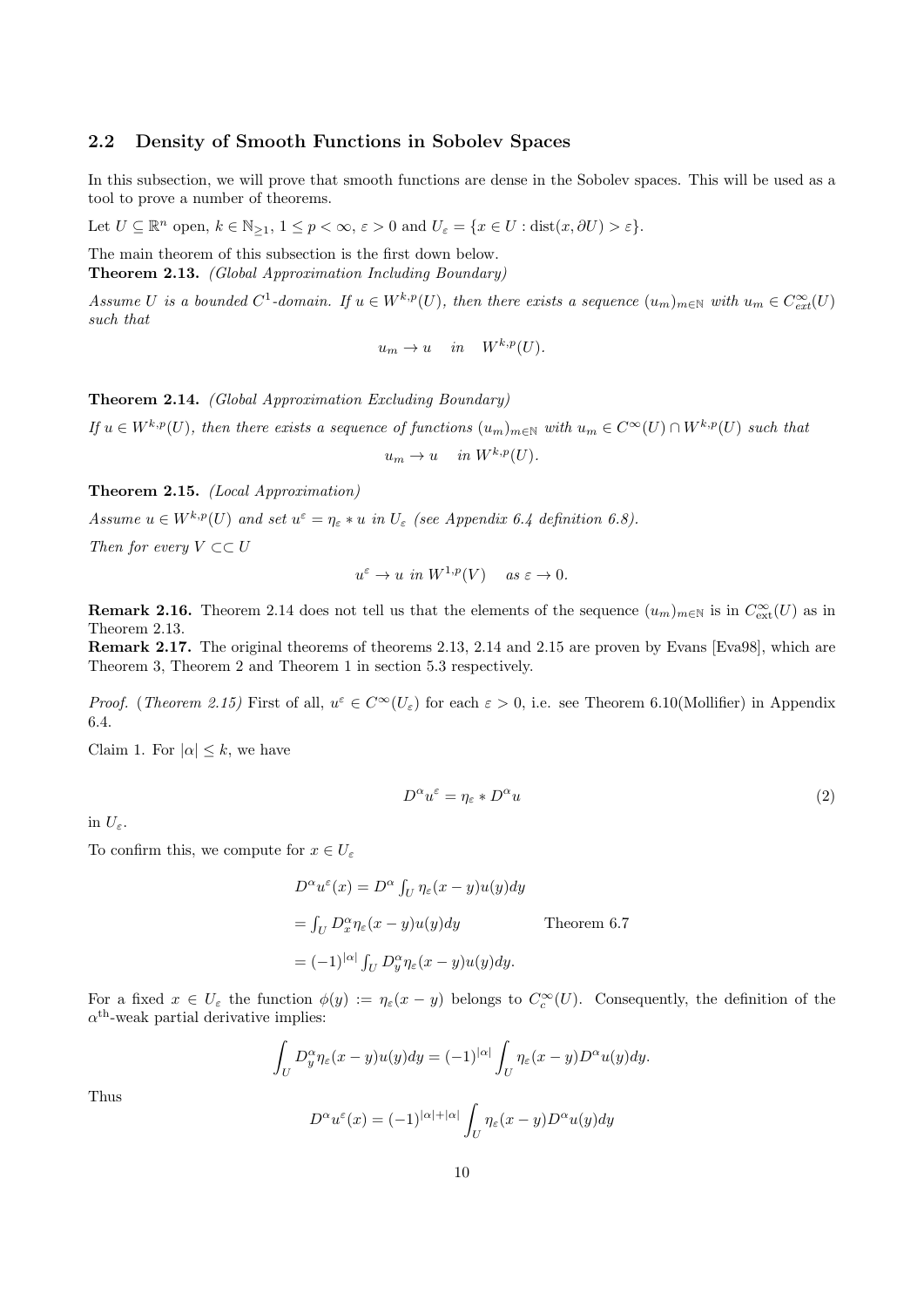$$
= (\eta_{\varepsilon} * D^{\alpha} u)(x)
$$

I conclude (2).

Now choose an open set  $V \subset\subset U$ . In view of (1) and Theorem 6.10(Mollifier) we find that  $D^{\alpha}u^{\varepsilon} \to D^{\alpha}u$  in  $L^p(V)$  as  $\varepsilon \to 0$ , for each  $|\alpha| \leq k$ . Consequently,

$$
||u^{\varepsilon}-u||^p_{W^{k,p}(V)}=\sum_{|\alpha|\leq k}||D^{\alpha}u^{\varepsilon}-D^{\alpha}u||^p_{L^p(V)}\rightarrow 0
$$

as  $\varepsilon \to 0$ .

 $\Box$ 

*Proof.* (Theorem 2.14) We have  $U = \bigcup_{i=1}^{\infty} U_i$ , where

$$
U_i := \{ x \in U : \text{dist}(x, \partial U) > 1/i \} \cap B(0, i), \quad i \in \mathbb{N}.
$$

Write  $V_i := U_{i+3} - \overline{U}_{i+1}$ , for  $i \geq 1$ . Let  $V_0 = U_4$ , then  $U = \bigcup_{i=0}^{\infty} V_i$ . That is, let  $x \in U$  and i the smallest i such that  $x \in U_i$ . If  $i \geq 4$ , then  $x \notin U_{i-2}$ , so  $x \in V_{i+1}$ . If  $i < 4$ , then  $x \in U_4 = V_0$ .

Now let  $\{\gamma_i\}_{i\in\mathbb{N}}$  be a smooth partition of unity subordinate to the open sets  $\{V_i\}_{i\in\mathbb{N}}$ . That is, suppose

$$
\begin{cases} 0 \le \gamma_i \le 1 & \gamma_i \in C_c^{\infty}(V_i) \\ \sum_{i=0}^{\infty} \gamma_i = 1 & \text{on } U \end{cases}
$$

for this see Theorem 6.11 in the Appendix 6.4.

Let  $u \in W^{k,p}(U)$ , then according to Lemma 2.6,  $\gamma_i u \in W^{k,p}(V_i)$  and  $\text{supp}(\gamma_i u) \subset V_i$ . Fix  $\delta > 0$ . Choose  $\varepsilon_i > 0$  so small that  $u^i := \eta_{\varepsilon_i} * (\zeta_i u)$  satisfies

$$
\int ||u^i - \zeta_i u||_{W^{k,p}(U)} \le \frac{\delta}{2^{i+1}} \quad i \in \mathbb{N}
$$

for  $W_i := U_{i+4} - \overline{U}_i \supset V_i$   $i \in \mathbb{N}$ .

Define  $v := \sum_{n=0}^{\infty}$  $i=1$  $u^i$ . This function belongs to  $C^{\infty}(U)$ , since every point has a neighborhood on which only finitely many terms are non-zero. Since  $u = \sum_{n=1}^{\infty}$  $\sum_{i=0} \zeta_i u$ , we have for each  $V \subset\subset U$  that

 $\text{supp}(u^i) \subset W_i$   $i \in \mathbb{N}$ 

$$
||v - u||_{W^{k,p}(V)} \le \sum_{i=0}^{\infty} ||u^i - \zeta_i u||_{W^{k,p}(U)}
$$
  

$$
\le \delta \sum_{i=0}^{\infty} \frac{1}{2^{i+1}}
$$
  

$$
= \delta.
$$

Take the supremum over sets  $V \subset\subset U$  to conclude  $||v - u||_{W^{k,p}(U)} \leq \delta$ .

 $\Box$ 

The following lemma is a stepping stone for the proof of Theorem 2.13.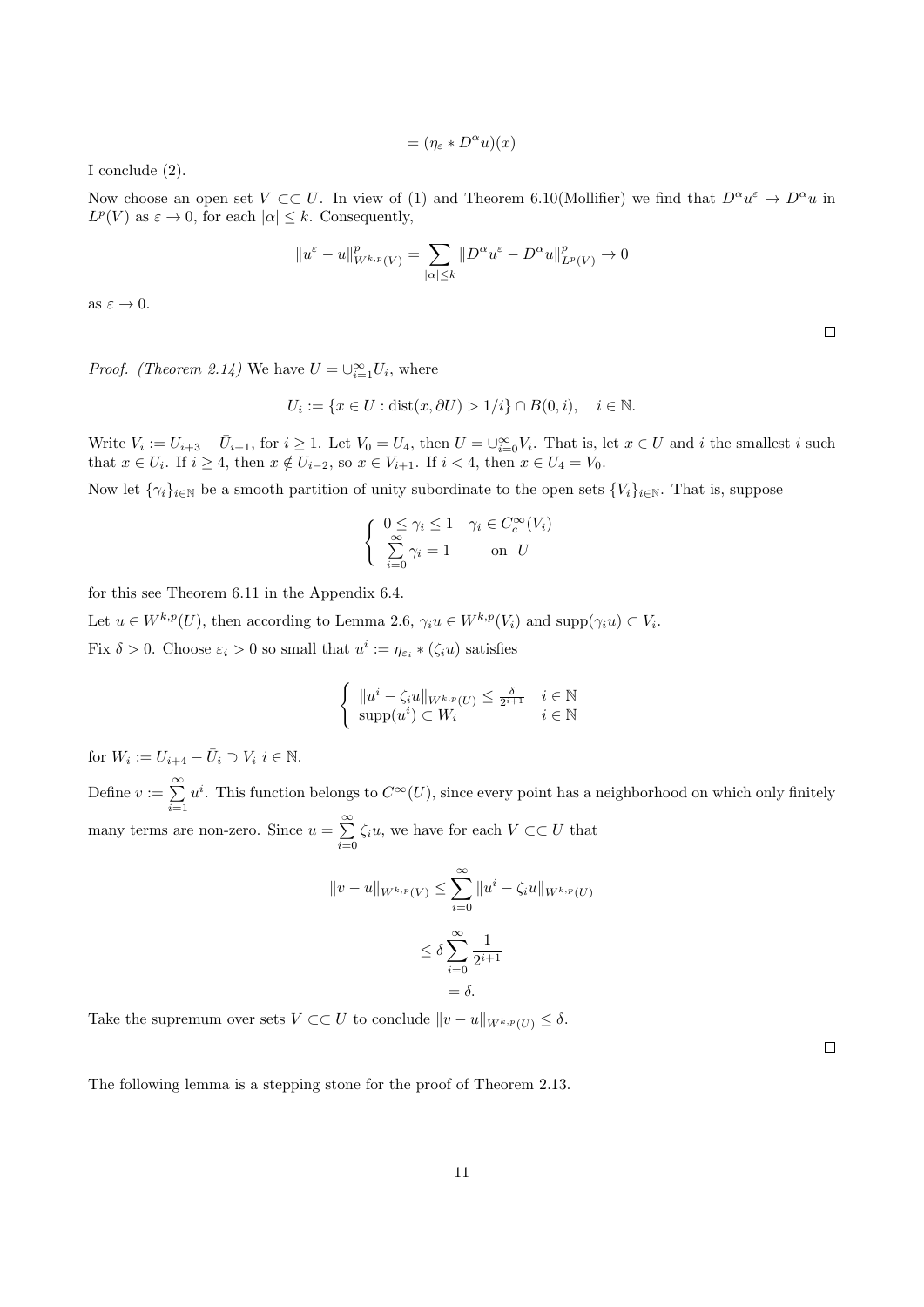**Lemma 2.18.** If U is a  $C^1$ -domain.

Then there exists a countable locally finite open cover W and a family of  $C^1$ -diffeomorphisms  $\{\gamma_i\}_{i\in J}$  for index sets  $J \subseteq I$  satisfying.

- (i)  $U_i \cap \partial U = \emptyset$  if and only if  $U_i \subset\subset U$
- (ii) If  $U_i \cap \partial U \neq \emptyset$  then  $U_i = B(x_i, r_i/2)$  for some  $x_i \in U, r_i > 0$  and  $\gamma_i(\partial U \cap B(x_i, r_i)) \subset \mathbb{R}^{n-1} \times \{0\}.$
- and
- (iii) If  $i \in J$ , then  $U_i \cap \partial U \neq \emptyset$  and  $\gamma_i : \mathbb{R}^{n-1} \to \mathbb{R}$  satisfies,

upon relabeling the coordinate axes,  $U \cap B(x_i, r_i) = \{x \in B(x_i, r_i) : x_n > \gamma_i(x_1, \ldots, x_{n-1})\}.$ 

*Proof.* Let  $x \in \partial U$ , then there exists  $r > 0$  and  $\gamma : \mathbb{R}^{n-1} \to \mathbb{R}$  satisfying (iii), because U is a  $C^1$ -domain. Now consider the open cover  $\mathcal{U} = \{B(x, r_x/2)\}_{x \in \partial U}$ , where  $r_x$  is as the above r.

Consider  $R_{(a_1,...,a_n)} = [a_1, a_1+1] \times \cdots \times [a_n, a_n+1]$  for  $(a_1,...,a_n)^T \in \mathbb{Z}^n$ . Note that  $\partial U \cap R_{(a_1,...,a_n)}$  is compact for every  $(a_1, \ldots, a_n)^T \in \mathbb{Z}^n$ . Therefore, we can extract a finite subcover  $V_{(a_1, \ldots, a_n)} \subset U$  of  $R_{(a_1, \ldots, a_n)} \cap \partial U$ . Consider the following  $\mathcal{V} = \bigcup_{(a_1,...,a_n)\in \mathbb{Z}^n} V_{(a_1,...,a_n)}$ .

Let  $A = U - \cup_{v \in V} V$  and  $B = \partial U$ . Since  $\mathbb{R}^n$  is normal in the topological sense and A and B are closed, there exist opens U and V such that  $A \subset U$  and  $B \subset V$ , with  $U \cap V = \emptyset$ .

Now consider  $W_a = R_a \cap U$  for  $a \in \mathbb{Z}^n$ . Now note that  $W_a \subset\subset U$ . We now consider  $\mathcal{W} = \{W_a\}_{a \in \mathbb{Z}^n} \cup \mathcal{V}$ .

Then  $W$  satisfies the needed properties.

*Proof.* (Theorem 2.13) The open U is a  $C^1$ -domain. So we may apply Lemma 2.18. Therefore, we find an open cover W satisfying the properties in the result. Let I be a corresponding index set of W, assume without loss of generality that  $I \subseteq \mathbb{N}$ .

Let  $V_i = W_i \cap U$  for  $i \in I$ .

Suppose that  $i \in I$  corresponds to  $W_i$  with  $W_i \cap \partial U \neq \emptyset$ . Then there exists  $x_i \in \partial U$  such that  $W_i = B(x_i, r_i/2)$ for some  $r^i > 0$ . Also we find  $\gamma_i : \mathbb{R}^{n-1} \to \mathbb{R}$  a  $C^1$ -diffeomorphism such that  $\gamma_i(W_i \cap \partial U) \subset \mathbb{R}^{n-1} \times \{0\}$  and  $\gamma_i(B(x_i, r_i) \cap U) \subseteq \mathbb{R}^{n-1} \times (0, \infty).$ 

Let  $\{\zeta_i\}_{i\in I}$  be a smooth partition of unity subordinate to the cover W.

We can define the shifted point

$$
y_i^{\varepsilon} := y_i + \lambda \varepsilon e_n \quad (y_i \in V_i, \varepsilon > 0),
$$

and observe that for some fixed sufficiently large number  $\lambda > 0$  the ball  $B(x_i^{\varepsilon}, \varepsilon)$  lies in  $U \cap B(x_i^{\varepsilon}, r_i)$  for all  $x \in V$  and small  $\varepsilon > 0$ . Now we define  $u_i^{\varepsilon}(x) := u_i(x_i^{\varepsilon})$   $(x_i \in V_i)$ . This is the function u translated a distance  $\lambda \varepsilon$  in the  $e_n$  direction. Next write  $v_i^{\varepsilon} = \eta_{\varepsilon} * (\zeta_i u_i^{\varepsilon})$ . The idea is that we have moved up enough so that "there is room to mollify within U". Clearly  $v_i^{\varepsilon} \in C_{\text{ext}}^{\infty}(V_i)$ .

Claim 1. I'll show that

$$
v_i^{\varepsilon} \to \zeta_i u \quad \text{in} \quad W^{k,p}(V_i).
$$

To confirm this, take  $\alpha$  to be any multiindex with  $|\alpha| \leq k$ . Then

$$
\|D^{\alpha}(v_i^{\varepsilon}-(\zeta_i u))\|_{L^p(V)}\leq \|D^{\alpha}v_i^{\varepsilon}-D^{\alpha}(\zeta_i u_i^{\varepsilon})\|_{L^p(V)}+\|D^{\alpha}(\zeta_i u_i^{\varepsilon})-D^{\alpha}(\zeta_i u)\|_{L^p(V)},
$$

the first term converges, because  $\eta_{\varepsilon} * D^{\alpha}(\zeta_i u_i^{\varepsilon}) = D^{\alpha}(\eta_{\varepsilon} * u_i)$  as shown in the proof of Theorem 2.14 together with Theorem 6.10(Mollifier). The second term can be written in a Leibniz Rule using Lemma 2.6,

$$
||D^{\alpha}(\zeta_i u_i^{\varepsilon}) - D^{\alpha}(\zeta_i u)||_{L^p(V)} \leq \sum_{\beta \leq \alpha} {\alpha \choose \beta} ||D^{\beta} \zeta_i||_{L^p(U)} ||D^{\alpha-\beta}(u_i^{\varepsilon} - u)||_{L^p(V)},
$$

which converges to zero. That is, translation is continuous in the  $L^p$ -norm.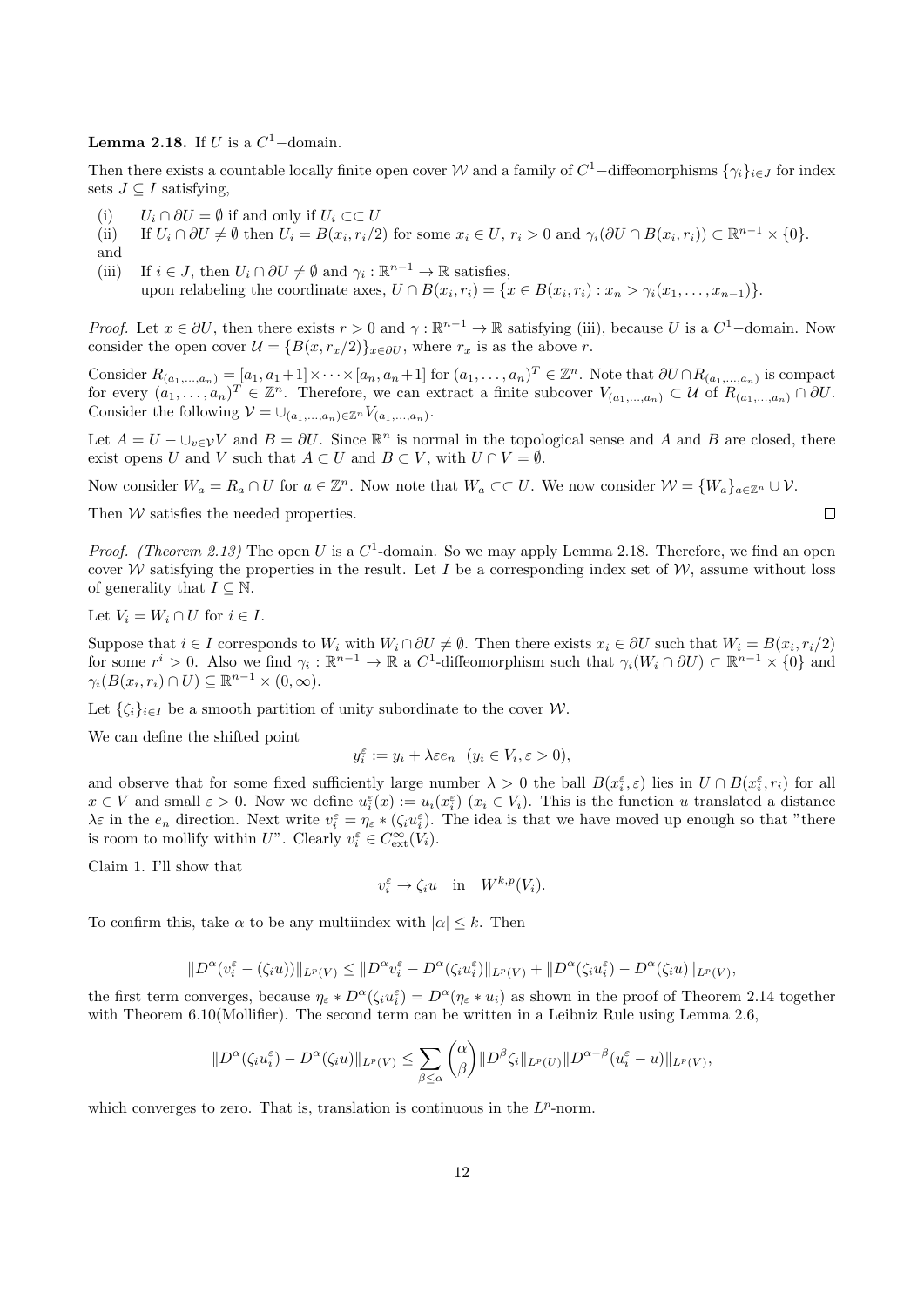I conclude claim 1.

Fix  $\delta > 0$ . If  $i \in I$  and  $W_i \cap \partial U \neq \emptyset$ , then we can choose  $\varepsilon_i$  such that

$$
||v_i^{\varepsilon_i} - \zeta_i u||_{W^{k,p}(V_i)} \le \frac{\delta}{2^i}.
$$
\n
$$
(3)
$$

If  $W_i \cap \partial U = \emptyset$ , then  $W_i \subset\subset U$ . Therefore, using Theorem (2.15), we can find  $\varepsilon_i > 0$  and  $v_i^{\varepsilon_i}$  such that

$$
||v_i^{\varepsilon_i} - \zeta_i u||_{W^{k,p}(V_i)} \le \frac{\delta}{2^i}.
$$
\n
$$
(4)
$$

Define  $v := \sum_{n=1}^{\infty}$  $i=0$  $v_i^{\varepsilon_i}$ . Then  $v \in C_{\text{ext}}^{\infty}(U)$ , because every point has a neighborhood on which only finitely many terms in the sum are non-zero. This is a property of the partition of unity. In addition, we see that for each  $|\alpha| \leq k$ 

$$
||D^{\alpha}v_i^{\varepsilon} - D^{\alpha}u||_{L^p(U)} \le \sum_{i=0}^N ||D^{\alpha}v_i^{\varepsilon_i} - D^{\alpha}(\zeta_i u)||_{L^p(V_i)} \le \sum_{i=0}^N ||v_i - u||_{W^{k,p}(V_i)} \le \sum_{i=0}^\infty \frac{\delta}{2^i} = \delta
$$

according to (3) and (4).

I conclude there exists a sequence  $(u_m)_{m \in \mathbb{N}}$  with  $u_m \in C_{\text{ext}}^{\infty}(U)$ .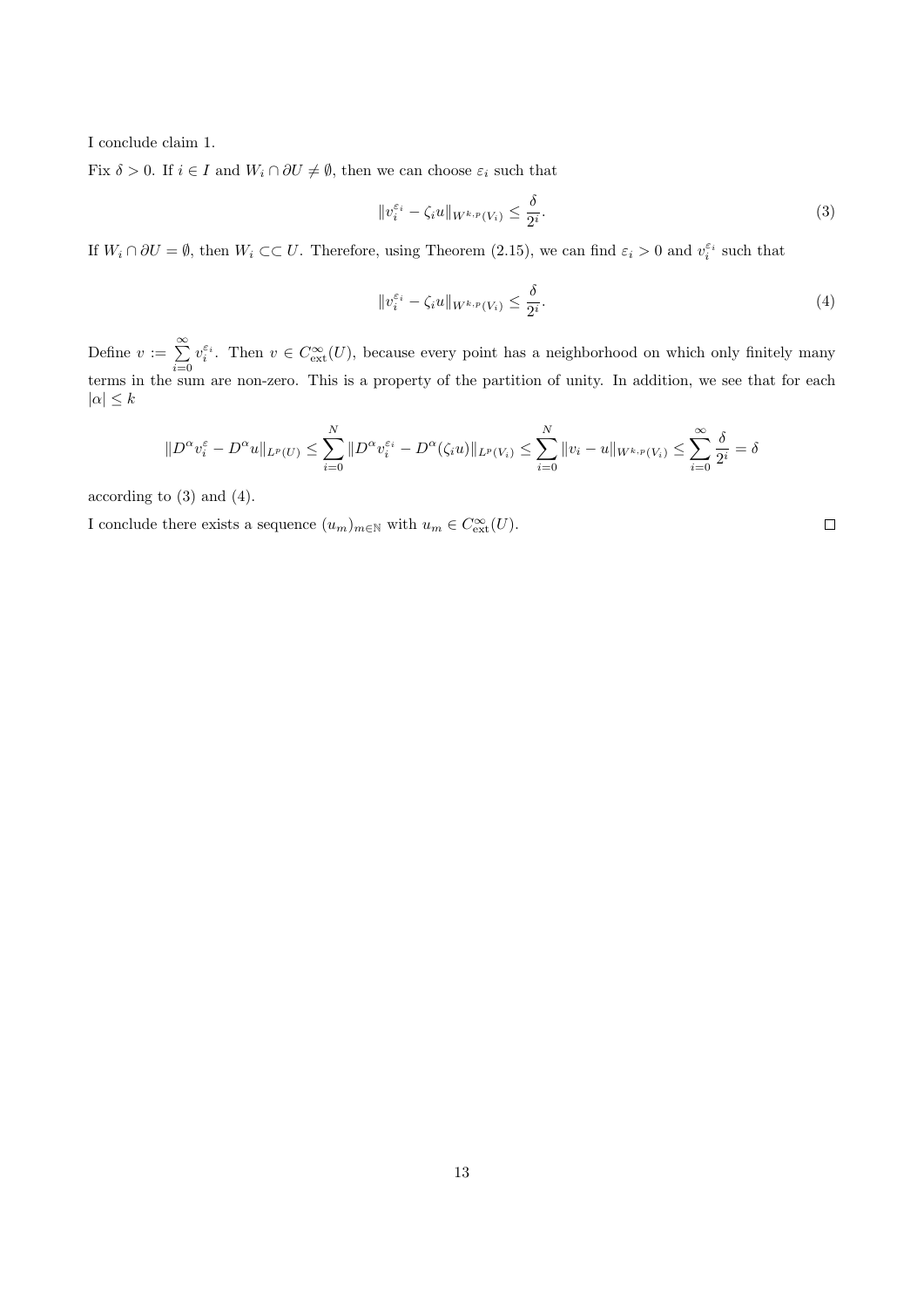#### 2.3 Extensions

This section is part of a toolbox we will be using to prove other theorems, especially in the section on Sobolev inequalities. We will construct an operator that extends a function  $u \in W^{1,p}(U)$  to the whole of  $\mathbb{R}^n$ , i.e. to  $\tilde{u} \in W^{1,p}(\mathbb{R}^n)$ . However, the function u cannot be cut off as shown in Example 2.5, because it will lose its weak differentiability. Therefore, we need to be careful ensuring the extended function still lies within a Sobolev spaces, and preferably an operator that is bounded.

#### This theorem provides the operator.

**Theorem 2.19.** (Extension) Assume  $1 \leq p < \infty$ , U is a bounded C<sup>1</sup>-domain. Select a bounded open set  $V \subset \mathbb{R}^n$  such that  $U \subset\subset V$ . Then there exists a bounded linear operator

$$
E: W^{1,p}(U) \to W^{1,p}(\mathbb{R}^n),
$$

such that for each  $u \in W^{1,p}(U)$ , we have

 $Eu = u$  in U and  $supp(Eu) \subset V$ .

We call Eu an extension of u to  $\mathbb{R}^n$ , for E defined in the proof.

The original theorem is proven by Evans [Eva98, Theorem 1, Section 5.4].

*Proof.* Fix  $x_0 \in \partial U$  and suppose first  $\partial U$  is flat near  $x^0$ , lying in the plane  $\{x_n = 0\}$ .

Then we may assume there exists an open ball  $B$ , with center  $x^0$  and radius r, such that

$$
\begin{cases}\nB^- := B \cap \{x_n < 0\} \subset \mathbb{R}^n - U \\
B^+ := B \cap \{x_n \ge 0\} \subset \bar{U},\n\end{cases}
$$

because U is a  $C^1$ -domain.

Temporarily suppose also  $u \in C_{\text{ext}}^{\infty}(U)$ . We define

$$
\bar{u}(x) := \begin{cases}\n u(x) & \text{if } x \in B^+ \\
 -3u(x_1, \dots, x_{n-1}, -x_n) + 4u(x_1, \dots, x_{n-1}, -\frac{x_n}{2}) & \text{if } x \in B^- \n\end{cases}
$$

This is called a higher-order reflection of u from  $B^+$  to  $B^-$ .

Claim 1.

$$
\bar{u} \in C^1(B) \tag{5}
$$

To check this, let us write  $u^- := \bar{u}|_{B^-}$ ,  $u^+ := \bar{u}|_{B^+}$ . We demonstrate first

$$
u_{x_n}^- = u_{x_n}^+ \quad \text{ on } \{x_n = 0\}.
$$

Therefore, we compute

$$
u_{x_n}^-(x) = 3u_{x_n}(x_1,\ldots,x_{n-1},-x_n) - 2u_{x_n}(x_1,\ldots,x_{n-1},-\frac{x_n}{2})
$$

and so

$$
u_{x_n}^-|_{\{x_n=0\}} = u_{x_n}^+|_{\{x_n=0\}}\tag{6}
$$

Since  $u^+ = u^-$  on  $\{x_n = 0\}$ , we see as well that

$$
u_{x_i}^-|_{\{x_n=0\}} = u_{x_i}^+|_{\{x_n=0\}} \tag{7}
$$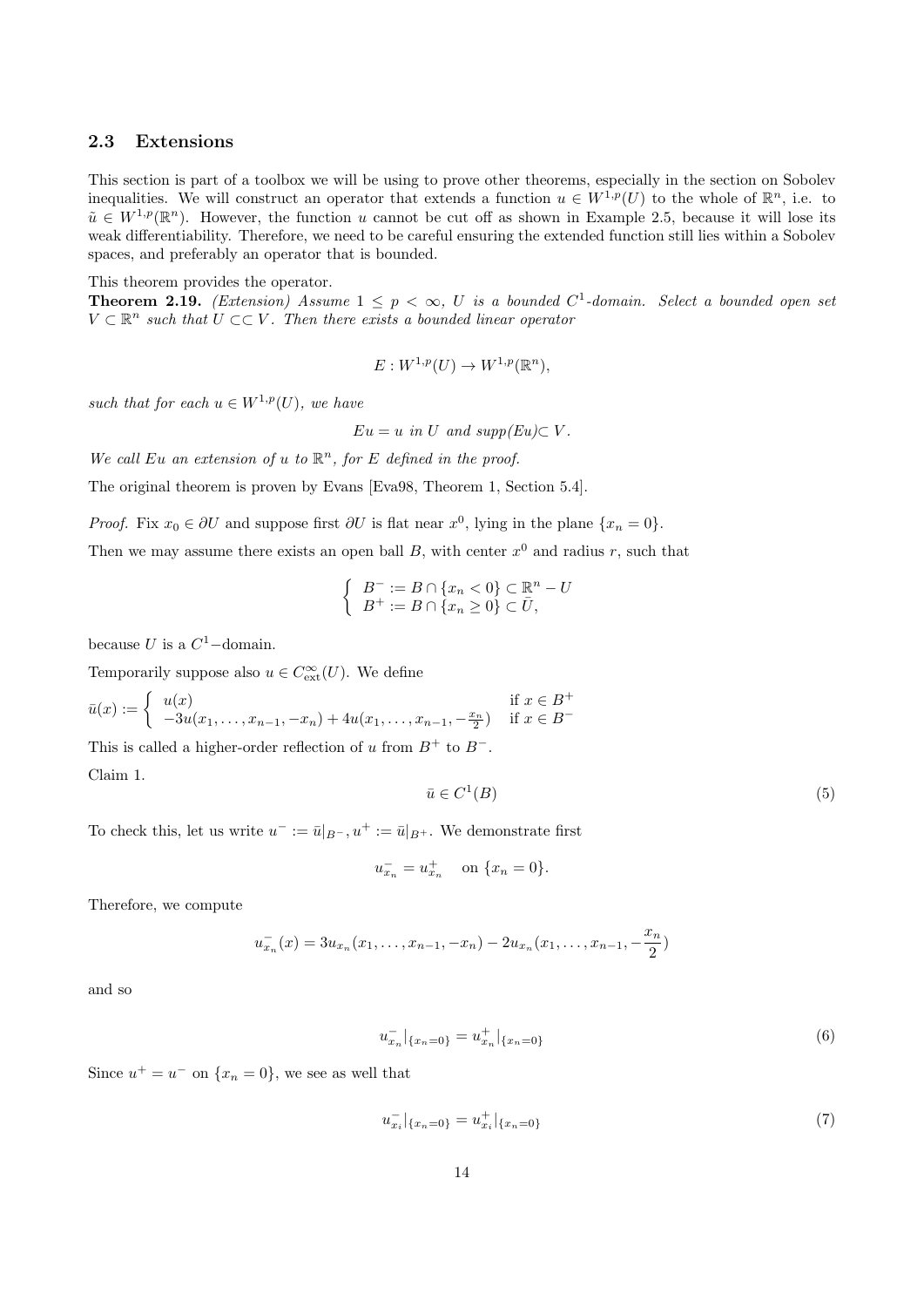for  $i = 1, \ldots, n - 1$ . But then (6) and (7) together imply

$$
D^{\alpha}u^{-}|_{\{x_{n}=0\}} = D^{\alpha}u^{+}|_{\{x_{n}=0\}}
$$

for each  $|\alpha| \leq 1$ , and so (5) follows

Claim 2. There exists  $C > 0$ , such that for all  $u \in C_{\text{ext}}^{\infty}(U)$ 

$$
\|\bar{u}\|_{W^{1,p}(B)} \leq C \|u\|_{W^{1,p}(B^+)}.
$$

Let  $|\alpha| = 1$  and  $\alpha \neq (0, \ldots, 1)$ , using Minkovski inequality,

$$
||D^{\alpha}\bar{u}||_{L^{p}(B)} = (||D^{\alpha}u||_{L^{p}(B^{+})}^{p} + ||-3D^{\alpha}u(x_{1},..., -x_{n}) + 4D^{\alpha}u(x_{1},..., -\frac{x_{n}}{2})||_{L^{p}(B^{-})}^{p})^{1/p}
$$
  
\n
$$
\leq (||D^{\alpha}u||_{L^{p}(B^{+})}^{p} + (|3|||u(x_{1},..., -x_{n})||_{L^{p}(B^{-})} + |4|||D^{\alpha}u(x_{1},..., -\frac{x_{n}}{2})||_{L^{p}(B^{-})})^{p})^{1/p}
$$
  
\n
$$
\leq (||D^{\alpha}u||_{L^{p}(B^{+})}^{p} + (|3|||D^{\alpha}u(x_{1},...,x_{n})||_{L^{p}(B^{+})} + |4|||D^{\alpha}u(x_{1},...,x_{n})||_{L^{p}(B^{+})})^{p})^{1/p}
$$
  
\n
$$
\leq (||D^{\alpha}u||_{L^{p}(B^{+})}^{p} + (|3|||D^{\alpha}u(x_{1},...,x_{n})||_{L^{p}(B^{+})} + |4|||D^{\alpha}u(x_{1},...,x_{n})||_{L^{p}(B^{+})})^{1/p})^{1/p}
$$
  
\n
$$
= (1+7^{p})^{1/p}||D^{\alpha}u||_{L^{p}(B^{+})}
$$

and if  $\alpha = (0, \ldots, 1)$ 

$$
||D^{\alpha}\bar{u}||_{L^{p}(B)} = (||D^{\alpha}u||_{L^{p}(B^{+})}^{p} + ||3D^{\alpha}u(x_{1},..., -x_{n}) - 2D^{\alpha}u(x_{1},..., -\frac{x_{n}}{2})||_{L^{p}(B^{-})}^{p})^{1/p}
$$
  
\n
$$
\leq (||D^{\alpha}u||_{L^{p}(B^{+})}^{p} + (|3||u(x_{1},..., -x_{n})||_{L^{p}(B^{-})} + |2||D^{\alpha}u(x_{1},..., -\frac{x_{n}}{2})||_{L^{p}(B^{-})})^{p})^{1/p}
$$
  
\n
$$
\leq (||D^{\alpha}u||_{L^{p}(B^{+})}^{p} + (|3||D^{\alpha}u(x_{1},...,x_{n})||_{L^{p}(B^{+})} + |2||D^{\alpha}u(x_{1},...,x_{n})||_{L^{p}(B^{+})})^{p})^{1/p}
$$
  
\n
$$
\leq (||D^{\alpha}u||_{L^{p}(B^{+})}^{p} + (|3||D^{\alpha}u(x_{1},...,x_{n})||_{L^{p}(B^{+})} + |2||D^{\alpha}u(x_{1},...,x_{n})||_{L^{p}(B^{+})})^{p})^{1/p}
$$
  
\n
$$
= (1 + 5^{p})^{1/p} ||u||_{L^{p}(B^{+})}
$$

So

$$
\|\bar{u}\|_{W^{1,p}(B)} \le C_p \|u\|_{W^{1,p}(B^+)},
$$

where  $C_p = (1 + 7^p)^{1/p}$ .

Let us next consider the situation that  $\partial U$  is not necessarily flat near  $x^0$ . Then using that U is a  $C^1$ -domain together with the Appendix 6.4, we can find a  $C^1$  mapping  $\Phi$ , with inverse  $\Psi$ , such that  $\Phi$  'straightens out  $\partial U$ near  $x^{0}$ . Meaning there exists an open  $x_{0} \in V \subseteq \mathbb{R}^{n}$  such that  $\Phi: V \to \Phi(V)$  and  $\Psi: \Phi(V) \to V$  are  $C^{1}$ diffeomorphisms, with  $\Phi(\partial U \cap V) \subseteq \{x_n = 0\}$ . Moreover, we have  $\Phi(U \cap V) \subseteq \{x_n \geq 0\}$ .

We write  $y = \Phi(x)$ ,  $x = \Psi(y)$ ,  $u'(y) := u(\Psi(y))$ . Choose a ball B inside the image of  $\Phi$  with center  $x_0$ . Then we find  $\bar{u}'$ , which is the extension of u' on  $B^+$  to the entire ball B. As shown before, this extension lies inside  $W^{1,p}(B)$ . Using the calculations in 1-4, we find

$$
\|\bar{u}'\|_{W^{1,p}(B)} \le C_p \|u'\|_{W^{1,p}(B^+)}
$$
\n(8)

for some constant  $C_p$  depending only on  $p$ .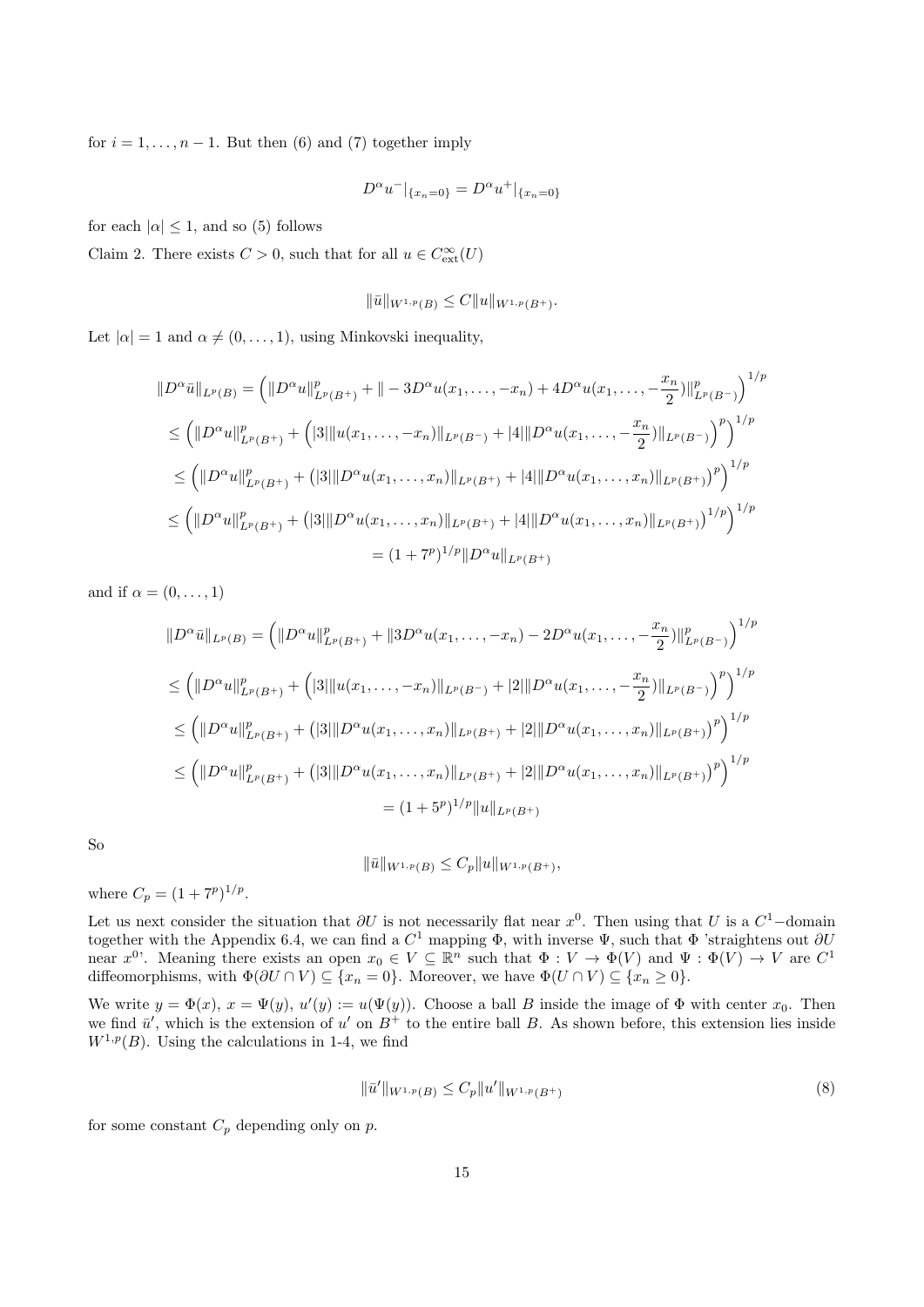We continue by changing coordinates, i.e. composing with  $\Psi$ . And we define

$$
\bar u:=\bar u'\circ\Phi.
$$

Then we have  $\bar{u} \equiv u$  on  $\Psi(B) \cap U$ .

Now we would like to use (8) to find a similar inequality for  $\bar{u}$ . For  $|\alpha|=1$  and  $\alpha\neq (0,\ldots,1)$ , let  $i\in\{1,\ldots,n-1\}$ , then

$$
\|D^{\alpha}\bar{u}\|_{L^{p}(\Psi(B))} = \left(\int_{\Psi(B)} |D^{\alpha}\bar{u}|^{p} dx\right)^{1/p} = \left(\int_{u} \left| \sum_{i=1}^{n} (D^{i}\bar{u}' \circ \Phi) D^{\alpha} \Phi_{i}(x) |^{p} dx \right)^{1/p}
$$
  

$$
\leq \left(\int_{\Psi(B)} (\sum_{i=1}^{n} |D^{i}\bar{u}' \circ \Phi|^{p}) (\sum_{i=1}^{n} |D^{\alpha} \Phi_{i}|^{p}) dx \right)^{1/p}
$$
  

$$
\leq C_{1} \left(\int_{\Psi(B)} (\sum_{i=1}^{n} |D^{i}\bar{u}' \circ \Phi|^{p}) dx \right)^{1/p} \leq C_{2} \left(\int_{B^{+}} (\sum_{i=1}^{n} |D^{i}u'|^{p}) dx \right)^{1/p},
$$

where  $C_1 = \|\sum_{i=1}^{n}$  $\sum_{i=1} |D^{\alpha} \Phi_i|^p ||_{L^{\infty}(\Psi(B))}$  and  $C_2 = C_1 C_p || \det(D\Psi) ||_{L^{\infty}(B)}$ .

$$
= C_2 \left( \int_{\Psi(B^+)} \sum_{i=1}^n |\sum_{j=1}^n D^j u D^i \Psi_j \circ \Phi| |^p |\det(D\Phi)| dx \right)^{1/p}
$$
  

$$
\leq C_2 \left( \int_{\Psi(B^+)} \sum_{i=1}^n (\sum_{j=1}^n |D^j u|^p) (\sum_{j=1}^n |D^i \Psi_j|^p \circ \Phi) |\det(D\Phi)| dx \right)^{1/p}
$$

$$
\leq C_3 \|u\|_{W^{1,p}(B)},\tag{9}
$$

where  $C_3 = n^{2/p} C_2 ||| D \Psi \circ \Phi||_{L^{\infty}(\Psi(B); \mathbb{R}^n)} || \det(D\Phi) |||_{L^{\infty}(\Psi(B))}^{1/p}.$ Similarly, we find for  $\alpha = (0, \ldots, 1)$ , that there exists  $C > 0$ , such that for all  $u \in C_{ext}^{\infty}(U)$ 

$$
\|\bar{u}\|_{L^p(\Psi(B))} \le C \|u\|_{L^p(\Psi(B^+))}.
$$
\n(10)

Combining (9) and (10), we find  $C > 0$ , such that

$$
\|\bar{u}\|_{W^{1,p}(\Psi(B))} \le C \|u\|_{W^{1,p}(\Psi(U))}.
$$
\n(11)

for all  $u \in C_{\text{ext}}^{\infty}(U)$ .

I conclude claim 2.

Let  $W = \Psi(B)$ .

Since  $\partial U$  is compact, there exist finitely many points,  $x_i^0 \in \partial U$ , open sets  $W_i$ ,

and extensions  $\bar{u}_i$  of u to  $W_i$  for  $i \in (1, \ldots, N)$  for some  $N \in \mathbb{N}$ , such that  $\partial U \subset \cup_{i=1}^N W_i$ .

Take  $W_0 \subset\subset U$  so that  $U \subset \cup_{i=0}^N W_i$ , and let  $\{\zeta_i\}_{i=0}^N$  be an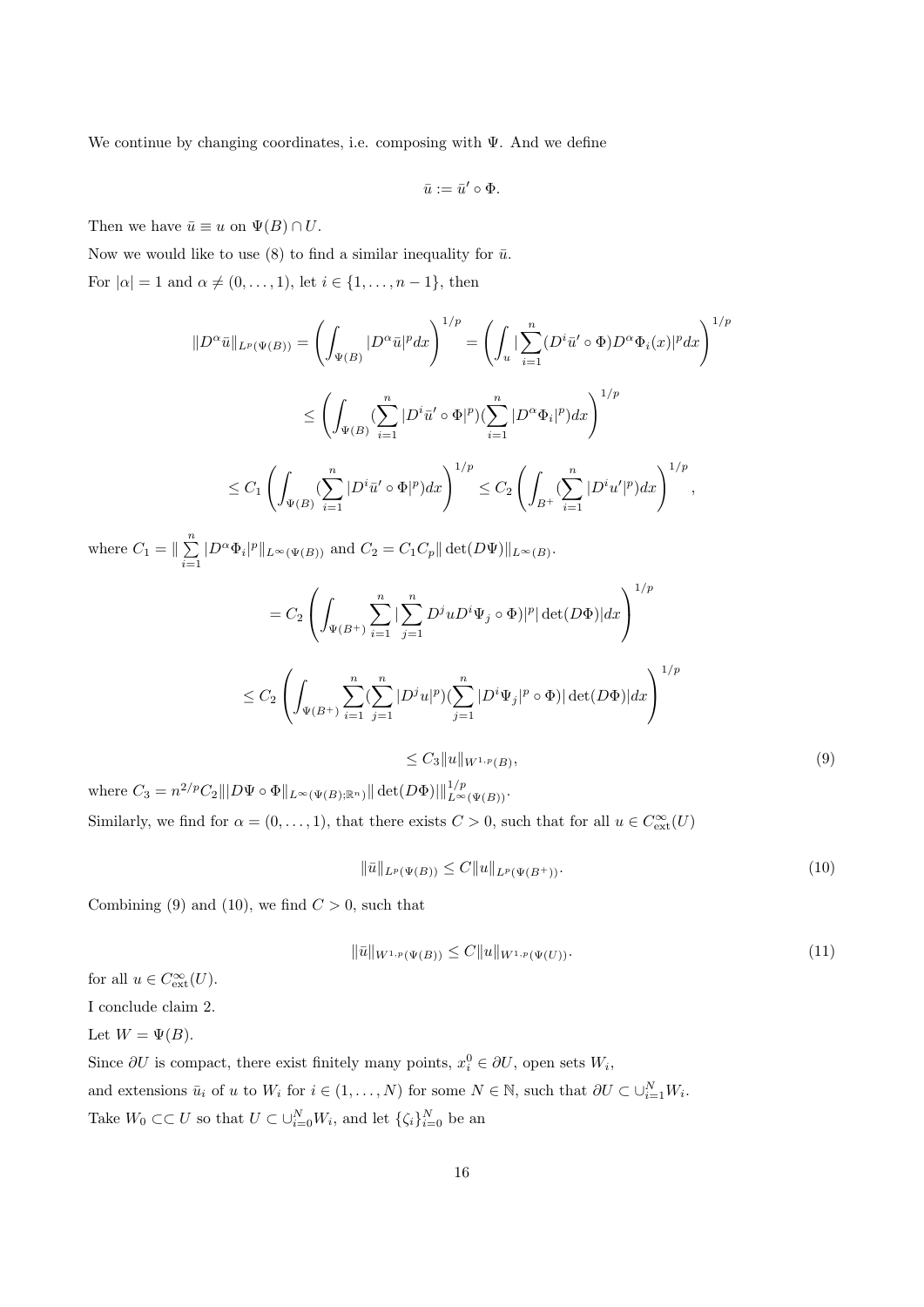associated partition of unity. Write  $\bar{u} := \sum_{i=0}^{N} \zeta_i \bar{u}_i$ , where  $\bar{u}_0 = u$ . Now can start estimating on the whole of  $\mathbb{R}^n$ , we find

$$
\|\bar{u}\|_{L^p(\mathbb{R}^n)} \leq \sum_{i=1}^N \|\zeta_i \bar{u}_i\|_{L^p(W_i)} \leq \sum_{i=1}^N \|\bar{u}_i\|_{L^p(W_i)} \leq C \sum_{i=1}^N \|u\|_{L^p(U)}
$$

and for  $|\alpha| = 1$ , we have  $C > 0$ , such that for all  $u \in C_{\text{ext}}^{\infty}(U)$ 

$$
||D^{\alpha}\bar{u}||_{L^{p}(\mathbb{R}^{n})} \leq \sum_{i=1}^{N} ||D^{\alpha}\zeta_{i}||_{L^{\infty}(W_{i})} ||\bar{u}_{i}||_{L^{p}(W_{i})} + ||D^{\alpha}\bar{u}_{i}||_{L^{p}(W_{i})}
$$
  

$$
\leq C \sum_{i=1}^{N} ||u||_{W^{1,p}U}.
$$

Combining the above inequalities, we obtain  $C > 0$ , such that for all  $C^{\infty}_{ext}(U)$ 

$$
\|\bar{u}\|_{W^{1,p}(\mathbb{R}^n)} \le C \|u\|_{W^{1,p}(U)}\tag{12}
$$

Furthermore we can arrange for the support of  $\bar{u}$  to lie within  $V \supset U$ 

We henceforth write  $Eu := \bar{u}$  and observe that the mapping  $u \mapsto Eu$  is linear.

Recall that the construction so far assume  $u \in C_{ext}^{\infty}(U)$ . Suppose now  $1 \leq p < \infty$ ,  $u \in W^{1,p}(U)$  and choose  $u_m \in C_{\text{ext}}^{\infty}(U)$  converging to u in  $W^{1,p}(U)$ . Estimate (12) and the linearity of E imply

$$
||Eu_m - Eu_l||_{W^{1,p}(\mathbb{R}^n)} \leq C||u_m - u_l||_{W^{1,p}(U)}
$$

Thus  $(Eu_m)_{m\in\mathbb{N}}$  is a Cauchy sequence and so converges to  $\bar{u} := Eu$ . This extension, which does not depend on the particular choice of the approximating sequence  $(u_m)_{m\in\mathbb{N}}$  due to the continuity of E, satisfies the conclusion of the theorem.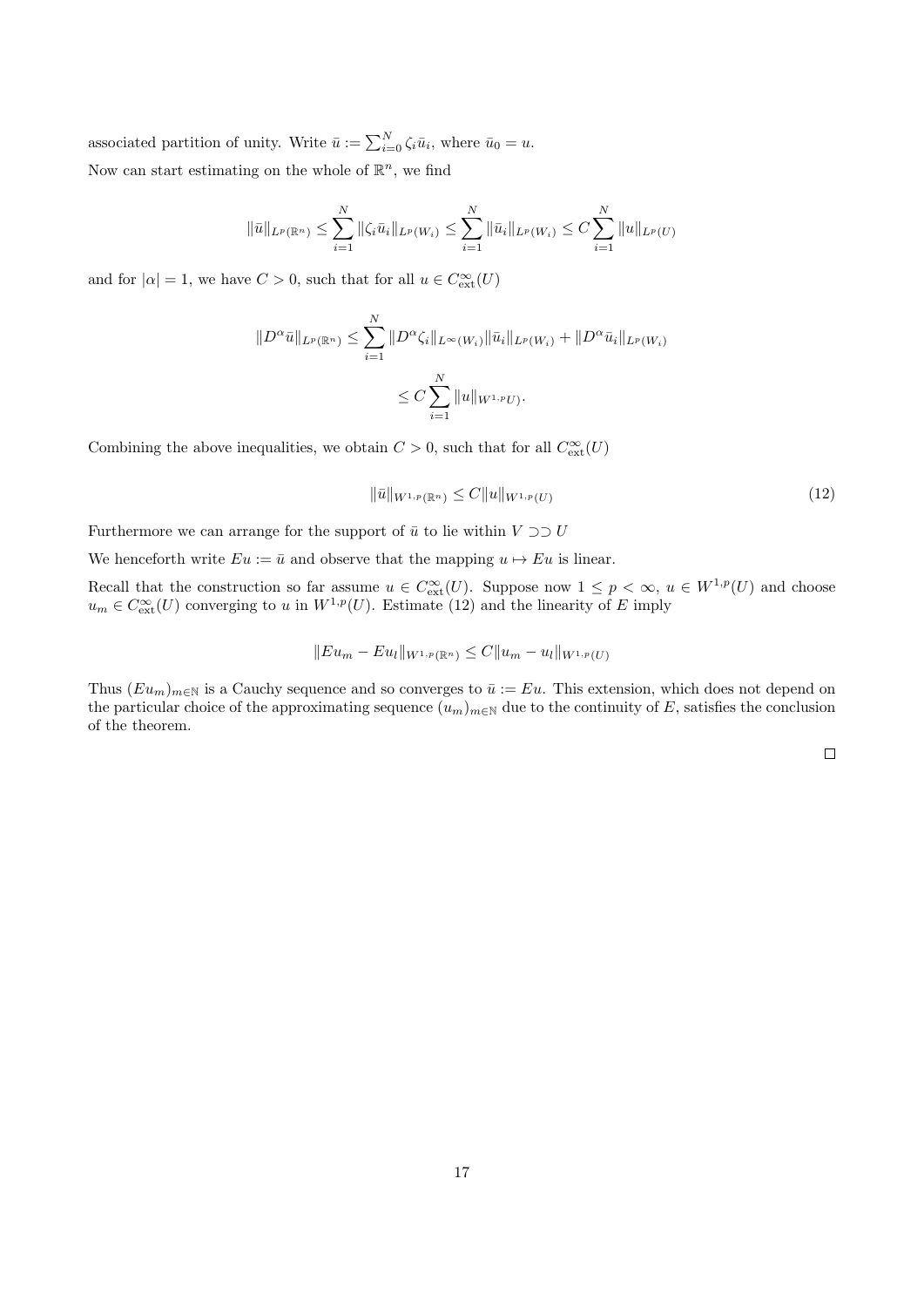#### 2.4 Traces

In our original problem in question  $(1.1)$  we were interested in an admissible set  $A$ . This is a subset of a Sobolev space, where the subset is defined using certain boundary conditions on the functions in this subset. This would be a desirable admissible set, because partial differential equations are often also restricted to certain boundary conditions. However, the Sobolev Spaces consist of classes of function, where the classes of functions are defined up to a measure zero set. The boundary of an open in  $\mathbb{R}^n$  is a measure zero set. Therefore, there is not a proper way of defining the boundary value of a class in  $L^p(U)$ . In order for us to resolve this difficulty we introduce the trace operator. This operator will provide us a unique way of defining the boundary value of a class within a Sobolev space, i.e. by using dense subsets of the Sobolev Spaces.

We will introduce the trace operator in the first theorem.

**Theorem 2.20.** (Trace) Assume  $U \subset \mathbb{R}^n$  a bounded  $C^1$ -domain (open). Then there exists a bounded linear operator

$$
T: W^{1,p}(U) \to L^p(\partial U)
$$

such that

 $Tu = u|_{\partial U}$  if  $u \in W^{1,p}(U) \cap C_{ext}(U)$ .

Remark 2.21. The original theorem is proven by Evans [Eva98, Theorem 1, Section 5.5]. **Definition 2.22.** If  $g \in L^p(U)$ , we say  $u = g$  on  $\partial U$  in the trace sense if  $Tu = g$ .

The next theorem provides us information about the kernel of the trace operator T. **Theorem 2.23.** (Zero Trace) Assume U a bounded  $C^1$ -domain.

Suppose furthermore that  $u \in W^{1,p}(U)$ .

Then  $u \in W_0^{1,p}(U)$  if and only if  $Tu = 0$  on  $\partial U$ .

and changing variables, we obtain the bound

Remark 2.24. The original theorem is proven by Evans [Eva98, Theorem 2, Section 5.5].

*Proof.* (*Theorem 2.20 (Trace)*) Assume first  $u \in C<sup>1</sup><sub>ext</sub>(U)$ ,  $x<sup>0</sup> \in \partial U$  and  $\partial U$  is flat near  $x<sup>0</sup>$ , lying in the plane  ${x_n = 0}$ . Choose an open ball B as in the proof of Theorem 2.19 let  $\hat{B}$  denote the concentric ball with radius  $r/2$ .

Select  $\zeta \in C_c^{\infty}(B)$ , with  $\zeta \ge 0$  in  $B$ ,  $\zeta \equiv 1$  on  $\hat{B}$ . Denote by  $\Gamma$  that portion of  $\partial U$  within  $\hat{B}$ . Set  $x' =$  $(x_1, \dots, x_{n-1}) \in \mathbb{R}^{n-1} = \{x_n = 0\}.$ 

#### Then

 $\int_{\Gamma} |u|^p dx' \leq \int_{\{x_n=0\}} \zeta |u|^p dx' = - \int_{B^+} (\zeta |u|^p)_{x_n} dx$  fundamental theorem of calculus

$$
= -\int_{B^{+}} |u|^{p} \zeta_{x_{n}} + p|u|^{p-1} (\text{sign}(u)) u_{x_{n}} \zeta dx \tag{13}
$$

 $\leq \int_{B^+} |u|^p |\zeta_{x_n}| + (p-1)|u|^p + \frac{(|u_{x_n}||\zeta|)^p}{p}$  $\frac{d_p ||S|^p}{p} dx \le C \int_{B^+} |u|^p + |Du|^p dx$  Young's inequality (see Appendix 6.2.2) where  $C = p + ||\zeta_{x_n}||_{L^{\infty}(U)}$ .

If  $x^0 \in \partial U$ , but  $\partial U$  is not flat near  $x^0$ , then we can use that U is a  $C^1$ -domain. Therefore, we find a  $C^1$ diffeomorphism  $\Phi$  that brings us to the situation above (see Appendix 6.1 Calculus). Applying estimate (13)

$$
\int_{\Gamma} |u|^p dS(y) = \int_{\Phi^{-1}(\Gamma)} |u|^p \circ \Phi| \det(D\Phi)| dx'
$$
  
\n
$$
\leq || \det(D\Phi) ||_{\infty} \int_{\{x_n = 0\}} |u|^p \circ \Phi dx'
$$
  
\n
$$
\leq C || \det(D\Phi) ||_{\infty} \int_{\Phi^{-1}(B^+)} |u|^p \circ \Phi + |Du \circ \Phi D\Phi|^p dx
$$
  
\n
$$
\leq C' || \det(D\Phi) ||_{\infty} || \det(D\Phi)^{-1} ||_{\infty} ||D\Phi^{-1} ||_{\infty}^p \int_{B^+} |u|^p + |Du|^p dy,
$$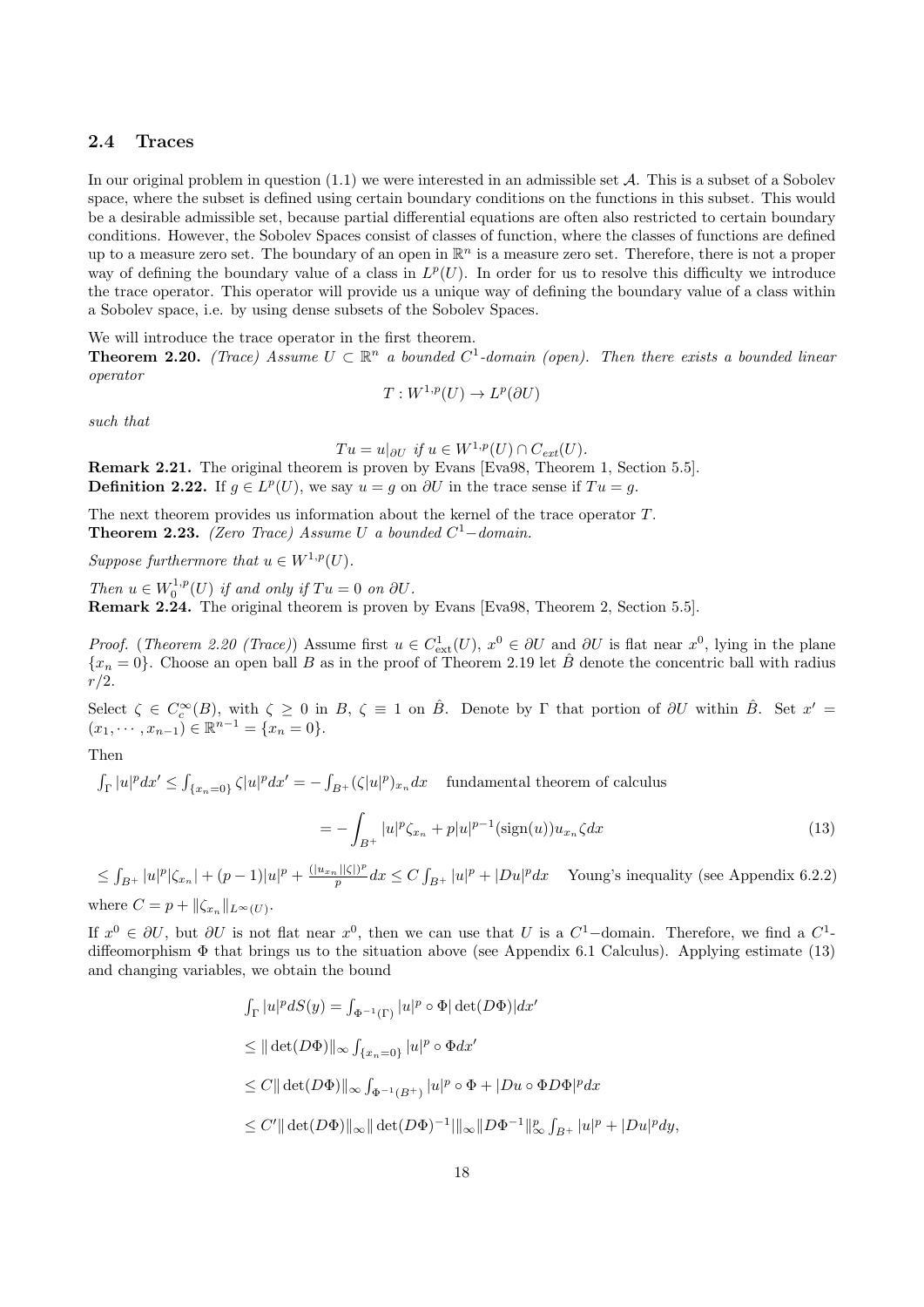where  $\Gamma$  is some open subset of  $\partial U$  containing  $x^0$  and  $C, C'$  constants for arbitrary  $u \in C^1_{ext}(U)$ .

Since  $\partial U$  is compact, there exist finitely many points  $x_i^0$  and open subsets  $\Gamma_i \subset \partial U$  for  $i \in (1, \dots, N)$  such that  $\partial U = \bigcup_{i=1}^{N} \Gamma_i$  and  $N \in \mathbb{N}$ .

and

$$
||u||_{L^p(\Gamma_i)} \leq C||u||_{W^{1,p}(U)} \quad (i=1,\cdots,N).
$$

Consequently, if we write

then

$$
||Tu||_{L^p(\partial U)} \leq C||u||_{W^{1,p}(U)}
$$

where C is a constant for arbitrary  $u \in C<sup>1</sup><sub>ext</sub>(U)$ .

Inequality (14) holds for  $u \in C^1_{ext}(U)$ . Assume now  $u \in W^{1,p}(U)$ . Then there exist functions  $u_m \in C^{\infty}_{ext}(U)$ converging to u in  $W^{1,p}(U)$ . According to (14) we have

$$
||Tu_m - Tu_l||_{L^p(\partial U)} \le C||u_m - u_l||_{W^{1,p}(U)}
$$
\n(15)

 $Tu := u|_{\partial U},$  (14)

 $\Box$ 

such that  $(T u_m)_{m \in \mathbb{N}}$  is Cauchy in  $L^p(\partial U)$ . Since  $L^p(\partial U)$  is a Banach space. We define

$$
Tu = \lim_{n \to \infty} Tu_m
$$

the limit taken in  $L^p(\partial U)$ . Using (15), we find that this definition does not depend on the particular choice of the sequence. That is, let  $\bar{u}, \bar{u}'$  both be Tu for sequences  $u_m$  and  $u'_n$  respectively then,

$$
\|\bar{u} - \bar{u}'\|_{L^p(\partial U)} = \lim_{n \to \infty} \lim_{m \to \infty} \|T(u_m - u'_n)\|_{L^p(\partial U)}
$$
  
= 
$$
\lim_{n \to \infty} \|T(u_n) - T(u'_n)\|_{L^p(\partial U)} \le \lim_{n \to \infty} C \|u_n - u'_n\|_{W^{1,p}(U)} = 0,
$$

where the second equality follows from the linearity of the limit.

Finally if  $u \in W^{1,p}(U) \cap C_{ext}(U)$ , then the functions  $u_m \in C_{ext}^{\infty}(U)$  constructed in the proof of Theorem 2.13 converge uniformly to u on  $\bar{U}$ . The sequence is the following  $v_n := \sum_{i=1}^{N}$  $\sum_{i=1} \zeta_i (\eta_{\varepsilon_{i_n}} * u_{\varepsilon_{i_n}}).$ 

Then we can find the estimate

$$
||v_n - u||_{L^{\infty}(\partial U)} \leq \sum_{i=1}^N ||\zeta_i||_{L^{\infty}(B_i^+)} \left(||\eta_{\varepsilon_{i_n}} * u_{\varepsilon_{i_n}} - u_{\varepsilon_{n_i}}||_{L^{\infty}(B_i^+)} + ||u_{\varepsilon_{i_n}} - u||_{L^{\infty}(B_i^+)}\right),
$$

both terms converges to zero. That is, the left term converges, because of a Lemma 6.10(Mollifier) in the Appendix 6.4. The second term converges, because translation is continuous with respect to the  $L^{\infty}$  norm for a continuous function. Since we can estimate any p−norm with  $p < \infty$  by the  $\infty$ -norm.

Hence 
$$
Tu = u|_{\partial U}
$$
.

Proof. (Theorem 2.23)

Suppose first  $u \in W_0^{1,p}(U)$ . Then, by definition, there exist functions  $u_m \in C_c^{\infty}(U)$  such that

$$
u_m \to u \text{ in } W^{1,p}(U).
$$

As  $Tu_m = 0$  on  $\partial U$  for  $m \in \mathbb{N}$  and  $T: W^{1,p}(U) \to L^p(\partial U)$  is a bounded linear operator, we deduce  $Tu = 0$  on  $\partial U$ .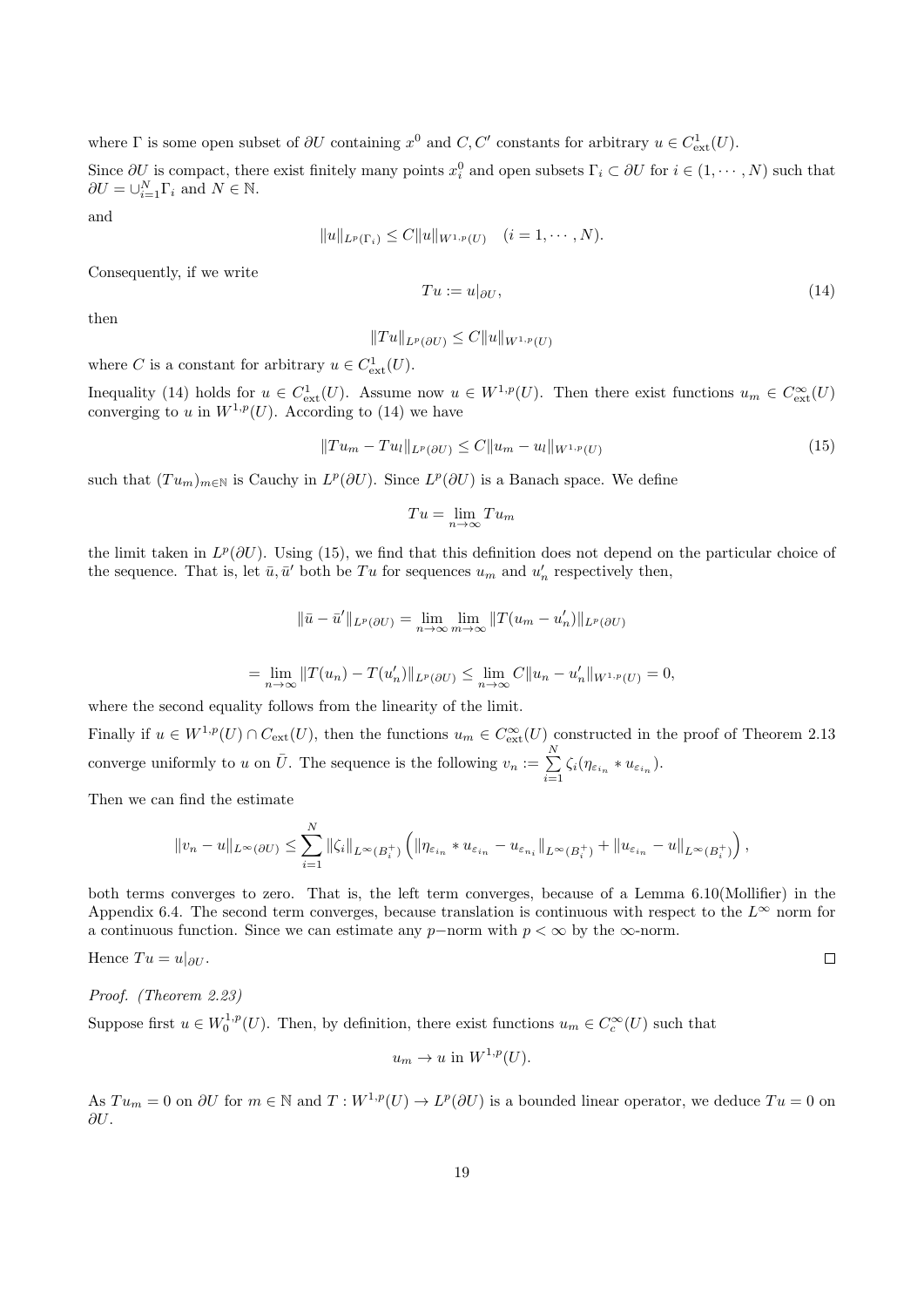Now we will prove the reverse statement. Let  $x^0 \in \partial U$  and assume that  $\partial U$  is flat near  $x^0$ . Let B be a square with center  $x^0$  intersecting the boundary of U halfway through in the  $x_n$  direction, and  $U \cap B \subset B^+$ . And  $\partial U \cap B \subset \mathbb{R}^{n-1} \times \{0\}$ . Define  $B_e := \partial U \cap B$ .

We have the following properties

$$
\begin{cases} u \in W^{1,p}(B^+) \\ Tu = 0 \text{ on } B_e. \end{cases}
$$

Then since  $Tu = 0$  on  $B_e$ , there exist functions  $u_m \in C_{ext}^{\infty}(B^+)$  such that

$$
u_m \to u \text{ in } W^{1,p}(B^+) \tag{16}
$$

and

$$
Tu_m = u_m|_{B_e} \to 0 \text{ in } L^p(B_e). \tag{17}
$$

Now if  $(x',0) \in B_e$ ,  $x_n \geq 0$ , we have

$$
|u_m(x',x_n)| \le |u_m(x',0)| + \int_0^{x_n} \left| \frac{\partial u_m}{\partial x_n}(x',t) \right| dt.
$$

Now we'll use the following estimate.

Let  $a, b \ge 0$ , then  $(a + b)^p \le 2^p \max(a, b)^p \le 2^p (\max(a, b)^p + \min(a, b)^p) = 2^p (a^p + b^p)$ . We find that,

$$
|u_m(x',x_n)|^p \le 2^p \left( |u_m(x',0)|^p + \left( \int_0^{x_n} |\frac{\partial u_m}{\partial x_n}(x',t)| dt \right)^p \right)
$$

Now we examine the RHS using Hölder, we find

$$
\left(\int_{0}^{x_n} \left|\frac{\partial u_m}{\partial x_n}(x',t)\right|dt\right)^p = \left\|1_{[0,x_n]}\left(1_{[0,x_n]}\frac{\partial u_m}{\partial x_n}(x',t)\right)\right\|_1^p \leq \left\|1_{[0,x_n]}\right\|_{p/(p-1)}^p \left\|1_{[0,x_n]}\frac{\partial u_m}{\partial x_n}(x',t)\right\|_p^p
$$

So

$$
\left(\int_{0}^{x_n} |\frac{\partial u_m}{\partial x_n}(x',t)| dt\right)^p \leq x_n^{p-1} \int_{0}^{x_n} |Du_m(x',t)|^p dt.
$$

Thus

$$
\int_{B_e} |u_m(x',x_n)|^p dx' \le 2^p \bigg( \int_{B_e} |u_m(x',0)|^p dx' + x_n^{p-1} \int_0^{x_n} \int_{B_e} |Du_m(x',t)|^p dx' dt \bigg).
$$

Let  $m \to \infty$  and recalling (16), (17), we deduce

$$
\int_{B_e} |u(x',x_n)|^p dx' \leq C x_n^{p-1} \int_0^{x_n} \int_{B_e} |Du|^p dx' dt \tag{18}
$$

for a.e.  $x_n > 0$ .

Next let  $\zeta \in C^{\infty}(\mathbb{R}_{+})$  satisfy

 $\zeta \equiv 1$  on [0, 1],  $\zeta \equiv 0$  on  $\mathbb{R}_{+} - [0, 2]$ ,  $0 \le \zeta \le 1$ 

and write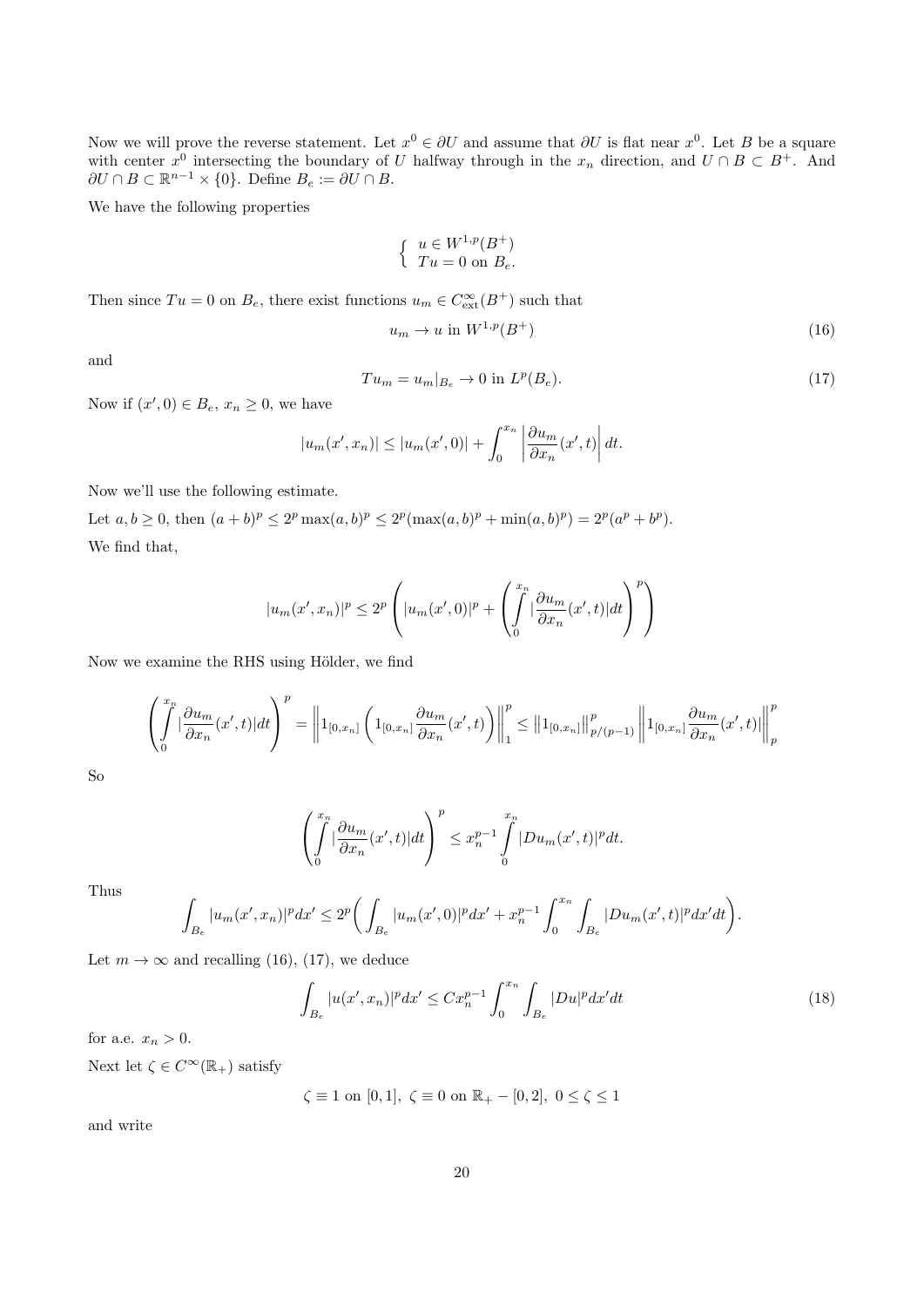$$
\begin{cases} \zeta_m(x) := \zeta(mx_n) & (x \in \mathbb{R}^n_+) \\ w_m := u(x)(1 - \zeta_m). \end{cases}
$$

Then

$$
\begin{cases} \frac{\partial w_m}{\partial x_n} = u_{x_n}(1 - \zeta_m) - m u \zeta'\\ D_{x'} w_m = D_{x'} u (1 - \zeta_m). \end{cases}
$$

Consequently, we have

$$
\int_{B^+} |Dw_n - Du|^p dx \le C \int_{B^+} |\zeta_m|^p |Du|^p dx + Cm^p \int_0^{2/m} \int_{B_e} |u|^p dx' dt
$$
  
=: A + B.

Now  $A \to 0$  as  $m \to \infty$ , since  $\zeta_m \neq 0$  only if  $0 \leq x_n \leq 2/m$ . To estimate the term B, we utilize inequality (32)

$$
B \leq C m^p \bigg( \int_0^{2/m} t^{p-1} dt \bigg) \bigg( \int_0^{2/m} \int_{B_e} |Du|^p dx' dx_n \bigg)
$$
  

$$
\leq C \int_0^{2/m} \int_{B_e} |Du|^p dx' dx_n \to 0 \text{ as } m \to \infty.
$$

Applying the above inequalities, we deduce  $Dw_m \to Du$  in  $L^p(B^+)$ . Since clearly  $w_m \to u$  in  $L^p(B^+)$ , we conclude

$$
w_m \to u \text{ in } W^{1,p}(B^+).
$$

But  $w_m = 0$  if  $0 < x_n < 1/m$ . We can therefore mollify the  $w_m$  to produce functions  $u_m \in C_{ext}^{\infty}(B^+)$  such that  $u_m \to u$  in  $W^{1,p}(B^+)$ . And  $u_m = 0$  for  $0 < x_n < 1/(2m)$ .

Now suppose that  $\partial U$  is not flat near  $x^0$ . Since U is a  $C^1$ -domain we find a  $C^1$  diffeomorphism flattening out  $\partial U$  near  $x^0$ .

We may assume that the domain of  $\Phi$  is a square positioning  $x^0$  as before.

In this case we find that

$$
u_m \to u \circ \Phi \text{ in } W^{1,p}(B^+)
$$

by Lemma 2.6 and

$$
Tu_m = u_m|_{B^+} \to 0 \text{ in } L^p(B_e).
$$

Therefore we find that  $u \circ \Phi$  can be approximated by a function  $u_m$  for which  $v_m = 0$  for  $0 < 1/(2m)$ . Now go back using  $\Phi^{-1}$  and find that

$$
u \in W^{1,p}(\Phi(B^+)).
$$

Since  $\partial U$  is compact we find finitely many points  $x^i \in \partial U$  with corresponding opens covering the boundary. Choose some open  $V \subset\subset U$  such that the total collection of opens cover U.

We find a corresponding partition  $\{\eta_i\}_{i=1}^N$  of unity subordinate to this cover for some  $N \in \mathbb{N}$ . Now considering the functions  $u_m = \sum_{n=1}^{N}$  $\sum_{i=1} \eta_i u_m^i \in C_c^{\infty}(U)$ , where  $u_m = v_m \circ \Phi^{-1}$ .

We find, for  $m \to \infty$ , that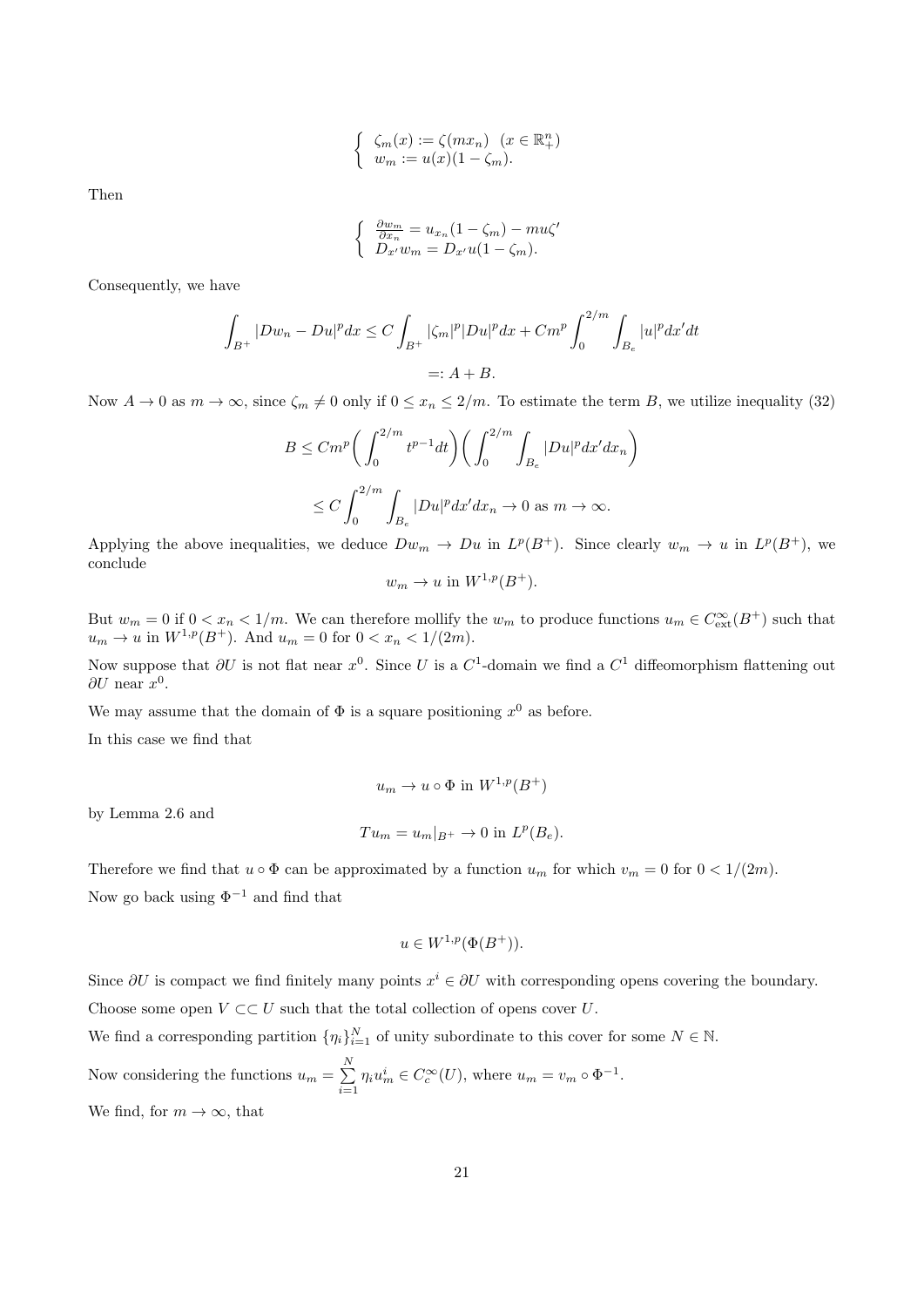$$
\sum_{i=1}^N \|D^{\alpha}(u_m - u)\|_{L^p(U)} \le \sum_{i=1}^N \|D^{\alpha}\eta_i\|_{L^{\infty}(V_i)} \|u_m^i - u\|_{L^p(V_i)} + \|\eta_i\|_{L^{\infty}(V_i)} \|D^{\alpha}u_m^i - D^{\alpha}u\|_{L^p(V_i)} \to 0
$$

and

$$
||u_m - u||_{L^p(U)} \le \sum_{i=1}^N ||\eta_i||_{L^\infty(U)} ||u_m^i - u||_{L^p(U)} \to 0.
$$

I conclude  $u \in W_0^{1,p}(U)$ .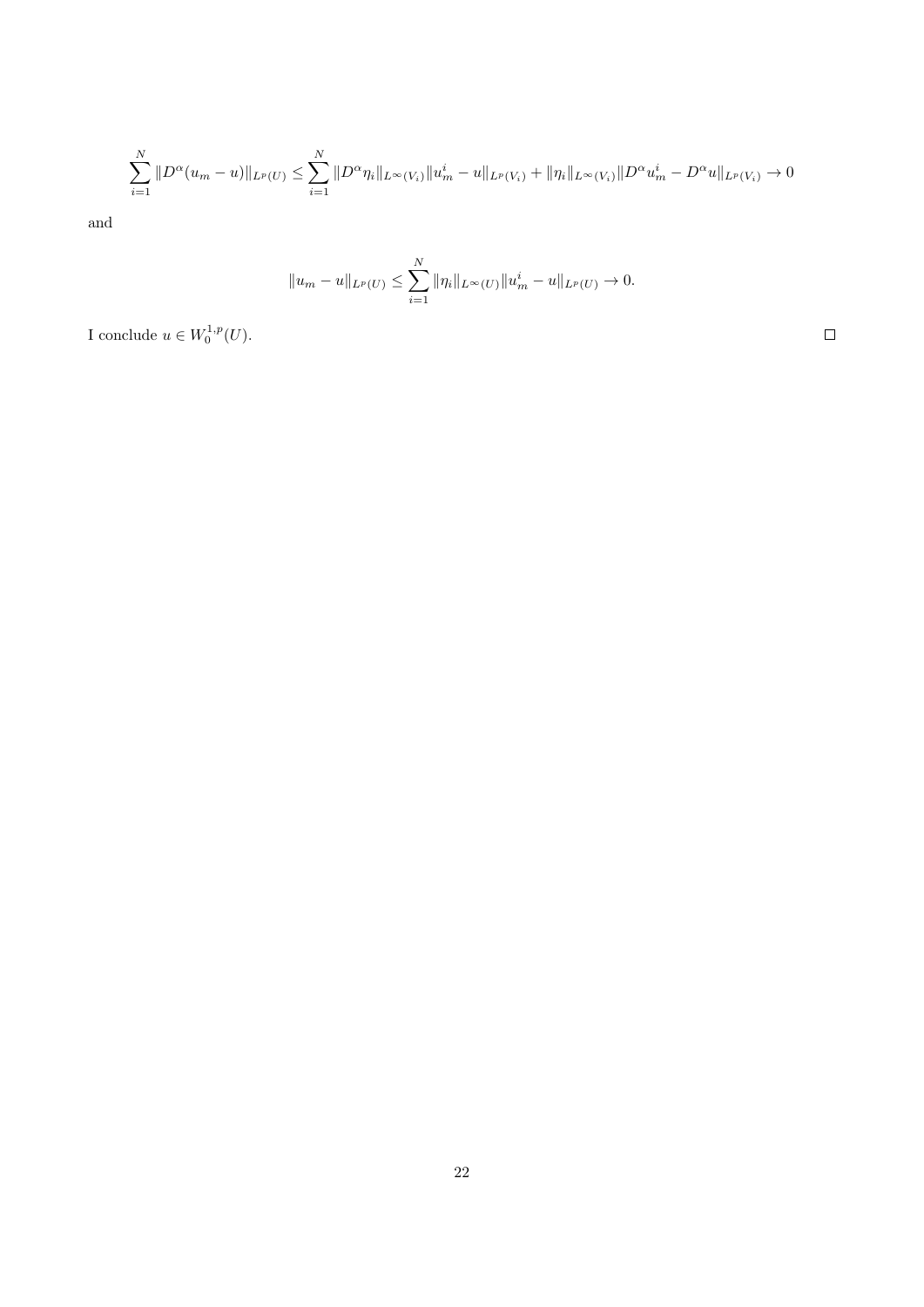# 3 Sobolev Embeddings

#### 3.1 Sobolev Inequalities

Suppose  $u \in W^{k,p}(U)$ . Then  $u \in F$  for some function space F? The answer is yes. There are three classes of inequalities that arise from the numbers  $k, n \in \mathbb{N}$  and  $1 \leq p < \infty$ . Namely,

$$
k < n/p, \\
 k = n/p, \\
 k > n/p.
$$

In the first case where  $k < n/p$ , we will find  $W^{k,p}(U)$  can be embedded into a range of  $L^p$  spaces. The last case for  $k > n/p$ , we will find that u belongs to a subspace of the continuous functions, denoted  $C^{s,\gamma}(U)$ , where  $s \in \mathbb{N}$  and  $0 < \gamma \leq 1$ . We will not provide a space for the case  $k = n/p$ .

The main theorem of this section is the general Sobolev inequalities theorem below. **Theorem 3.1.** (General Sobolev Inequalities) Let  $U \subset \mathbb{R}^n$  be a bounded  $C^1$ -domain (open).

 $(i)$  If

$$
k < \frac{n}{p},\tag{19}
$$

then there exists constant C such that for all  $u \in W^{k,p}(U)$ . We have  $u \in L^r(U)$ , where

$$
\frac{1}{r} = \frac{1}{p} - \frac{k}{n}.
$$

We have in addition the estimate

$$
||u||_{L^r(U)} \le C||u||_{W^{k,p}(U)}.
$$
\n(20)

 $(ii)$  If

$$
k > \frac{n}{p},\tag{21}
$$

then there exists constant C such that for all  $u \in W^{k,p}(U)$ . We have  $u \in C^{k-\lfloor \frac{n}{p} \rfloor - 1, \gamma}(U)$ , where

$$
\gamma = \begin{cases} \begin{array}{c} \left\lfloor \frac{n}{p} \right\rfloor + 1 - \frac{n}{p}, & \text{if } \frac{n}{p} \text{ is not an integer} \\ \text{any positive number} < 1 \end{array} \end{cases}
$$

We have in addition the estimate

$$
||u||_{C^{k-\left\lfloor\frac{n}{p}\right\rfloor-1,\gamma}(U)} \leq C||u||_{W^{k,p}(U)}.
$$

The original theorem is proven by Evans [Eva98, Theorem 6, Section 5.6.3].

For the last time we will introduce a new type of Banach space, namely the Hölder Space. Let  $U \subset \mathbb{R}^n$  be open  $k \in \mathbb{N}$  and  $0 < \gamma \leq 1$ .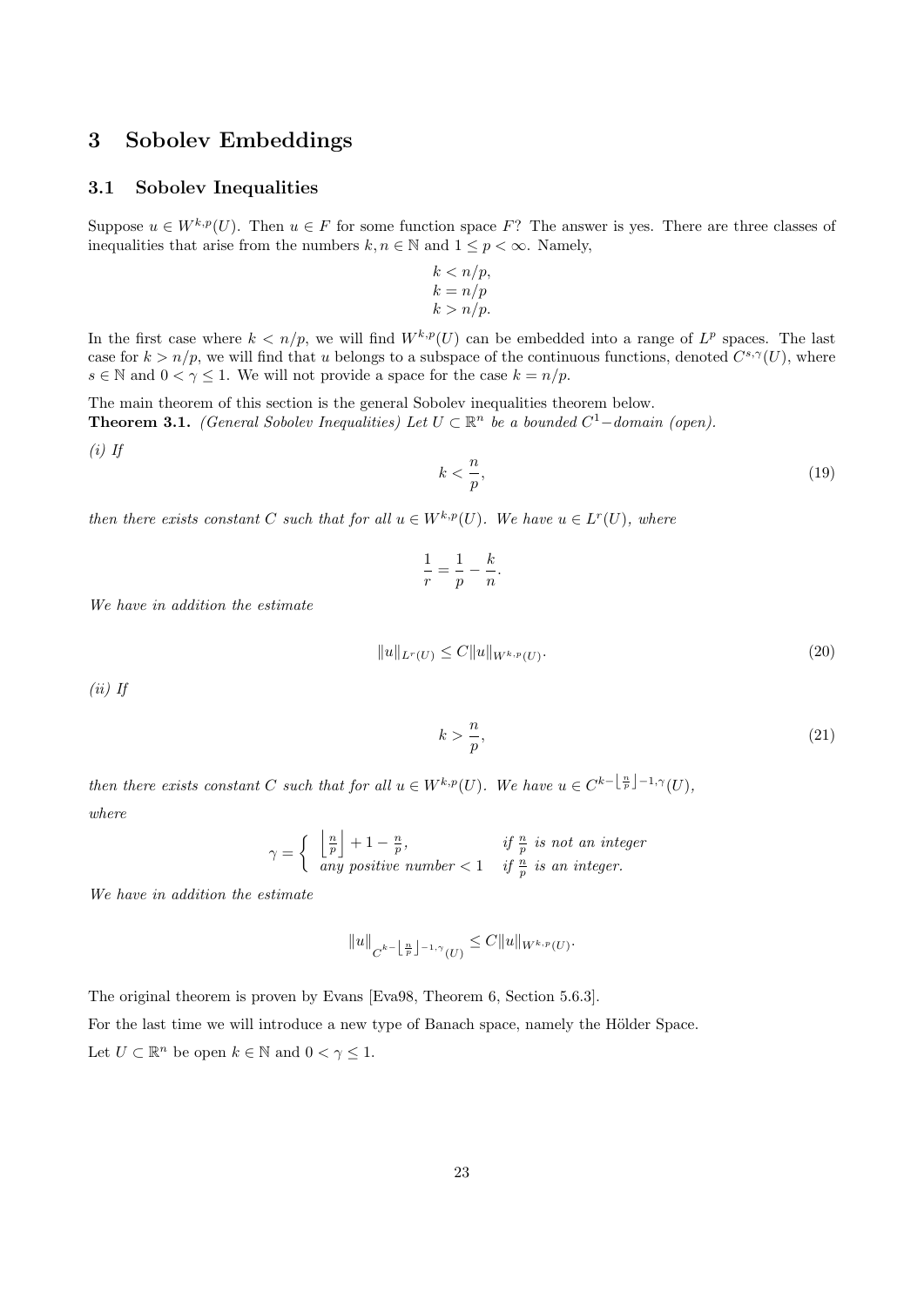**Definition 3.2.** (Hölder Semi-Norm) If  $u: U \to \mathbb{R}$  is bounded and continuous, we write

$$
||u||_{C(U)} := \sup_{x \in U} |u(x)|.
$$

The  $\gamma^{\text{th}}$  Hölder semi-norm of  $u: U \to \mathbb{R}$  is

$$
[u]_{C^{0,\gamma}(U)} := \sup_{x,y \in U \wedge x \neq y} \left\{ \frac{|u(x) - u(y)|}{|x - y|^{\gamma}} \right\}
$$

and the  $\gamma^{th}$ -Hölder norm is

$$
||u||_{C^{0,\gamma}(U)} := [u]_{C^{0,\gamma}(U)} + ||u||_{C(U)}.
$$

Definition 3.3. (Hölder spaces)

Let  $C^{k,\gamma}(U)$  consists of all functions  $u \in C^k_{\text{ext}}(U)$  for which the norm

$$
||u||_{C^{k,\gamma}(U)} := \sum_{|\alpha| \leq k} ||D^{\alpha}u||_{C^{0,\gamma}(U)}
$$

is finite.

We call  $C^{k,\gamma}(U)$  a Hölder space. **Theorem 3.4.** The Hölder space  $C^{k,\gamma}(U)$  is a Banach space.

*Proof.* Claim 1. The mapping  $\|\cdot\|_{C^{k,\gamma}(U)}$  is a norm.

We will prove this by showing  $[\cdot]_{C^{0,\gamma}(U)}$  is a semi-norm.

Let  $u, v \in C^{0,\gamma}(U)$  and  $0 < \gamma \leq 1$ .

Clearly  $[\lambda u]_{C^{0,\gamma}(U)} = \lambda [u]_{C^{0,\gamma}(U)}$ 

And we have a triangular inequality, since

$$
[u+v]_{C^{0,\gamma}(U)} = \sup_{x,y \in U \wedge x \neq y} \left\{ \frac{|u(x) - u(y) + v(x) - v(y)|}{|x-y|^{\gamma}} \right\}
$$

$$
\leq \sup_{x,y \in U \wedge x \neq y} \left\{ \frac{|u(x) - u(y)| + |v(x) - v(y)|}{|x-y|^{\gamma}} \right\}
$$

$$
\leq \sup_{x,y \in U \wedge x \neq y} \left\{ \frac{|u(x) - u(y)|}{|x-y|^{\gamma}} \right\} + \sup_{x,y \in U \wedge x \neq y} \left\{ \frac{|v(x) - v(y)|}{|x-y|^{\gamma}} \right\} = [u]_{C^{0,\gamma}(U)} + [v]_{C^{0,\gamma}(U)}.
$$

So we find  $[\cdot]_{C^{0,\gamma}(U)}$  is a semi-norm. Generalizing to the Hölder spaces  $C^{k,\gamma}(U)$  is trivial.

Lastly, if  $[u]_{C^0, \gamma(U)} = 0$ , then clearly  $u \equiv 0$ .

I conclude that  $\|\cdot\|_{C^{k,\gamma}(U)}$  is in fact a norm.

Now we'll continue by proving the completeness of  $C^{k,\gamma}(U)$ .

Let  $(u_m)_{m\in\mathbb{N}}$  be a Cauchy sequence in  $C^{k,\gamma}(U)$ . This implies that  $(u_m)_{m\in\mathbb{N}}$  is a Cauchy sequence with respect to the norm  $\|\cdot\|_{C^k(U)}$ .

Therefore, we find an element  $u \in C^k(U)$  such that  $u_m \to u$  in  $C^k(U)$ 

Show that  $||u||_{C^{k,\gamma}(U)} < \infty$ . Suppose  $||u||_{C^{k,\gamma}(U)} = \infty$ , then there exist a multi-index  $\alpha$ , two sequences  $(x_n)_{n\in\mathbb{N}}$ ,  $(y_n)_{n\in\mathbb{N}}$  such that  $x_n \neq y_n$  and the sequence  $\frac{|D^{\alpha}u(x_n)-D^{\alpha}u(y_n)|}{|x_n-y_n|^{\gamma}}$  diverges as  $n\to\infty$ .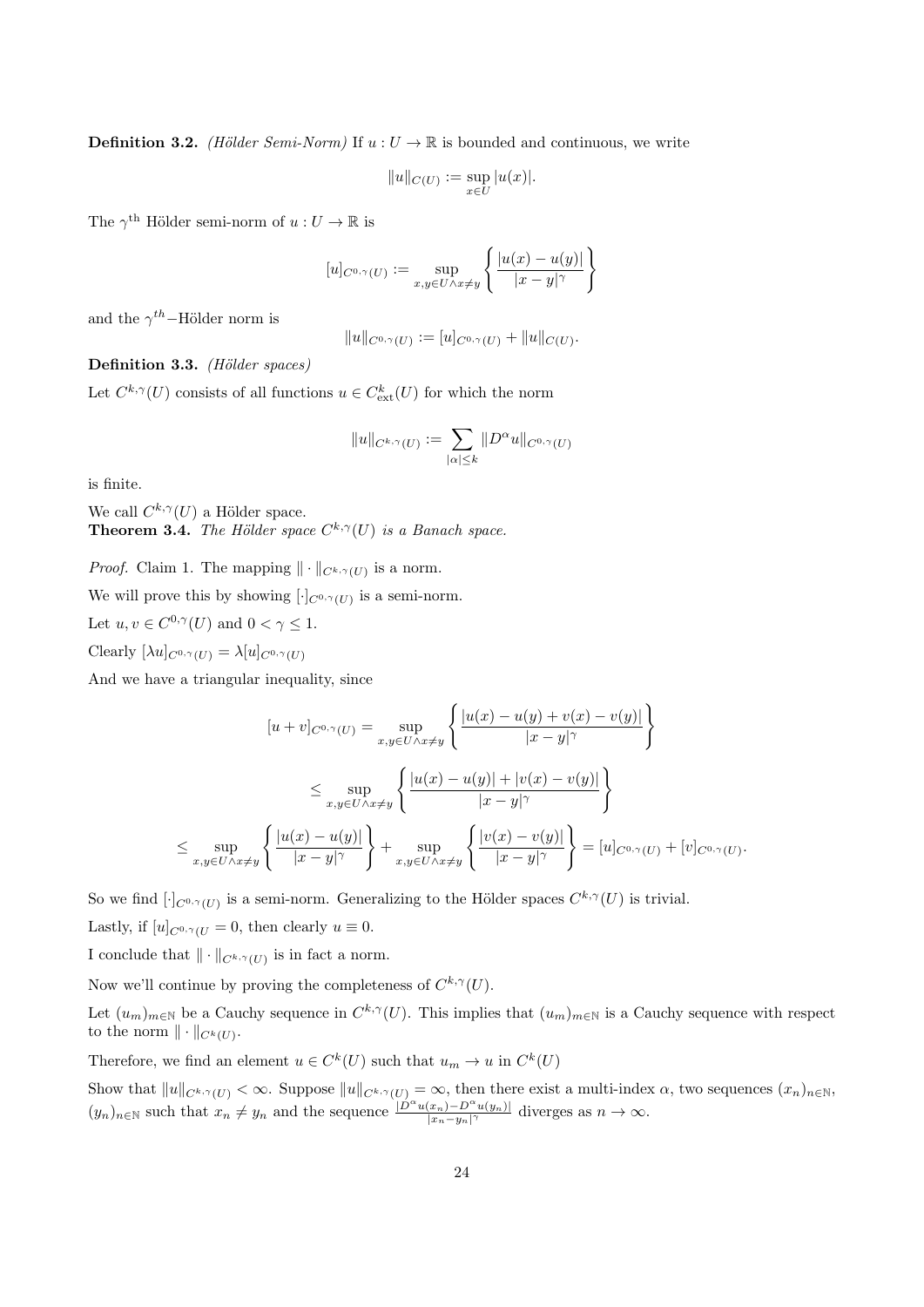The limit  $\lim_{m\to\infty} \frac{|D^{\alpha}u_m(x_n)-D^{\alpha}u_m(y_n)|}{|x_n-u_n|^{\gamma}}$  $\frac{|(x_n)-D^{\alpha}u_m(y_n)|}{|x_n-y_n|^{\gamma}} = \frac{|D^{\alpha}u(x_n)-D^{\alpha}u(y_n)|}{|x_n-y_n|^{\gamma}}$  $\frac{|x_n|-D^-u(y_n)|}{|x_n-y_n|^\gamma}$ , because uniform convergence implies pointwise convergence.

Since  $(D^{\alpha}u_m)_{m\in\mathbb{N}}$  is a Cauchy sequence  $([D^{\alpha}u_m]_{C^{0,\gamma}(U)})_{m\in\mathbb{N}}$  is a Cauchy sequence in R. Since R is complete this implies  $\lim_{m\to\infty} [D^{\alpha}u_m]_{C^{0,\gamma}(U)}$  exists and lies in R.

Now we consider the following inequality

$$
\frac{|D^{\alpha}u_m(x_n)-D^{\alpha}u_m(y_n)|}{|x_n-y_n|^{\gamma}}\leq [D^{\alpha}u_m]_{C^{0,\gamma}(U)}.
$$

Now taking the limit  $m \to \infty$ . We find the following,

$$
\frac{|D^{\alpha}u(x_n)-D^{\alpha}u(y_n)|}{|x_n-y_n|^{\gamma}}\leq \lim_{m\to\infty}[D^{\alpha}u_m]_{C^{0,\gamma}(U)}<\infty,
$$

i.e. the sequence is bounded.

However, this sequence was said to diverge. I conclude that  $||u||_{C^{k,\gamma}(U)} < \infty$ .

Now we show  $u_m \to u$  in  $C^{k,\gamma}(U)$ .

We have the following inequality, for  $x, y \in U$  and  $x \neq y$ .

$$
\frac{|D^{\alpha}u(x) - D^{\alpha}u_n(x) - (D^{\alpha}u(y) - D^{\alpha}u_n(y))|}{|x - y|^{\gamma}} = \lim_{m \to \infty} \frac{|D^{\alpha}u_m(x) - D^{\alpha}u_n(x) - (D^{\alpha}u_m(y) - D^{\alpha}u_n(y))|}{|x - y|^{\gamma}}
$$

$$
\leq \lim_{m \to \infty} [u_m - u_n]_{C^{k,\gamma}(U)} \leq \limsup_{m \to \infty} [u_m - u_n]_{C^{k,\gamma}(U)}
$$

Now we consider the supremum over all  $x, y \in U$  with  $x \neq y$ .

$$
[D^{\alpha}u - D^{\alpha}u_n]_{C^{0,\gamma}(U)} \le \limsup_{m \to \infty} [u_m - u_n]_{C^{0,\gamma}(U)} \to 0 \text{ as } n \to \infty
$$

To understand why the above sequence converges to zero we will consider a double sequence in R Let  $(a_{n,m})_{n,m\in\mathbb{N}}$  be a double sequence in  $\mathbb R$  such that

$$
\begin{cases} \forall \varepsilon > 0, \exists n_0 \in \mathbb{N} \text{ such that } \forall n, m > n_0 \text{ we have } a_{n,m} < \varepsilon \\ a_{m+1,n} \le a_{m,n}, \forall n, m \in \mathbb{N} \\ a_{m,n} \ge 0, \forall n, m \in \mathbb{N} \end{cases}
$$

The double sequence  $\sup_{k>m}[u_k-u_n]$  suffices these properties.

Now we'll prove that  $\lim_{n\to\infty} \lim_{m\to\infty} a_{m,n} = 0$ .

First of all let  $\varepsilon > 0$ . The sequence  $a_{m,n}$  of the variable m is decreasing and bounded from below. Therefore, it has a limit. Denote  $a_{\infty,n}$  as the limit. Then we find that  $a_{\infty,n} \le a_{m,n}$  for all  $m \in \mathbb{N}$ . Hence also  $a_{\infty,n} \le a_{n,n}$ . Now choose  $n_0 \in \mathbb{N}$  such that  $a_{m,n} < \varepsilon$  for all  $n, m \in \mathbb{N}$ . Therefore also  $a_{n,n} \leq \varepsilon$ . Since  $\varepsilon$  was arbitrary and  $a_{n,m} \geq 0$ . I conclude  $\lim_{n \to \infty} \lim_{m \to \infty} a_{n,m} = 0$ .

I conclude that the sequence  $u_m$  converges to u in  $C^{k,\gamma}(U)$ .

We have thus proven that  $(C^{k,\gamma}(U), \|\cdot\|_{C^{k,\gamma}(U)})$  is a Banach space.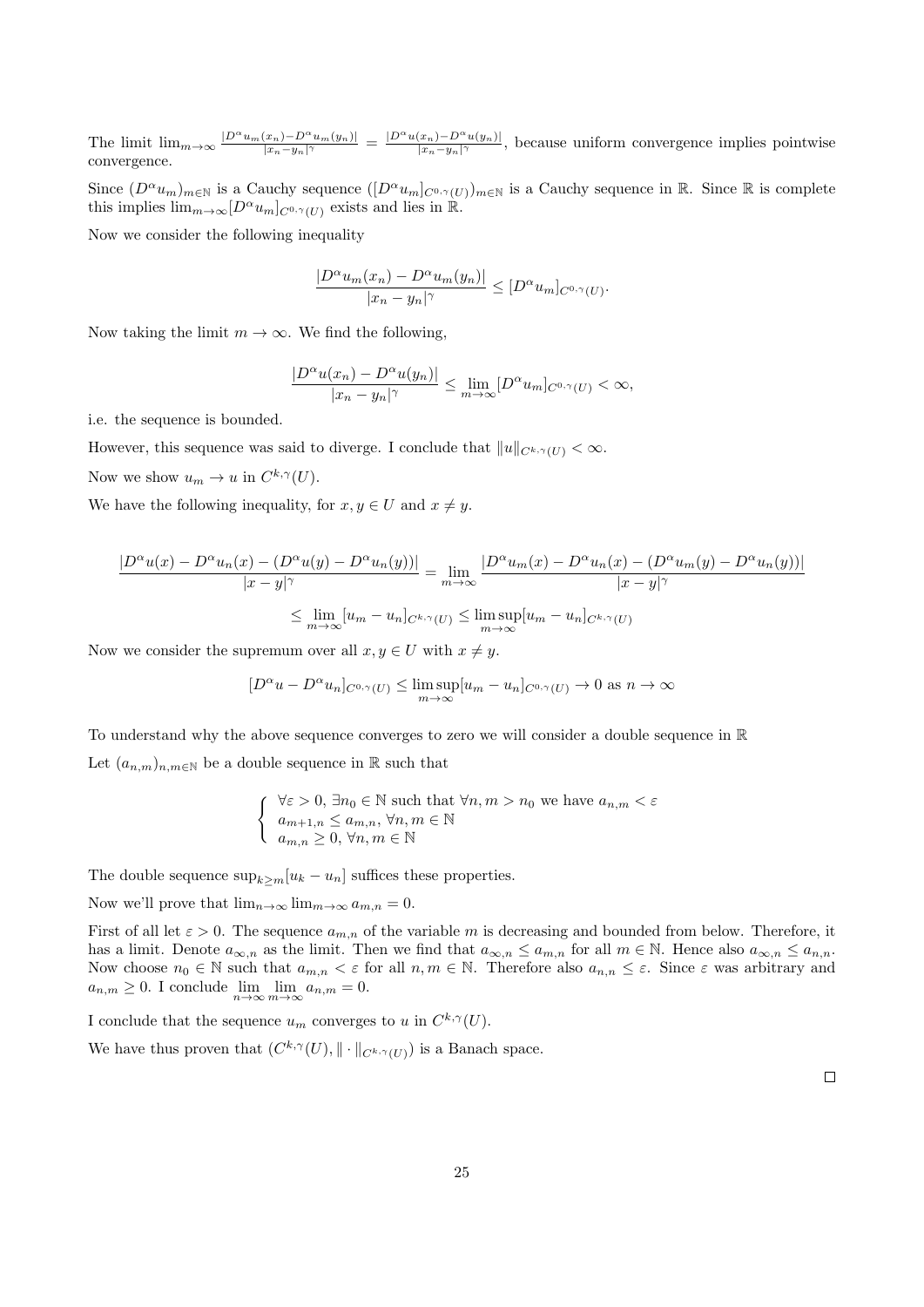For now assume  $1 \leq p < n$ .

Let  $u \in C_c^{\infty}(U)$ .

Suppose that there exist  $1 \le r, p < \infty$  and  $C > 0$  such that

$$
||u||_{L^r(\mathbb{R}^n)} \leq C||Du||_{L^p(\mathbb{R}^n)}.
$$

We will first show that the relation between  $r$  and  $p$  must be very specific. Consider the scaled function,  $u_{\lambda}(x) := u(\lambda x)$ , with  $u_{\lambda} \in C_c^{\infty}(\mathbb{R}^n)$  for  $\lambda \in \mathbb{R}$ . And we compute,

$$
||u_\lambda||_{L^r(\mathbb{R}^n)}^r = \int_{\mathbb{R}^n} |u_\lambda|^r dx = \int_{\mathbb{R}^n} |u(\lambda x)|^r dx = \frac{1}{\lambda^n} \int_{\mathbb{R}^n} |u(y)|^r dy
$$

and

$$
||Du_\lambda||_{L^p(\mathbb{R}^n)}^p = \lambda^p \int_{\mathbb{R}^n} |Du_\lambda|^p dx = \lambda^p \int_{\mathbb{R}^n} |Du(\lambda x)|^p dx = \frac{\lambda^p}{\lambda^n} \int_{\mathbb{R}^n} |Du(y)|^p dy.
$$

So we have

$$
\frac{1}{\lambda^{n/r}}\|u\|_{L^p(\mathbb{R}^n}\leq C\frac{\lambda}{\lambda^{n/p}}\|Du\|_{L^p(\mathbb{R}^n)},
$$

and so

$$
||u||_{L^p(\mathbb{R}^n)} \leq C\lambda^{1-\frac{n}{p}+\frac{n}{r}} ||Du||_{L^p(\mathbb{R}^n)}.
$$

Subsequently, if we have  $1 - \frac{n}{p} + \frac{n}{r} \neq 0$ , we would reach a contradiction by sending  $\lambda$  to 0 or  $\infty$ . Hence, we have as a necessary condition  $\frac{n}{1} - \frac{n}{p} + \frac{n}{r} = 0$ . For that reason, we have the following definition. Definition 3.5. (Sobolev Conjugate)

If  $1 \leq p < n$ , the Sobolev conjugate of p is

$$
p^* = \frac{np}{n-p}.
$$

We will go on proving that this inequality holds.

**Theorem 3.6.** (Garliardo-Nirenberg-Sobolev Inequality) Assume  $1 \leq p \leq n$ . Then there exists a constant C such that

$$
||u||_{L^{p^*}(\mathbb{R}^n)} \le C||Du||_{L^p(\mathbb{R}^n)}\tag{22}
$$

for all  $u \in C_c^1(\mathbb{R}^n)$ .

The original theorem is proven by Evans [Eva98, Theorem 1, Section 5.6.1].

*Proof.* First assume  $p = 1$ .

Since u has compact support, for each  $i = 1, ..., n$  and  $x \in \mathbb{R}^n$  we have

$$
u(x) = \int_{-\infty}^{x_i} u_{x_i}(x_1, \dots, x_{i_1}, y_i, x_{i+1}, \dots, x_n) dy
$$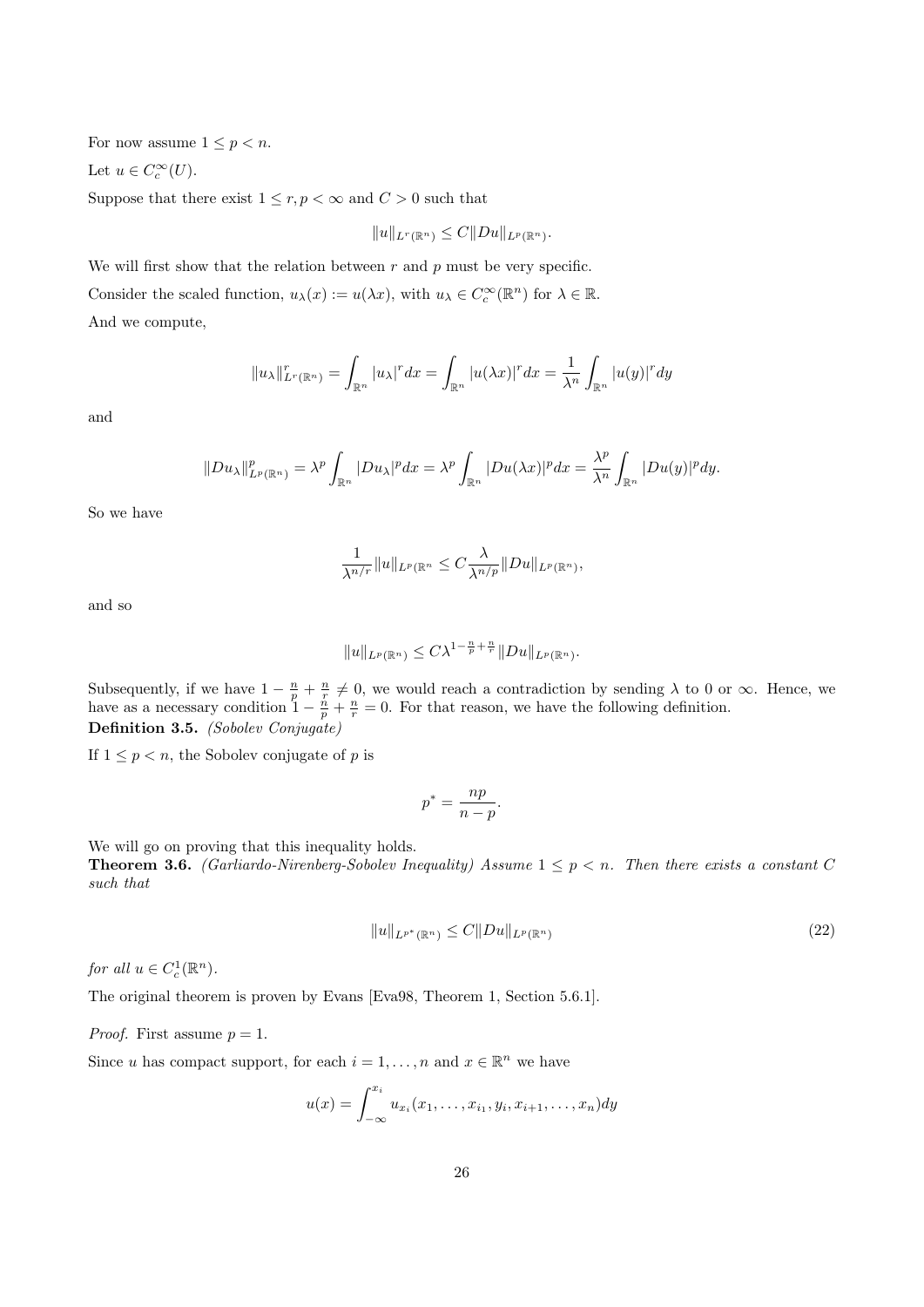and so

$$
|u(x)| \leq \int_{-\infty}^{\infty} |Du(x_1,\ldots,y_i,\ldots,x_n)| dy_i,
$$

for  $i \in \{1, ..., n\}$ .

Consequently

$$
|u(x)|^{\frac{n}{n-1}} \leq \prod_{i=1}^{n} \left( \int_{-\infty}^{\infty} |Du(x_1,\ldots,y_i,\ldots,x_n)| dy_i \right)^{\frac{1}{n-1}}.
$$

Integrate this inequality with respect to  $x_1$ 

$$
\int_{-\infty}^{\infty} |u|^{\frac{n}{n-1}} dx_1 \le \int_{-\infty}^{\infty} \prod_{i=1}^{n} \left( \int_{-\infty}^{\infty} |Du| dy_i \right)^{\frac{1}{n-1}} dx_1 \tag{23}
$$

$$
\left(\int_{-\infty}^{\infty} |Du| dy_1\right)^{\frac{1}{n-1}} \int_{-\infty}^{\infty} \prod_{i=2}^{n} \left(\int_{-\infty}^{\infty} |Du| dy_i\right)^{\frac{1}{n-1}} dx_1\tag{24}
$$

$$
\leq \left(\int_{-\infty}^{\infty} |Du| dy_1\right)^{\frac{1}{n-1}} \left(\prod_{i=2}^{n} \int_{-\infty}^{\infty} \int_{-\infty}^{\infty} |Du| dx_1 dy_i\right)^{\frac{1}{n-1}}.\tag{25}
$$

the last inequality resulting from the general Hölder inequality.

Now integrate (25) with respect to  $x_2$ 

$$
\int_{-\infty}^{\infty} \int_{-\infty}^{\infty} |u|^{\frac{n}{n-1}} dx_1 dx_2
$$
  

$$
\leq \left(\int_{-\infty}^{\infty} \int_{-\infty}^{\infty} |Du| dx_1 dy_2\right)^{\frac{1}{n-1}} \int_{-\infty}^{\infty} \prod_{i=1 \wedge i \neq 2}^{n} I_i^{\frac{1}{n-1}} dx_2
$$

for

$$
I_1 := \int_{-\infty}^{\infty} |Du| dy_1
$$

$$
I_i := \int_{-\infty}^{\infty} \int_{-\infty}^{\infty} |Du| dx_1 dy_i
$$

with  $i = 3, \ldots, n$ .

Applying once more the extended Hölder inequality, we find

$$
\int_{-\infty}^{\infty} \int_{-\infty}^{\infty} |u|^{\frac{n}{n-1}} dx_1 dx_2
$$
  

$$
\leq \left(\int_{-\infty}^{\infty} \int_{-\infty}^{\infty} |Du| dx_1 dy_2\right)^{\frac{1}{n-1}} \left(\int_{-\infty}^{\infty} \int_{-\infty}^{\infty} |Du| dy_1 dx_2\right)^{\frac{1}{n-1}}
$$
  

$$
\prod_{i=3}^{n} \left(\int_{-\infty}^{\infty} \int_{-\infty}^{\infty} \int_{-\infty}^{\infty} |Du| dx_1 dx_2 dy_i\right)^{\frac{1}{n-1}}.
$$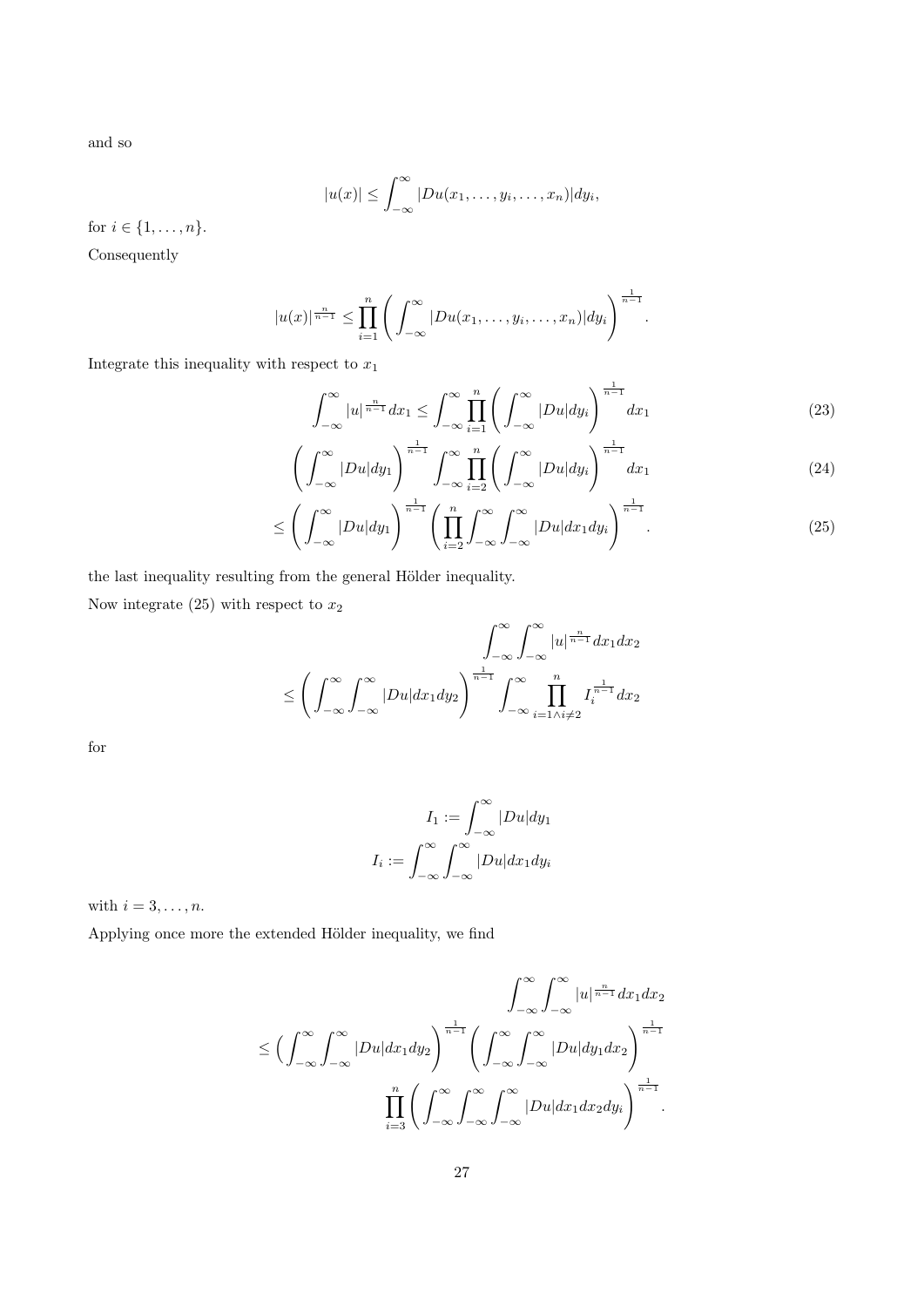We continue by integrating with respect to  $x_3, \ldots, x_n$  and find

$$
\int_{\mathbb{R}^n} |u|^{\frac{n}{n-1}} dx \le \prod_{i=1}^n \left( \int_{-\infty}^\infty \cdots \int_{-\infty}^\infty |Du| dx_1 \dots dy_i \dots dx_n \right)^{\frac{1}{n-1}}.
$$
\n(26)

This is estimate (22) for  $p = 1$ .

Consider now the case that  $1 < p < n$ . We apply estimate (26) to  $v = u^{\gamma}$ , where  $0 < \gamma$  is to be selected. Then

$$
\left(\int_{\mathbb{R}^n} |u|^{\frac{\gamma n}{n-1}} dx\right)^{\frac{n-1}{n}} \le \int_{\mathbb{R}^n} |D|u|^\gamma |dx = \gamma \int_{\mathbb{R}^n} |u|^{\gamma - 1} |Du| dx \tag{27}
$$

$$
\leq \gamma \Bigg( \int_{\mathbb{R}^n} |u|^{(\gamma - 1) \frac{p}{p-1}} dx \Bigg)^{\frac{p-1}{p}} \Bigg( \int_{\mathbb{R}^n} |Du|^p dx \Bigg)^{\frac{1}{p}} \tag{28}
$$

We choose  $\gamma$  so that  $\frac{\gamma n}{n-1} = (\gamma - 1) \frac{p}{p-1}$ . That is, we set

$$
\gamma := \frac{p(n-p)}{n-p} > 1
$$

in which case  $\frac{\gamma n}{n-1} = (\gamma - 1) \frac{p}{p-1} = \frac{np}{n-p} = p^*$ . Thus using the Sobolev conjugate of p, we find that

$$
\left(\int_{\mathbb{R}^n}|u|^{p^*}dx\right)^{\frac{1}{p^*}} \leq C\left(\int_{\mathbb{R}^n}|Du|^pdx\right)^{\frac{1}{p}}.
$$

**Theorem 3.7.** ( $W^{1,p}$  Estimate,  $1 \leq p < n$ ) Let U be a bounded  $C^1$ -domain (open). Assume  $1 \leq p < n$ . Then there exists  $C > 0$  such that for all  $u \in W^{1,p}(U)$  we have  $u \in L^{p^*}(U)$  with the estimate

$$
||u||_{L^{p^*}(U)} \leq C||u||_{W^{1,p}(U)}.
$$
\n(29)

The original theorem is proven by Evans [Eva98, Theorem 2, Section 5.6.1].

*Proof.* Since U is a  $C^1$ -domain, there exists, according to Theorem 2.19 (Extension), an extension  $Eu = \bar{u} \in$  $W^{1,p}(\mathbb{R}^n)$  such that

$$
\begin{cases} \n\bar{u} = u \text{ in } U, \, \bar{u} \text{ has compact support} \\ \n\|\bar{u}\|_{W^{1,p}(\mathbb{R}^n)} \leq C \|u\|_{W^{1,p}(U)}. \n\end{cases}
$$

Because  $\bar{u}$  has compact support, we know from Theorem 2.15(Local Approximation) that there exists functions  $v_m \in C_c^{\infty}(\mathbb{R}^n)$   $(m = 2, ...)$  such that

$$
u_m \to \bar{u} \text{ in } W^{1,p}(\mathbb{R}^n). \tag{30}
$$

Now according to Theorem 3.6*(GNS-Inequality)*,  $||u_m - u_l||_{L^{p^*}(\mathbb{R}^n)} \leq C||Du_m - Du_l||_{L^p(\mathbb{R}^n)}$  for all  $l, m \geq 1$ . Thus, using the completeness of  $L^{p^*}(\mathbb{R}^n)$  we find

$$
u_m \to \bar{u} \text{ in } L^{p^*}(\mathbb{R}^n) \tag{31}
$$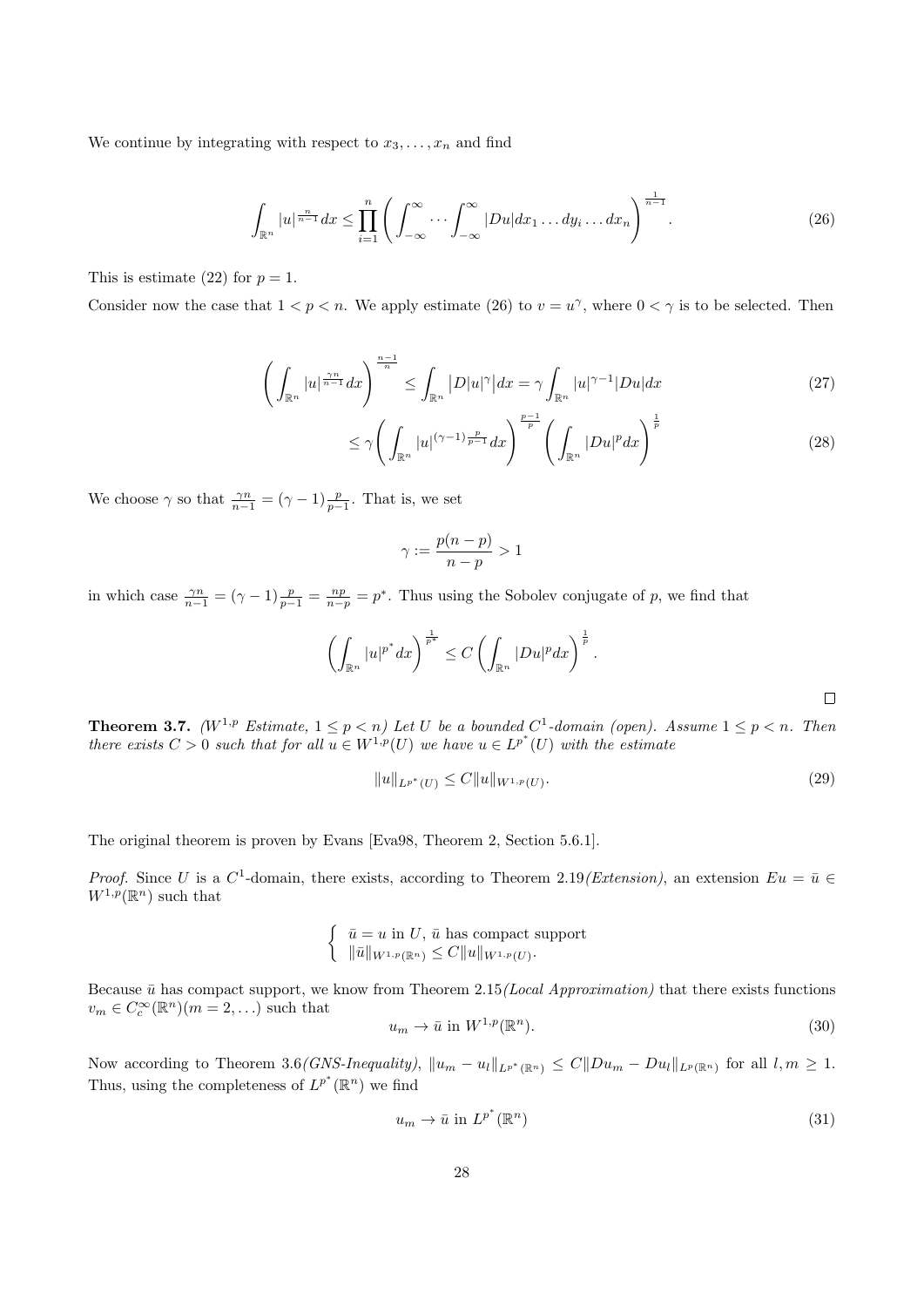as well. Since Theorem 3.6*(GNS-Inequality)* also implies  $||u_m||_{L^{p^*}(\mathbb{R}^n)} \leq C||Du_m||_{L^p(\mathbb{R}^n:\mathbb{R}^n)}$ . Assertion (30) and (31) yield the bound

$$
\|\bar{u}\|_{L^{p^*}(\mathbb{R}^n)} \leq C \|D\bar{u}\|_{L^p(\mathbb{R}^n)}.
$$

Using the above inequality and the boundedness of the extension operator we find constants  $C_1$  and  $C_2$ , such that

$$
||u||_{L^{p^*}(U)} = ||\bar{u}||_{L^{p^*}(U)} \le ||\bar{u}||_{L^{p^*}(\mathbb{R}^n)} \le C_1 ||D\bar{u}||_{L^p(\mathbb{R}^n)} \le C_1 ||\bar{u}||_{W^{1,p}(\mathbb{R}^n)} \le C_2 ||u||_{W^{1,p}(U)}.
$$

The following theorem concerns estimates for  $W_0^{1,p}$  with  $1 \le p < n$ .

**Theorem 3.8.** (Poincare) Assume U is a bounded, open subset of  $\mathbb{R}^n$ . Suppose  $1 \leq p < n$ . Then there exists  $C > 0$  such that for all  $u \in W_0^{1,p}(U)$  the estimate

$$
||u||_{L^{q}(U)} \leq C||Du||_{L^{p}(U)}
$$

for each  $q \in [1, p^*]$ .

.

The original theorem is proven by Evans [Eva98, Theorem 3, Section 5.6.1]. Remark 3.9. The above inequality is often called the Poincare inequality. It also implies the equivalence of the norms  $\|\cdot\|_{W^{1,p}(U)}$  and  $||D \cdot||_{L^p(U)}$  on  $W_0^{1,p}(U)$  in the case that U is a bounded.

*Proof.* Since  $u \in W_0^{1,p}(U)$ , there exists a sequence  $u_m \in C_c^{\infty}(U)$   $(m = 1,...)$  converging to u in  $W^{1,p}(U)$ . We extend each functions  $u_m$  to be 0 on  $\mathbb{R}^n - \overline{U}$  and apply Theorem 3.6(*GNS-Inequality*) to discover

$$
||u||_{L^{p^*}(U)} \le C||Du||_{L^p(U)}.\tag{32}
$$

Since  $|U| < \infty$ , we can apply a general inequality of  $L^p$  spaces for  $1 \le q \le p^*$ 

$$
||u||_{L^{q}(U)} \leq C||u||_{L^{p^{*}}(U)}.
$$
\n(33)

Therefore, combining the inequalities (32) and (33),

$$
||u||_{L^q(U)} \leq C||Du||_{L^{p^*}(U)}
$$

 $\Box$ 

The following theorem is conjugate to Theorem 3.7( $W^{1,p}$  Estimate,  $1 \leq p \leq n$ ). **Theorem 3.10.** (Morrey Inequality) Assume  $n < p < \infty$ . Then there exists a constant C such that

$$
||u||_{C^{0,\gamma}(\mathbb{R}^n)} \leq C||u||_{W^{1,p}(\mathbb{R}^n)}
$$

for all  $u \in C^1(\mathbb{R}^n) \cap W^{1,p}(\mathbb{R}^n)$  where

$$
\gamma := 1 - n/p.
$$

The original theorem is proven by Evans [Eva98, Theorem 4, Section 5.6.2].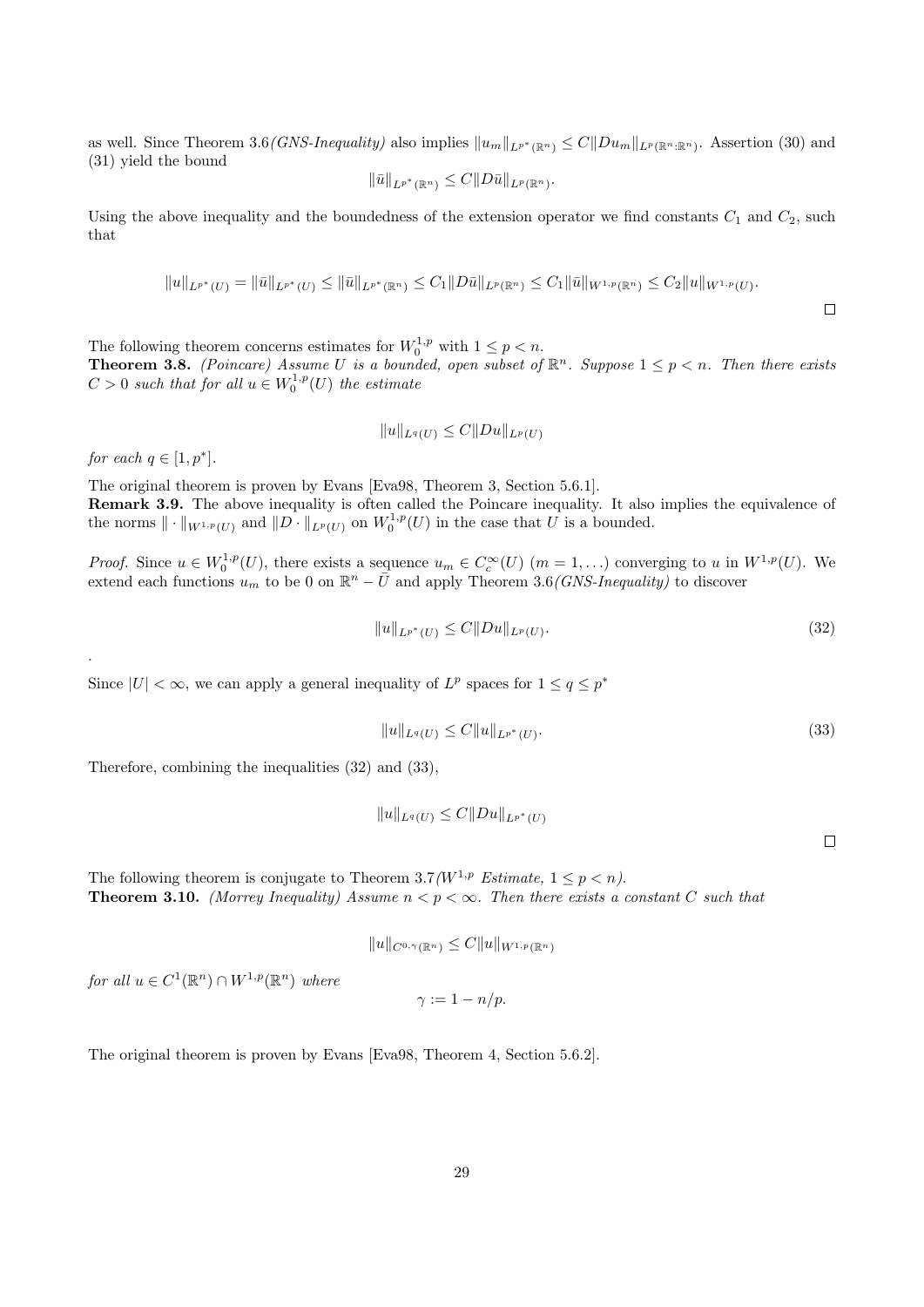*Proof.* We claim there exists a constant  $C$  such that

$$
\int_{B(x,r)} |u(y) - u(x)| dy \le C \int_{B(x,r)} \frac{|Du(y)|}{|y - x|^{n-1}} dy \tag{34}
$$

for each ball  $B(x, r) \subset \mathbb{R}^n$ , where the dashed integral is defined in Appendix 6.1.6. To prove this, fix any point  $w \in \partial B(0,1)$ . If  $0 < s < r$ , then

$$
|u(x+sw) - u(x)| \le \left| \int_0^s \frac{d}{dt} u(x+tw) dt \right|
$$
  
= 
$$
\left| \int_0^s Du(x+tw) \cdot w dt \right|
$$
  

$$
\le \int_0^s |Du(x+tw)| dt.
$$

Therefore, we have

$$
\int_{\partial B(0,1)} |u(x+sw) - u(x)| dS(w) \leq \int_{0}^{s} \int_{\partial B(0,1)} |Du(x+tw)| dS(w) dt.
$$

Now

$$
\int_{0}^{s} \int_{\partial B(0,1)} |Du(x+tw)| dS(w) dt = \int_{0}^{s} \int_{\partial B(x,t)} \frac{|Du(y)|}{t^{n-1}} dS(y) dt
$$

$$
= \int_{B(x,s)} \frac{|Du(y)|}{|x-y|^{n-1}} dy
$$
(35)
$$
\leq \int_{B(x,r)} \frac{|Du(y)|}{|x-y|^{n-1}} dy,
$$

where we put  $y = x + tw$  and  $t = |x - y|$ . Furthermore

$$
\int_{\partial B(0,1)} |u(x+sw) - u(x)| dS(w) = \frac{1}{s^{n-1}} \int_{\partial B(x,s)} |u(z) - u(x)| dS(z)
$$
\n(36)

for  $z = x + sw$ . Using the preceding two calculations in (35) and (36), we obtain the estimate

$$
\int_{\partial B(x,s)} |u(z) - u(x)| dS(z) \le s^{n-1} \int_{B(x,r)} \frac{|Du(y)|}{|x - y|^{n-1}} dy.
$$

Now integrate with respect to  $s$  from 0 to  $r$ 

$$
\int_{B(x,r)} |u(y) - u(x)| dy \le \frac{r^n}{n} \int_{B(x,r)} \frac{Du(y)|}{|x - y|^{n-1}} dy.
$$
\n(37)

This implies (34).

Now fix  $x \in \mathbb{R}^n$ . We apply the inequality (34) as followed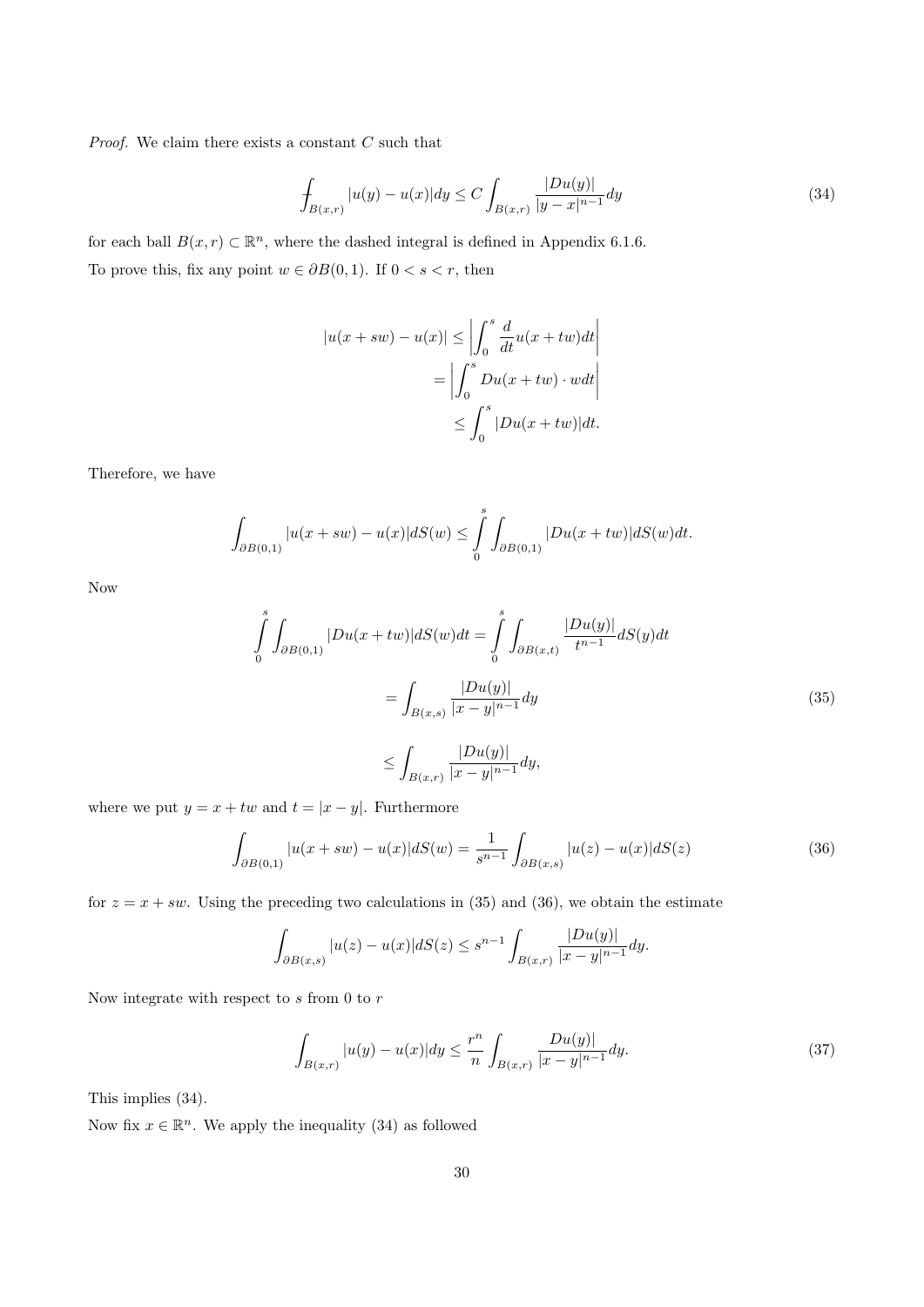$$
|u(x)| \leq \int_{B(x,1)} |u(x) - u(y)| dy + \int_{B(x,1)} |u(y)| dy
$$
  
\n
$$
\leq C \int_{B(x,1)} \frac{|Du(y)|}{|x - y|^{n-1}} dy + C \|u\|_{L^p(B(x,1))}
$$
  
\n
$$
\leq C \Big( \int_{\mathbb{R}^n} |Du|^p dy \Big)^{1/p} \Big( \int_{B(x,1)} \frac{1}{|x - y|^{(n-1)\frac{p}{p-1}}} dy \Big)^{(p-1)/p} + C \|u\|_{L^p(\mathbb{R}^n)}
$$
  
\n
$$
\leq B \|Du\|_{L^p(\mathbb{R}^n)} + B \|u\|_{L^p(\mathbb{R}^n)}.
$$

for some  $B, C > 0$ .

The last estimate holds since  $p > n$  implies  $(n-1)\frac{p}{p-1} < n$ , so that

$$
\int_{B(x,1)} dy \frac{1}{|x-y|^{(n-1)\frac{p}{p-1}}} < \infty.
$$
  

$$
\sup_{x \in \mathbb{R}^n} |u(x)| \le B \|u\|_{W^{1,p}(\mathbb{R}^n)}.
$$
 (38)

Since  $x$  was arbitray we find that

Next, we choose two points  $x, y \in \mathbb{R}^n$  and write  $r := |x - y|$ . Let  $W := B(x, r) \cap B(y, r)$ . Then

$$
|u(x) - u(y)| \le \int_W |u(x) - u(z)| dz + \int_W |u(y) - u(z)| dz \tag{39}
$$

But inequality (34) allows us to estimate

$$
\int_{W} |u(x) - u(y)| dz \le C \int_{B(x,r)} |u(x) - u(z)| dz
$$
\n
$$
\le C \Big( \int_{B(x,r)} |Du|^p dz \Big)^{\frac{1}{p}} \Big( \int_{B(x,r)} \frac{dz}{|x - z|^{(n-1)(p/(p-1))}} \Big)^{\frac{p-1}{p}}
$$
\n
$$
C(r^{n-(n-1)\frac{p}{p-1}})^{\frac{p-1}{p}} ||Du||_{L^p(\mathbb{R}^n)}
$$
\n
$$
= Cr^{1-\frac{n}{p}} ||Du||_{L^p(\mathbb{R}^n)}
$$
\n(40)

Likewise

$$
\int_W |u(y) - u(z)| dz \leq C r^{1 - \frac{n}{p}} ||Du||_{L^p(\mathbb{R}^n)}
$$

Our substituting this estimate and (39) into (40) yields

$$
|u(x) - u(y)| \le Cr^{1 - \frac{n}{p}} \|Du\|_{L^p(\mathbb{R}^n)} = C|x - y|^{1 - \frac{n}{p}} \|Du\|_{L^p(\mathbb{R}^n)}
$$

Thus

$$
[u]_{C^{0,1-n/p}(\mathbb{R}^n)} = \sup_{x,y \in U \wedge x \neq y} \left\{ \frac{|u(x) - u(y)|}{|x - y|^{1 - n/p}} \right\} \leq C \|Du\|_{L^p(\mathbb{R}^n)}.
$$
\n(41)

Combining estimates (38) and (41) I conclude there exists  $C > 0$  such that for all  $u \in C^1(\mathbb{R}^n) \cap W^{1,p}(\mathbb{R}^n)$ 

 $||u||_{C^{0,\gamma}(\mathbb{R}^n)} \leq C||u||_{W^{1,p}(\mathbb{R}^n)}.$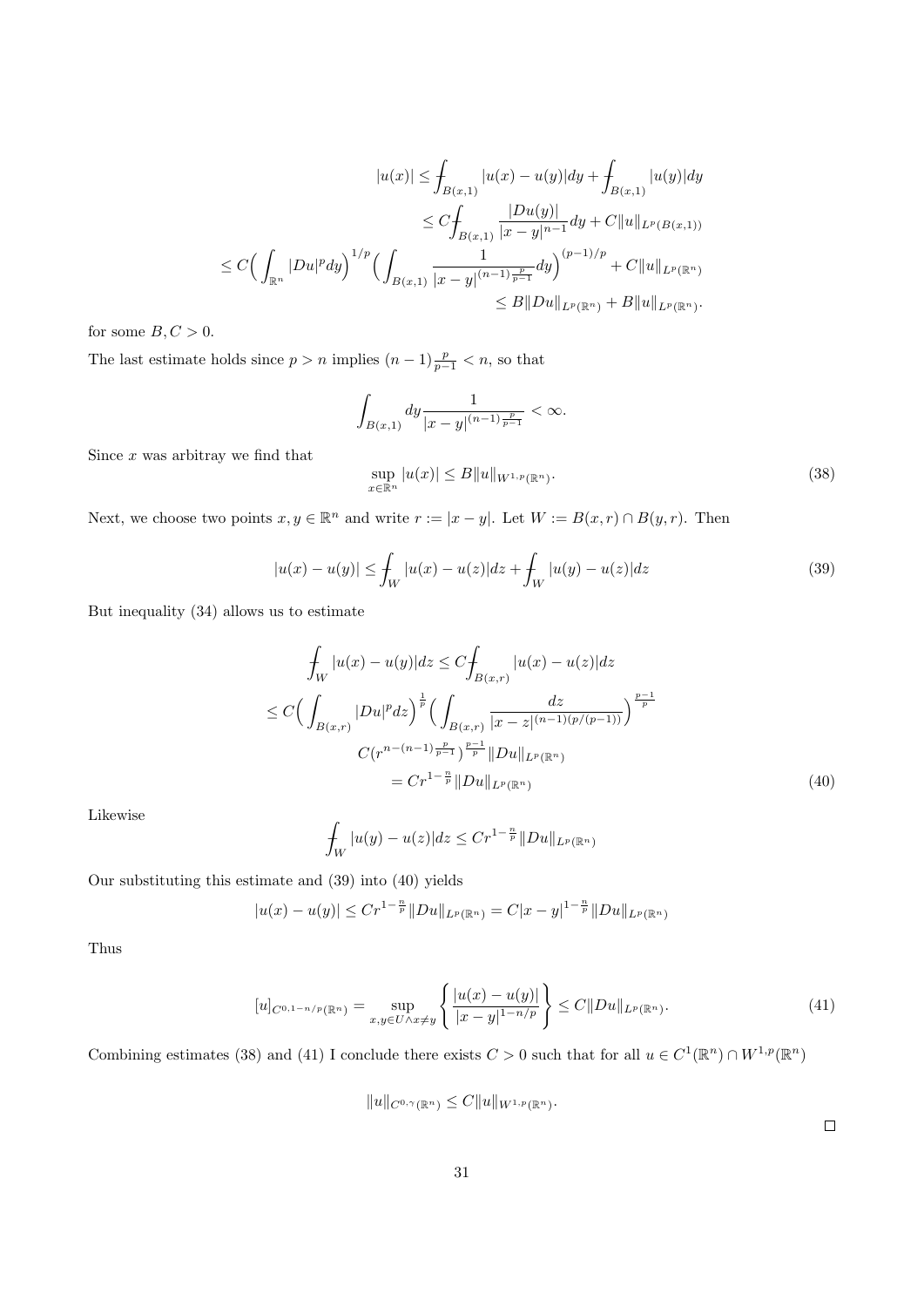**Definition** We say  $u^*$  is a version of a given function  $u$  provided

$$
u = u^* \text{ a.e.}
$$

**Theorem 3.11.** (Estimates for  $W^{1,p}$ ,  $n < p < \infty$ ). Let  $U \subset \mathbb{R}^n$  be a bounded  $C^1$ -domain (open). Assume  $n < p < \infty$ . Then there exists a constant C such that for all  $u \in W^{1,p}(U)$ , u has a version  $u^* \in C^{0,\gamma}(U)$ , for  $\gamma = 1 - \frac{n}{p}$ , with the estimate

$$
||u^*||_{C^{0,\gamma}(U)} \leq C||u||_{W^{1,p}(U)}.
$$

The original theorem is proven by Evans [Eva98, Theorem 5, Section 5.6.2].

*Proof.* Since U is a  $C^1$ -domain, there exists according to Theorem (2.19) an extension  $Eu = \bar{u} \in W^{1,p}(\mathbb{R}^n)$  such that

$$
\begin{cases} \n\bar{u} = u \text{ on } U. \\
\bar{u} \text{ has compact support, and} \\
\|\bar{u}\|_{W^{1,p}(\mathbb{R}^n)} \leq C \|u\|_{W^{1,p}(U)}.\n\end{cases}
$$

Assume first  $n < p < \infty$ . Since  $\bar{u}$  has compact support, we obtain from Theorem 2.15(*Local Approximation*) the existence of functions  $u_m \in C_c^{\infty}(\mathbb{R}^n)$  such that

$$
u_m \to \bar{u} \text{ in } W^{1,p}(\mathbb{R}^n). \tag{42}
$$

Now according to Theorem 3.10.  $||u_m - u_l||_{C^{0,1-n/p}(\mathbb{R}^n)} \leq C||u_m - u_l||_{W^{1,p}(\mathbb{R}^n)}$  for all  $l, m \geq 1$ ,

whence there exists a function  $u^* \in C^{0,1-n/p}(\mathbb{R}^n)$  such that

$$
u_m \to u^* \text{ in } C^{0,1-n/p}(\mathbb{R}^n)
$$
\n
$$
(43)
$$

.

Owing to (42) and (43), we see that  $u^* = u$  a.e. on U, so that  $u^*$  is a version of u. Since Theorem 3.10 also implies  $||u_m||_{C^{0,1-n/p}(\mathbb{R}^n)} \leq C||u_m||_{W^{1,p}(\mathbb{R}^n)}$ , assertions (42) and (43) yield

$$
||u^*||_{C^{0,1-n/p}(\mathbb{R}^n)} \leq C||\bar{u}||_{W^{1,p}(\mathbb{R}^n)}
$$

The above inequality and the estimate for the extension combined complete the proof for  $n < p < \infty$ 

 $\Box$ 

*Proof.* (Theorem 3.1) Assume  $k < n/p$ . Since  $D^{\alpha}u \in L^p(U)$  for all  $|\alpha| \leq k$ , then applying inequality (29) from Theorem 3.7( $W^{1,p}$  Estimate,  $1 \leq p \leq n$ ) we find

$$
||D^{\beta}u||_{L^{p^*}(U)} \leq C||u||_{W^{k,p}(U)} \quad \text{if } |\beta| \leq k-1,
$$

and so  $u \in W^{k-1,p^*}(U)$ . Similarly, we find  $u \in W^{k-2,p^{**}}(U)$ , where  $\frac{1}{p^{**}} = \frac{1}{p^*} - \frac{1}{n} = p - \frac{2}{n}$ . Continuing, we eventually discover after k steps that  $u \in W^{0,q}(U) = L^q(U)$ , for  $\frac{1}{q} = \frac{1}{p} - \frac{k}{n}$ . The estimate (20) follows from a trivial inductive argument using the above estimate.

Assume now that  $k > n/p$  holds and  $\frac{n}{p}$  is not an integer. Then as above we see

$$
u \in W^{k-l,r}(U),\tag{44}
$$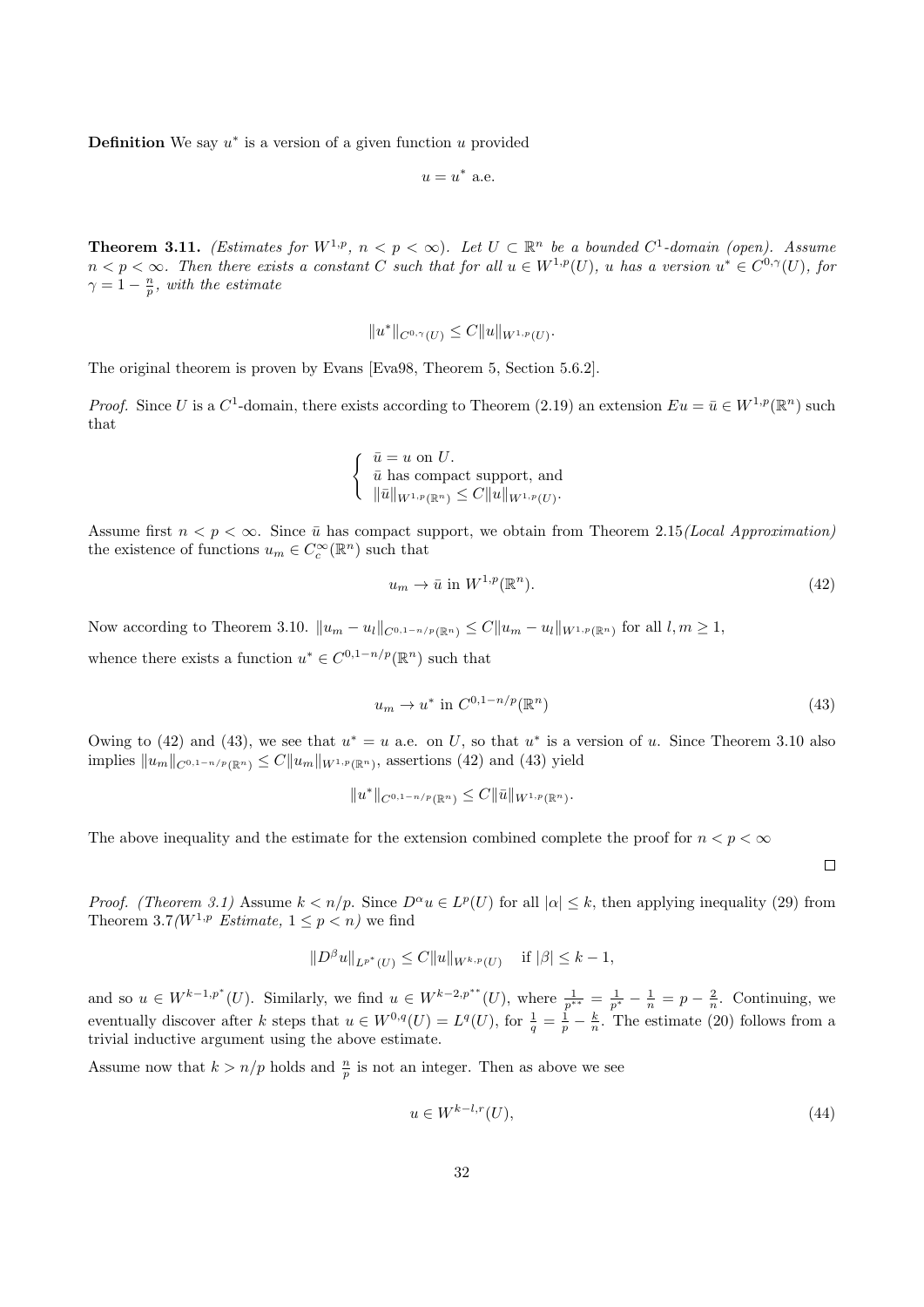for

$$
\frac{1}{r} = \frac{1}{p} - \frac{l}{n} \tag{45}
$$

provided  $lp < n$ . We choose the integer l so that

$$
l < \frac{n}{p} < l+1 \tag{46}
$$

that is, we set  $l = \left\lfloor \frac{n}{p} \right\rfloor$ . Consequently, (45) and (46) imply  $r = \frac{pn}{n-pl} > n$ . Hence (44) and Morrey's inequality from Theorem 3.10 imply that  $D^{\alpha}u \in C^{0,1-\frac{n}{r}}(U)$  for all  $|\alpha| \leq k - l - 1$ .

Observe also that  $1 - \frac{n}{r} = 1 - \frac{n}{p} + l = \left\lfloor \frac{n}{p} \right\rfloor + 1 - \frac{n}{p}.$ 

Thus  $u \in C^{k-\lfloor \frac{n}{p} \rfloor - 1, \lfloor \frac{n}{p} \rfloor + 1 - \frac{n}{p}}(U)$ , and the stated estimate follows easily.

Finally, suppose  $k > n/p$  with  $\frac{n}{p}$  an integer.

Set  $l = \left\lfloor \frac{n}{p} \right\rfloor - 1 = \frac{n}{p} - 1.$ 

Consequently, we have as above  $u \in W^{k-l,r}(U)$  for  $r = \frac{pn}{n-pl} = n$ . Hence inequality (29) shows  $D^{\alpha}u \in L^q(U)$ for all  $n \le q < \infty$  and all  $|\alpha| \le k - l - 1 = k - \left\lfloor \frac{n}{p} \right\rfloor$ .

Therefore, Morrey's inequality further implies  $D^{\alpha}u \in C^{0,1-\frac{n}{q}}(U)$  for all  $n < q < \infty$  and all  $|\alpha| \leq k - \left|\frac{n}{p}\right| - 1$ . Consequently  $u \in C^{k-\lfloor \frac{n}{p} \rfloor - 1, \gamma}(U)$  for each  $0 < \gamma < 1$ . As before, the stated estimate follows as well.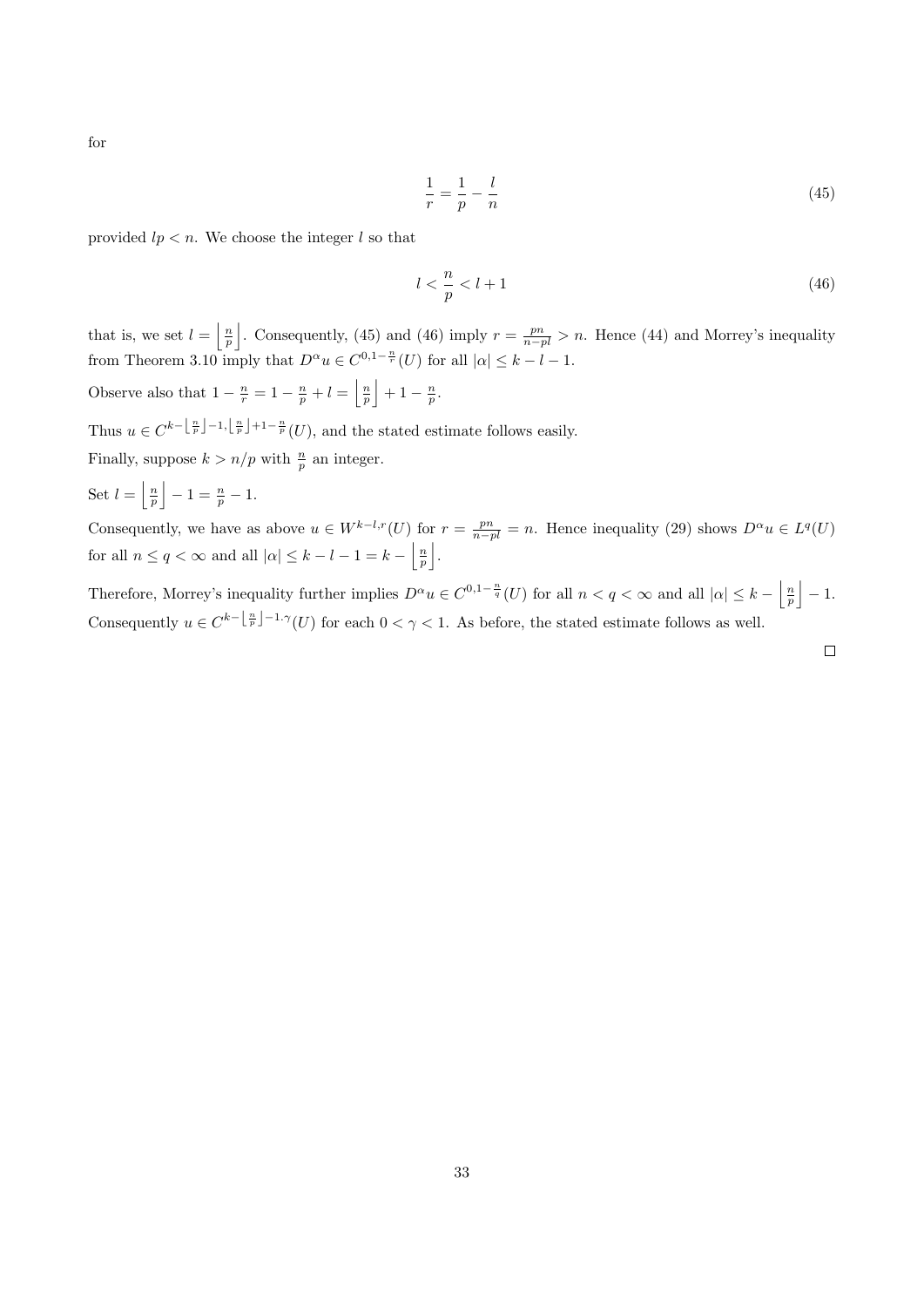#### 3.2 Rellich-Kondrachov Compactness

In the last section we examined the embeddings of Sobolev spaces into other spaces. In this section, we will be interested in a certain type of embeddings.

**Definition 3.12.** Let X and Y be Banach spaces,  $X \subset Y$ . We say that X is compactly embedded in Y, we write

 $X \subset \subset \subset Y$ ,

provided.

(i)  $||u||_Y \leq C||u||_X$  ( $u \in X$ ) for some constant C

and

(ii) each bounded sequence in  $X$  has a subsequence that converges in  $Y$ .

The next example is an application of the above definition. **Example 3.13.** Let  $X = W^{1,1}(U)$  and  $Y = L^1(U)$ , where  $U = (0, \pi) \times (0, 1)$ .

Let  $u_n: U \to \mathbb{R}$  and  $u_n(x, y) = \frac{\sin(nx)}{n}$  for  $n \in \mathbb{N}$ . Then we have

$$
||u||_{W^{1,1}(U)} = \frac{2}{n} + 2 < \infty.
$$

In the next theorem we will prove that

 $X \subset \subset \subset Y$ .

Therefore, we find that there exists a subsequence  $(u_{n_k})_{k\in\mathbb{N}}$  converging to  $u \in Y$ , namely  $u = 0$ .

However,  $u_{m_k}$  does not converge to u in X, because of the rapid oscillations as shown in the plot below.



We assume for this section that U is a bounded  $C^1$ -domain (open). **Theorem 3.14.** (Rellich-Kondrachov Compactness)Suppose  $1 \leq p < n$ . Then

$$
W^{1,p}(U) \subset \subset \subset L^q(U),
$$

for each  $1 \leq q < p^*$ .

The original theorem is proven by Evans [Eva98, Theorem 1, Section 5.7].

We also have a conjugate theorem.

**Theorem 3.15.** (Conjugate Compactness) Suppose  $n < p < \infty$ . Then

$$
W^{1,p}(U) \subset \subset \subset L^p(U).
$$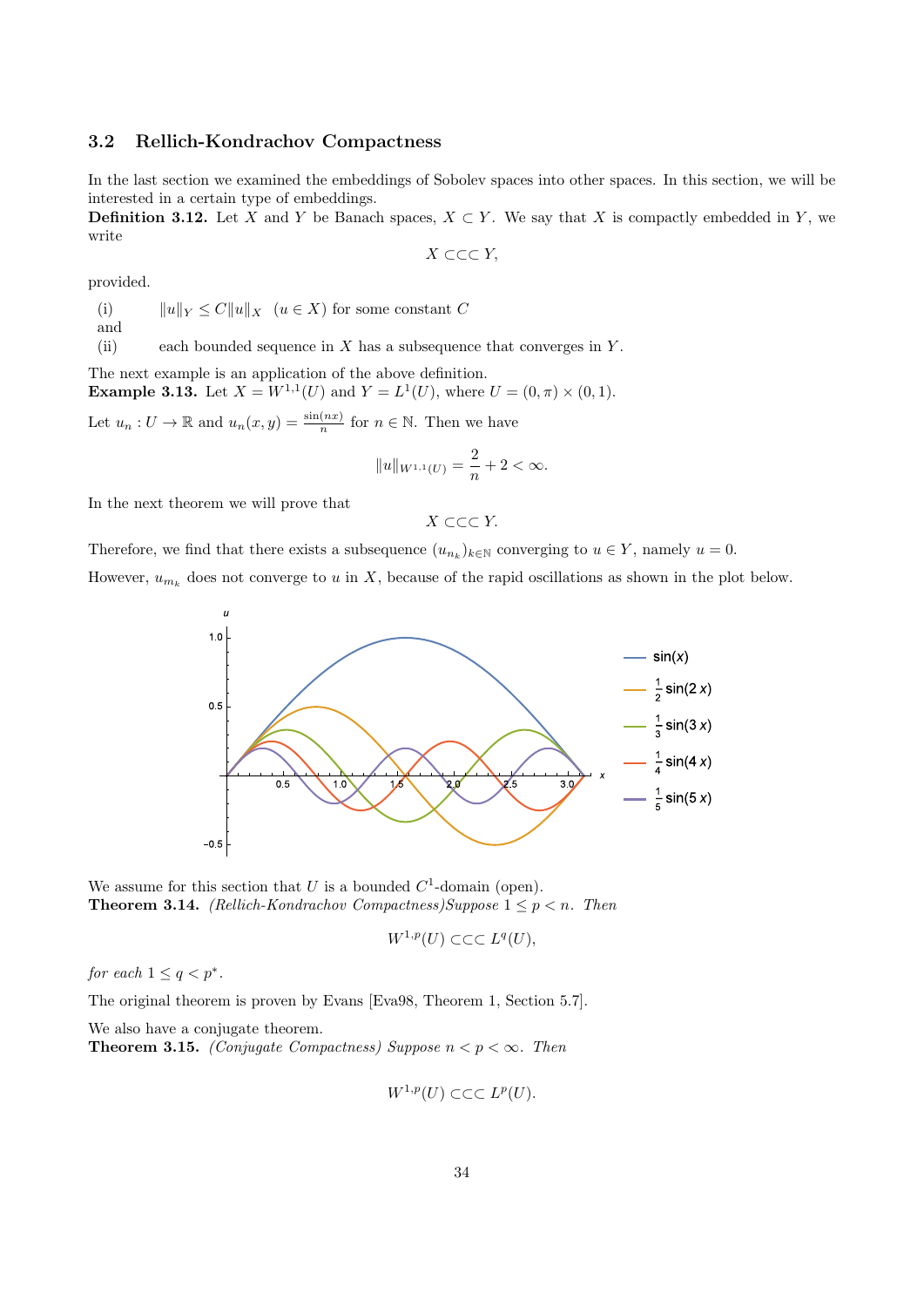Proof. (Theorem 3.14)

Fix  $1 \leq q \leq p^*$ . Since U is bounded Theorem  $29(W^{1,p})$  Estimate,  $1 \leq p \leq n$  implies

$$
\begin{cases} W^{1,p}(U) \subset L^q(U) \\ \|u\|_{L^q(U)} \le C \|u\|_{W^{1,p}(U)} \end{cases}
$$

It remains therefore to show that if  $(u_m)_{m\in\mathbb{N}}$  is a bounded sequence in  $W^{1,q}(U)$ , there exists a subsequence  $(u_{m_j})_{j\in\mathbb{N}}$  which converges in  $L^q(U)$ .

In view of the Theorem 2.19(Extension) we may, with no loss of generality, assume that  $U = \mathbb{R}^n$  and the functions  $(u_m)_{m\in\mathbb{N}}$  all have compact support in some open set  $V \subset \mathbb{R}^n$ . We also may assume

$$
\sup_{m} \|u_m\|_{W^{1,q}(\bar{V})} < \infty. \tag{47}
$$

.

That is, if we prove the claim for the extended sequence  $(\bar{u}_m)_{m\in\mathbb{N}}$ , then we find a subsequence  $(\bar{u}_{m_j})_{j\in\mathbb{N}}$  such that  $\bar{u}_{m_j} \to \bar{u}$  in  $L^q(\mathbb{R}^n)$ . And we can use the estimate,  $||u_{m_j} - \bar{u}||_{L^q(U)} \le ||\bar{u}_{m_j} - \bar{u}||_{L^q(V)}$  to prove  $u_{m_j}$ converges in  $L^q(U)$ .

Secondly, since the extension comes with the estimate  $\|\bar{u}\|_{L^q(\mathbb{R}^n)} \leq C \|u\|_{L^q(U)}$ . We find that  $\sup_{m\in\mathbb{N}} (\bar{u}_m)_{W^{1,q}(U)} <$ 

∞. I conclude that no generality is lost.

Let us first study the smooth functions, for  $\varepsilon > 0$  and  $m \in \mathbb{N}$ 

$$
u_m^\varepsilon:=\eta_\varepsilon*u_m,
$$

where  $\eta_{\varepsilon}$  denotes the usual mollifier (see Appendix 6.4 Definition 6.8). We may assume the functions  $(u_m^{\varepsilon})_{m=1}^{\infty}$ all have support in  $V$  as well.

Claim 1

 $u_m^{\varepsilon} \to u_m$  in  $L^q(V)$  as  $\varepsilon \to 0^+$  uniformly in m

To prove this, we assume  $u_m$  is smooth, then consider

$$
u_m^{\varepsilon}(x) - u_m(x) = \frac{1}{\varepsilon^n} \int_{B(x,\varepsilon)} \eta\left(\frac{x-y}{\varepsilon}\right) (u_m(y) - u_m(x)) dy \tag{48}
$$

$$
=\int_{B(0,1)}\eta(y)(u_m(x-\varepsilon y)-u_m(x))dy\tag{49}
$$

$$
=\int_{B(0,1)}\eta(y)\int_0^1\frac{d}{dt}(u_m(x-\varepsilon ty))dtdy\tag{50}
$$

$$
= -\varepsilon \int_{B(0,1)} \eta(y) \int_0^1 Du_m(x - \varepsilon ty) \cdot y dt dy.
$$
 (51)

Thus

$$
\int_{V} |u_m^{\varepsilon}(x) - u_m(x)| dx \tag{52}
$$

$$
\leq \varepsilon \int_{B(0,1)} \eta(y) \int_0^1 \int_V |Du_m(x - \varepsilon ty)| dx dt dy \tag{53}
$$

$$
\leq \varepsilon \int_{V} |Du_m(z)| dz, \tag{54}
$$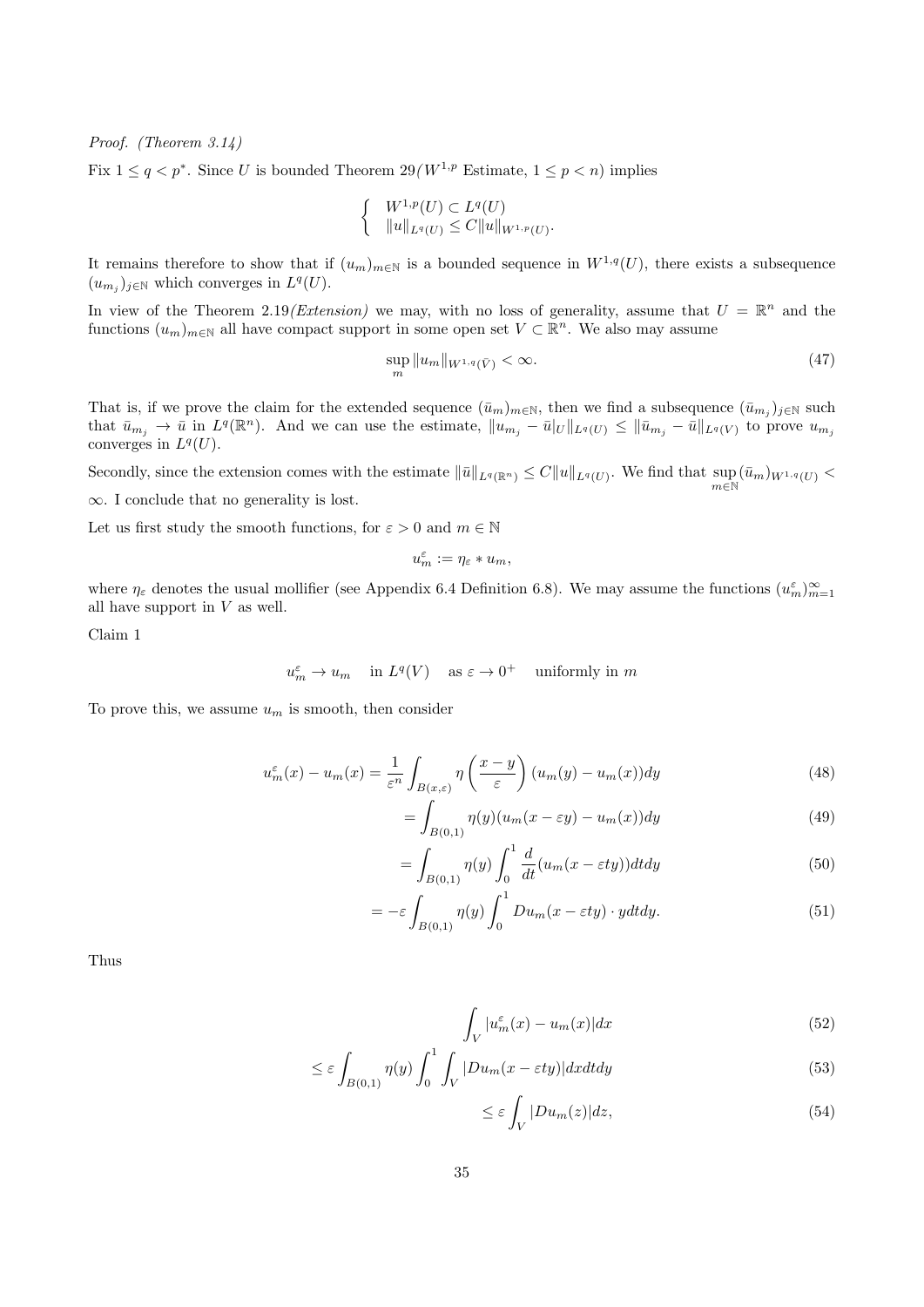where in the last inequality integrate x over  $\mathbb{R}^n$  and substitute  $x + \varepsilon ty$  for x. By approximation this estimate holds if  $u_m \in W^{1,p}(V)$ . Hence

 $||u_m^{\varepsilon} - u_m||_{L^1(V)} \leq \varepsilon ||Du_m||_{L^1(V)} \leq \varepsilon C ||Du_m||_{L^p(V)}$ 

the latter inequality holding since  $V$  is bounded. Applying  $(47)$ , we find

 $u_m^{\varepsilon} \to u_m$  in  $L^1(V)$  uniformly in m.

But then since  $1 \leq q \leq p^*$ , we see using the interpolation inequality for  $L^p$ -norms from the Appendix 6.2.6 that

$$
||u_m^{\varepsilon} - u_m||_{L^q(V)} \le ||u_m^{\varepsilon} - u_m||_{L^1(V)}^{\theta} ||u_m^{\varepsilon} - u_m||_{L^{q^*}(V)}^{1-\theta},
$$

where  $\frac{1}{q} = \theta + \frac{1-\theta}{p^*}$  and  $0 < \theta < 1$ . Consequently (47) and the inequality from Theorem 3.7 (W<sup>1,p</sup> Estimate,  $1 \leq p < n$ ).

$$
||u_m^{\varepsilon} - u_m||_{L^q(V)} \leq C||u_m^{\varepsilon} - u_m||_{L^1(V)}^{\theta},
$$

since  $u_m^{\varepsilon} \to u_m$  in  $L^1(V)$  uniformly in m, we apply the above inequality and conclude the Claim 1. Claim 2: For each fixed  $\varepsilon > 0$  the sequence  $(u_m^{\varepsilon})_{m \in \mathbb{N}}$  is uniformly bounded and equicontinuous. Indeed, if  $x \in \mathbb{R}^n$ , then

$$
|u_m^{\varepsilon}(x)| \le \int_{B(x,\varepsilon)} \eta_{\varepsilon}(x-y) |u_m(y)| dy \tag{55}
$$

$$
\leq \|\eta_{\varepsilon}\|_{L^{\infty}(\mathbb{R}^n)} \|u_m\|_{L^1(V)} \leq \frac{C}{\varepsilon^n} < \infty. \tag{56}
$$

for  $m = 1, 2, \ldots$  similarly

$$
|Du_m^{\varepsilon}(x)| \le \int_{B(x,\varepsilon)} |D\eta_{\varepsilon}(x-y)||u_m(y)|dy \tag{57}
$$

$$
\leq \|D\eta_{\varepsilon}\|_{L^{\infty}(\mathbb{R}^n)} \|u_m\|_{L^1(V)} \leq \frac{C}{\varepsilon^{n+1}} < \infty.
$$
\n(58)

for  $m = 1, \ldots$  The claim follows from the above estimates. That is, the first estimate provides uniform boundedness. The second estimate provides uniform equicontinuity, because we can estimate as follows, for  $x, y \in V$ 

$$
|u_m^{\varepsilon}(x) - u_m^{\varepsilon}(y)| \leq \frac{C}{\varepsilon^{n+1}}|x - y|.
$$

Thus concluding Claim 2.

Now fix  $\delta > 0$ . We will show there exists a subsequence  $(u_{m_j})_{j \in \mathbb{N}} \subset (u_m)_{m \in \mathbb{N}}$  such that

$$
\limsup_{j,k \to \infty} \|u_{m_j} - u_{m_k}\|_{L^q(V)} \le \delta. \tag{59}
$$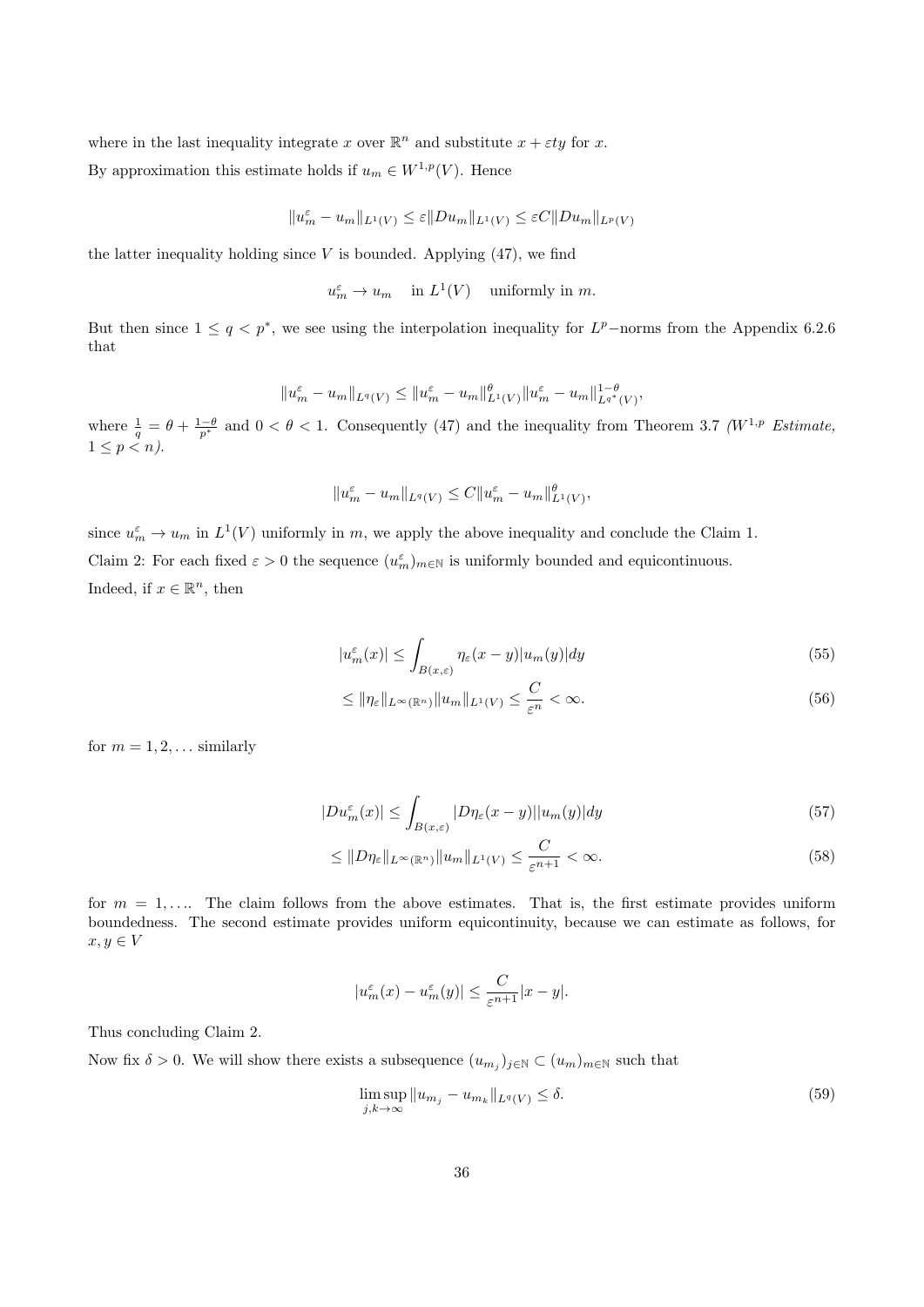We first apply the Claim 1, that is choose  $\varepsilon > 0$  so small that

$$
||u_m^{\varepsilon} - u_m||_{L^q(V)} \le \delta/2, \tag{60}
$$

for all  $m \in \mathbb{N}$ .

We now observe that since the functions  $(u_m^{\varepsilon})_{m\in\mathbb{N}}$  have support in some fixed bounded set  $V \subset \mathbb{R}^n$ , we may utilize Claim 2 and Theorem 6.13(Arzelà-Ascoli) to obtain a subsequence  $(u_{m_j})_{j\in\mathbb{N}}\subset (u_m)_{m\in\mathbb{N}}$  which converges uniformly on  $V$ . In particular therefore

$$
\limsup_{j,k \to \infty} \|u_{m_j}^{\varepsilon} - u_{m_k}^{\varepsilon}\|_{L^q(V)} = 0.
$$
\n(61)

But then (60) and (61) imply

$$
\limsup_{j,k \to \infty} \|u_{m_j} - u_{m_k}\|_{L^q(V)} \le \delta \tag{62}
$$

and so (59) is proved

We next employ assertion (62) with  $\delta = 1, 1/2, 1/3, \ldots$  and use a standard diagonal argument to extract a subsequence  $(u_{m_j})_{j \in \mathbb{N}} \subset (u_j)_{m \in \mathbb{N}}$  satisfying

$$
\limsup_{l,k \to \infty} \|u_{m_l} - u_{m_k}\|_{L^q(V)} = 0.
$$

This is the argument. First we follow the proof using  $\delta = 1$ , and we obtain a subsequence  $(u_{m_k})_{k \in \mathbb{N}}$ .

The subsequence is obviously bounded and the elemetris of  $(u_{m_k})_{k\in\mathbb{N}}$  have compact support in V. Therefore, we may repeat the entire argument on this subsequence and take  $\delta = 1/2$ . And we obtain a subsubsequence of  $(u_m)_{m\in\mathbb{N}}$  and a subsequence of  $(u_{m_k})_{k\in\mathbb{N}}$ , denoted  $(u_{m_{k_l}})_{l\in\mathbb{N}}$ . We repeat this argument such that we get  $\omega$ , cardinality of N, number of sequences, where the sub<sup>l</sup>sequence is denoted  $(u_i^l)_{i\in\mathbb{N}}$ , suffices the property

$$
\limsup_{i,j \to \infty} \|u_i^l - u_j^l\|_{L^q(V)} \le 1/l.
$$

Now consider the sequence  $(u_i^i)_{i \in \mathbb{N}}$ , we'll prove that  $\lim_{i \to \infty} u_i^i$  exists in  $L^q(V)$ .

If  $i, j, p \in \mathbb{N}$  are fixed and  $l < i, j$ , then

$$
\sup_{k\geq i} \|u_k^k - u_j^j\|_{L^q(V)} \leq \sup_{k\geq i} \|u_k^l - u_j^j\|_{L^q(V)}.
$$

That is,  $(u_k^k)_{k\geq i}$  is a subsequence of  $(u_k^l)_{k\geq i}$ .

Now take  $i \to \infty$ , which is possible because  $l < i$ . We find

$$
\limsup_{i\to\infty}||u_i^i-u_j^j||_{L^q(V)}\leq \limsup_{i\to\infty}||u_i^l-u_j^j||_{L^q(V)}.
$$

Now take a supremum over the  $j$  variable, we find

$$
\sup_{n\geq j}\limsup_{i\to\infty}\|u_i^i-u_n^j\|_{L^q(V)}\leq \sup_{n\geq j}\limsup_{i\to\infty}\|u_i^l-u_n^l\|_{L^q(V)},
$$

again this inequality holds since  $(u_n^n)_{n\geq j}$  is a subsequence of  $(u_n^l)_{n\geq j}$ .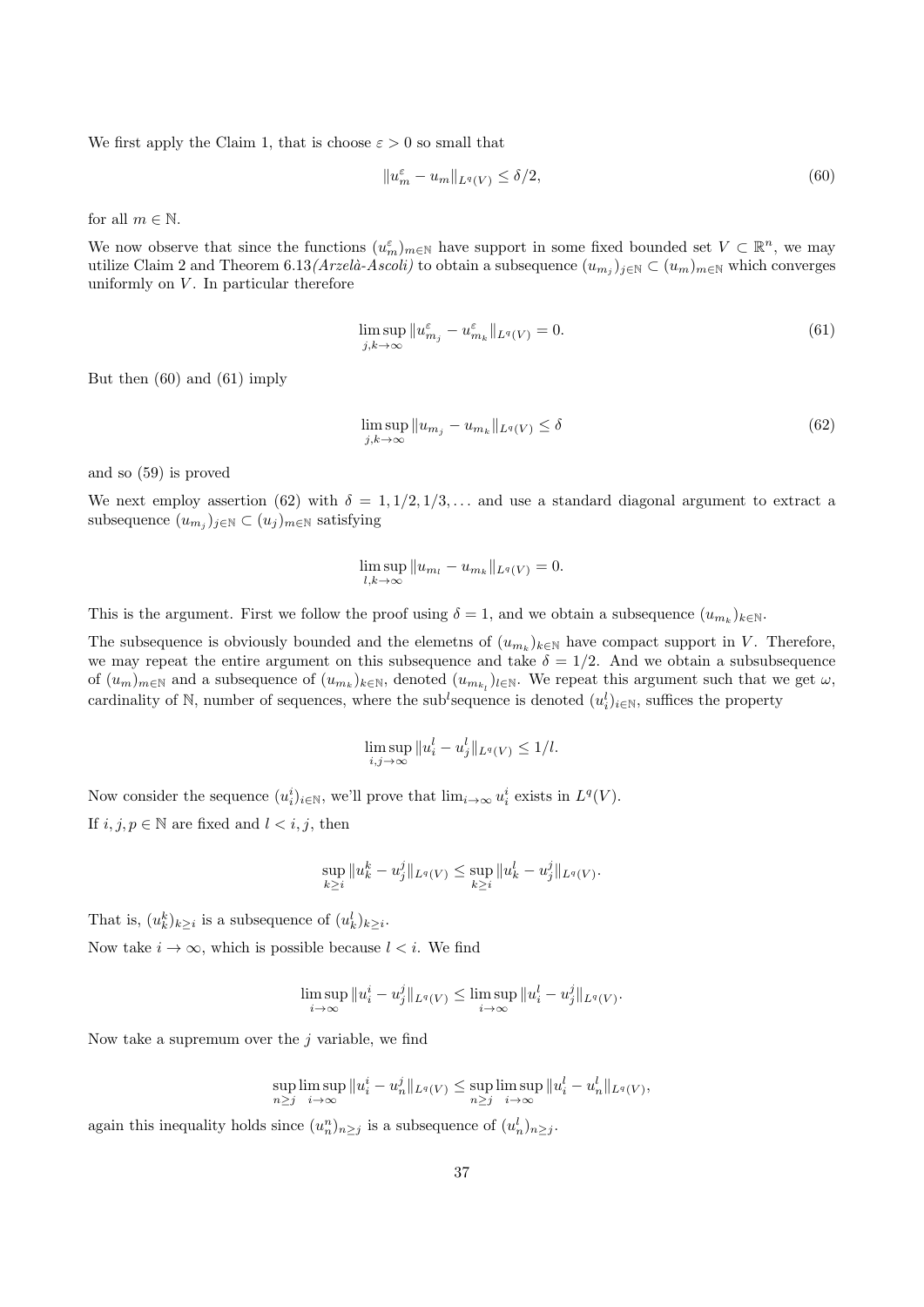Now we take the limit  $j \to \infty$  and find

$$
\limsup_{i,j \to \infty} \|u_i^i - u_j^j\|_{L^q(V)} \le \limsup_{i,j \to \infty} \|u_i^l - u_j^l\|_{L^q(V)} \le 1/l
$$

Finally take the limit,  $l \to \infty$  and conclude that

$$
\limsup_{i,j\to\infty}||u_i^i-u_j^j||_{L^q(V)}=0
$$

Thus we have proven that  $\lim_{i \to \infty} u_i^i$  exists due to the completeness of  $L^q(U)$ .

*Proof.* (Theorem 3.15) Let  $\bar{u}_k = Eu_k$ . Then we use Morrey's inequality from Theorem 3.10 and find that there exists  $\gamma$ ,  $C > 0$  such that for all  $u_k$ ,

$$
\|\bar{u}_k\|_{C^{0,\gamma}(\mathbb{R}^n)} \leq C \|\bar{u}_k\|_{W^{1,q}(U)}.
$$

So we obtain constants  $C_1, C_2, C_3, C_4, M > 0$  and the sequence of inequalities below,

$$
||u_k||_{C^{0,\gamma}(U)} \leq C_1 ||\bar{u}_k||_{C^{0,\gamma}(\mathbb{R}^n)} \leq C_2 ||\bar{u}_k||_{W^{1,q}(\mathbb{R}^n)} \leq C_3 ||u_k||_{W^{1,q}(U)} \leq C_4 \sup_{k \in \mathbb{N}} ||u_k||_{W^{1,q}(U)} = M,
$$

where the second last inequality follows from the boundedness of  $E$  (see Theorem 2.19(Extension)).

So we find that for  $\varepsilon > 0$ , we may choose  $\delta = (\varepsilon/M)^{1/\gamma}$  and find for all  $x, y \in U$  with  $|x - y| \le \delta$ , that

$$
\frac{|u_k(x) - u_k(y)|}{|x - y|^\gamma} \le M.
$$

Hence

.

$$
|u_k(x)-u_k(y)|\leq M|x-y|^{\gamma}\leq M\delta^{\gamma}=\varepsilon.
$$

Now we apply Theorem 6.13(Arzelà-Ascoli) from Appendix 6.4 and find that  $u_k \to u$  uniformly on compact sets for some  $u \in C_{ext}(U) \subset L^{q}(U)$ , i.e. U is bounded and  $1 \leq q \leq \infty$ . Therefore,

$$
u_k \to u \text{ in } L^q(U).
$$

I conclude

$$
W^{1,q}(U) \subset \subset \subset L^q(U).
$$

 $\Box$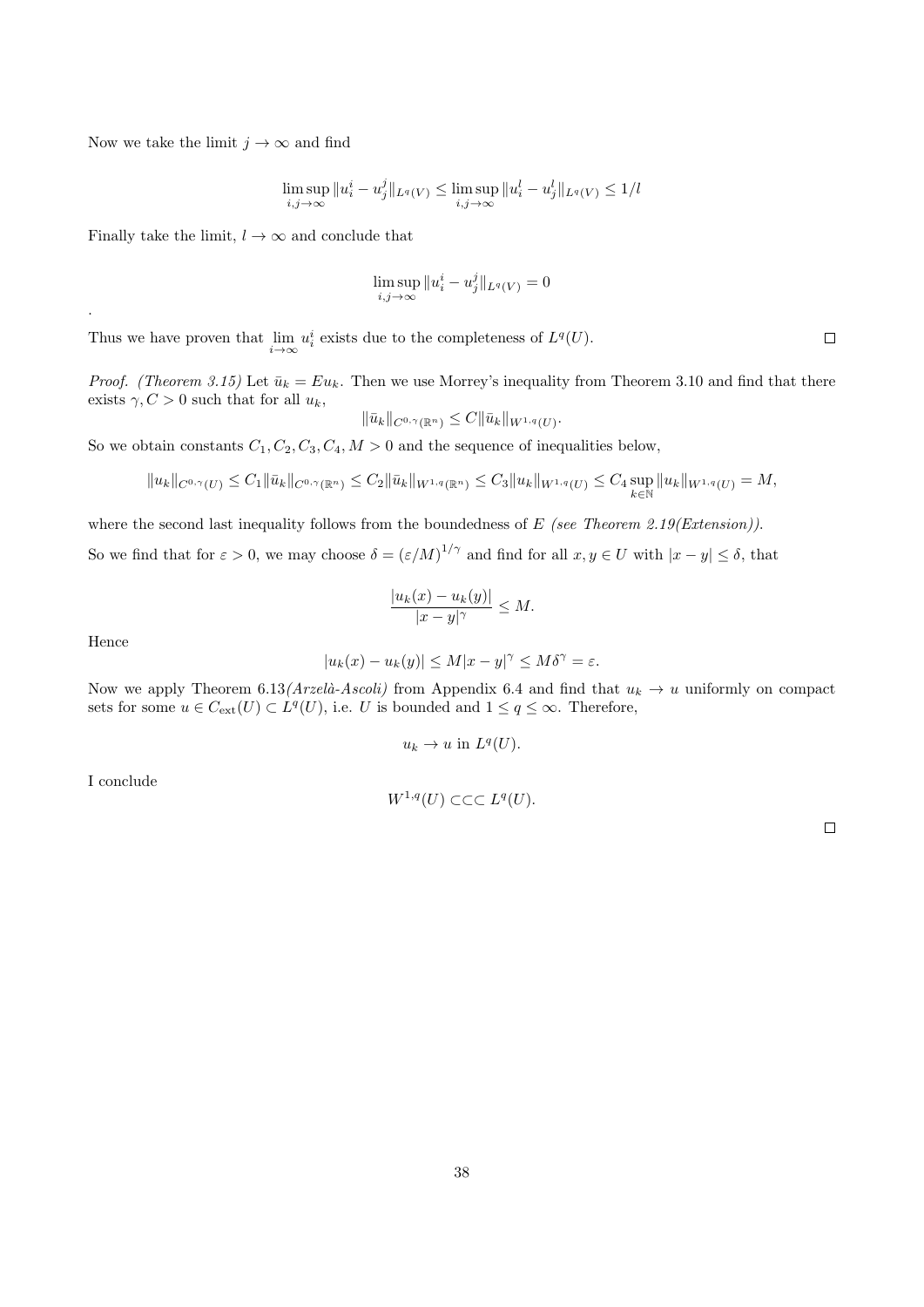## 4 Functional Analysis

In the previous section we introduced Sobolev Spaces and gave some structural information about them. Before we arrive at the main objective of the thesis, namely calculus of variations, we will prove theorems in functional analysis such that we can exploit the properties of Sobolev spaces.

#### 4.1 Weak Topology

Let  $E$  be a Banach space.

We will first introduce the weak topology on the space  $E$ . We will prove certain theorems, which can be generalized. However, for the sake of simplicity I will omit unnecessary difficulties and prove the needed properties only.

Let  $E'$  be the dual space of  $E$ .

**Definition 4.1.** (Weak Topology) We define the weak topology  $\sigma(E, E')$  the smallest topology such that all functions  $f \in E'$  become continuous. That is, the minimal topology  $\mathcal T$  such that for all  $U \in \mathcal T_{\mathbb R}$  and  $f \in E'$ , we have  $f^{-1}(U) \in \tau$ .

For all normed vector spaces E, there exists a bounded linear operator  $\Phi : E \to E''$ , namely,  $\Phi(x)(f) = f(x)$ . **Definition 4.2.** (Weak<sup>\*</sup> Topology) We define the weak<sup>\*</sup> topology  $\sigma(E'', E')$  on E' as the smallest topology such that all maps  $f \in \Phi(E)$  are continuous.

**Definition 4.3.** We call E reflexive if and only if  $\Phi$  is surjective.

From now on, we will denote the element  $\Phi(x)(f) = f(x)$  by  $\langle f, x \rangle$ **Definition 4.4.** A topological space  $(X, \mathcal{T})$ , is called metrizable if there exists a metric d on X, that generates  $\mathcal{T}$ .

#### 4.2 Weak Topology on Banach Spaces

#### Theorem 4.5. (Existence Subsequence)

Assume that E is a reflexive Banach space and let  $(x_n)_{n\in\mathbb{N}}$  be a bounded sequence in E. Then there exists a subsequence  $(x_{n_k})_{k \in \mathbb{N}}$ , that converges weakly in E.

The original theorem is proven by Brezis [Bre10, Theorem 3.18, Section 3.5].

*Proof.* Let  $M_0$  be the vector space generated by the  $x_n$ 's and  $M = \overline{M}_0$ . Clearly, M is separable. Moreover M is reflexive as will be shown in Proposition 4.7. It follows that  $B<sub>M</sub>$  is compact and metrizable in the weak topology, since M<sup>∗</sup> is separable using Corollary 6.20 (see Appendix 6.5) and Theorem 4.11. Since metrizable and compact implies sequentially compact, we find a subsequence that converges weakly in  $M$ , hence also weakly in  $E$ .  $\Box$ 

Theorem 4.6. (Mazur)

Let  $C$  be a convex subset of  $E$ . If  $C$  is strongly closed then it is weakly closed.

The original theorem is proven by Brezis [Bre10, Theorem 3.7, Section 3.3].

*Proof.* Assume C is closed in the strong topology. We'll show that the complement is open in the weak topology. Let  $x_0 \notin C$ , then we apply Lemma 6.18 (see Appendix 6.5) and find a hyperplane separating  $x_0$  and C. Therefore, we find  $f \in E'$  and  $\alpha \in \mathbb{R}$ , such that

$$
\langle f, x_0 \rangle < \alpha < \langle f, y \rangle \quad \forall y \in C.
$$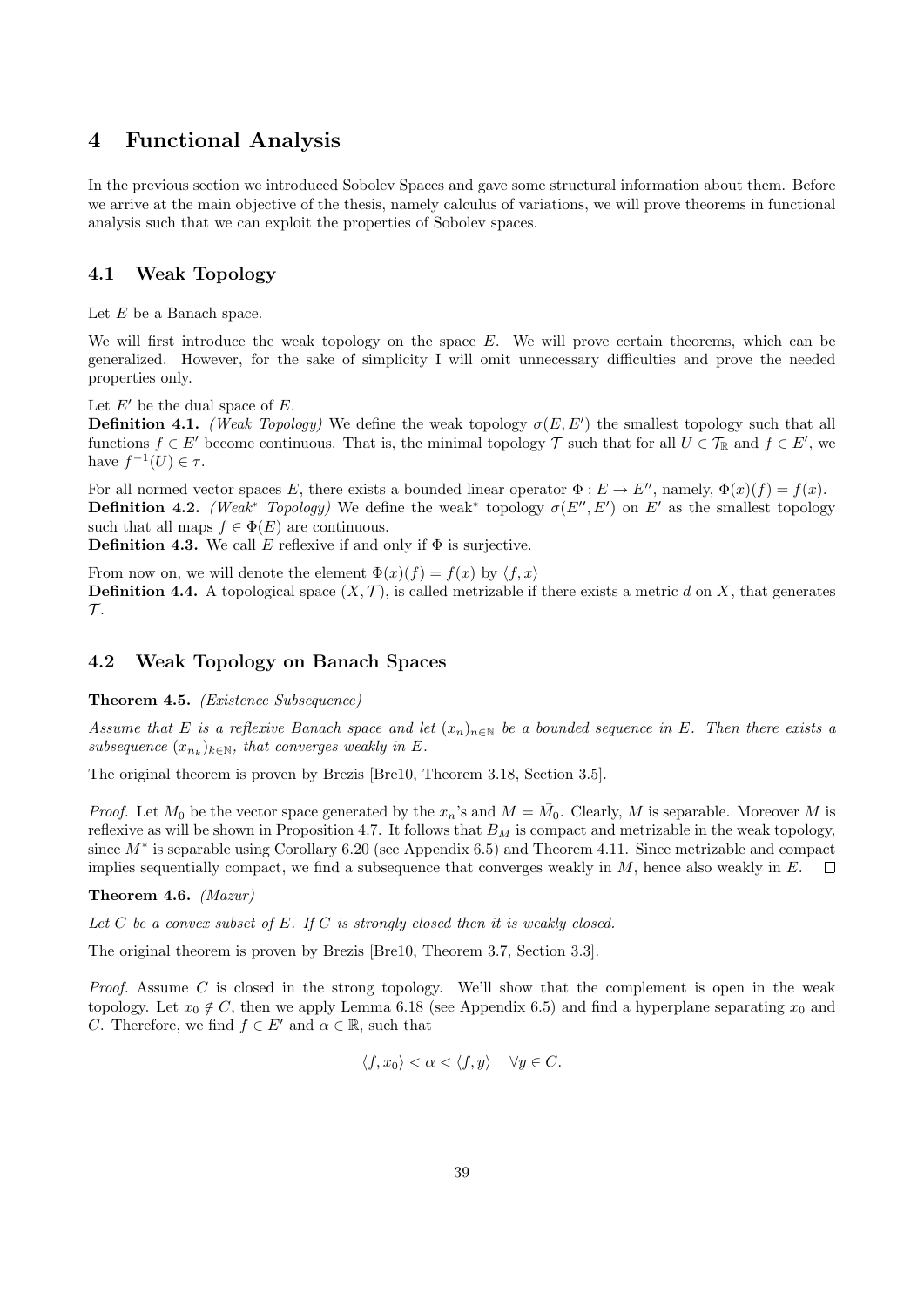Set

$$
V = \{ x \in E : \langle f, x \rangle < \alpha \},
$$

so that  $x_0 \in V$ ,  $V \cap C = \emptyset$  and V is open in the weak topology.

**Proposition 4.7.** Assume that E is a reflexive Banach space and let  $M \subset E$  be a closed linear subspace of E. Then M is reflexive.

The original theorem is proven by Brezis [Bre10, Theorem 3.7, Section 3.3].

*Proof.* The space M-equipped with the norm of  $E$  has a priori two topologies:

- (i) the topology induced by  $\sigma(E, E')$
- (ii) its own weak topology  $\sigma(M, M^*)$

In fact these topologies are the same. That is, because every continuous linear function is the restriction of one on E, using Hahn-Banach Theorem 6.17 (see Appendix 6.5). Using Theorem 4.10, we have to check that  $B_M$  is compact in the topology  $\sigma(M, M^*)$ . However, since  $B_E$  is compact in  $\sigma(E, E')$  and M is closed. We find that  $B_M$  is compact in  $\sigma(E, E').$ 

#### Lemma 4.8.  $(Helly)$

Let E be a Banach space. Let  $f_1, \dots, f_k$  be given in E' and let  $y_1, y_2, \dots, y_k$  be given in R.

Consider the following to statements

(i)  $\forall \epsilon > 0, \exists x_{\epsilon} \in E$  such that  $||x_{\epsilon}|| \leq 1$  and  $|\langle f_i, x_{\epsilon} \rangle - y_i| < \epsilon, \forall i = 1, 2, \cdots, k$ (ii)  $\forall \beta_1, \cdots, \beta_k \in \mathbb{R}$  we have  $|\Sigma_{i=1}^k \beta_i y_i| \leq ||\Sigma_{i=1}^k \beta_i f_i||$ .

Then (ii) implies (i).

*Proof.* Set  $y = (y_1, \dots, y_k) \in \mathbb{R}^k$  and consider the map  $\phi : E \to \mathbb{R}^k$ , defined by

$$
\phi(x) = (\langle f_1, x \rangle, \cdots, \langle f_k, x \rangle)
$$

Statement (i) says precisely that  $y \in \phi(B_E)$ . Suppose, by contradiction, that (i) fails, so that  $y \notin \phi(B_E)$ . Hence  $\{y\}$  and  $\phi(\overrightarrow{B_E})$ , may be strictly separated in  $\mathbb{R}^k$  by some hyperplane.

It follows that

$$
\langle \Sigma_{i=1}^k \beta_i f_i, x \rangle < \alpha < \Sigma_{i=1}^k \beta_i y_i \quad \, \forall x \in B_E
$$

and therefore

$$
\|\Sigma_{i=1}^k\beta_if_i\|\leq\alpha<\Sigma_{i=1}^k\beta_iy_i,
$$

which contradicts (ii).

**Lemma 4.9.** (Goldstine) Let E be a Banach space. Then  $J(B_E)$  is dense in  $B_{E''}$  in the weak\* topology.

Proof. Let  $\xi \in B_{E''}$  and let V be a neighborhood of  $\xi$  for the weak\* topology. We must prove that  $V \cap J(B_E) \neq \emptyset$ . We may assume that  $V$  is of the form

$$
V = \{ \eta \in E'': |\langle \eta - \xi, f_i \rangle| < \varepsilon, \forall i = 1, \cdots, k \}
$$

for some given elements  $f_1, \dots, f_k$  in E' and some  $\varepsilon > 0$  (see Appendix 6.5 Proposition 6.19). We have to find some  $x \in B_E$  such that  $J(x) \in V$ , that is

 $\Box$ 

 $\Box$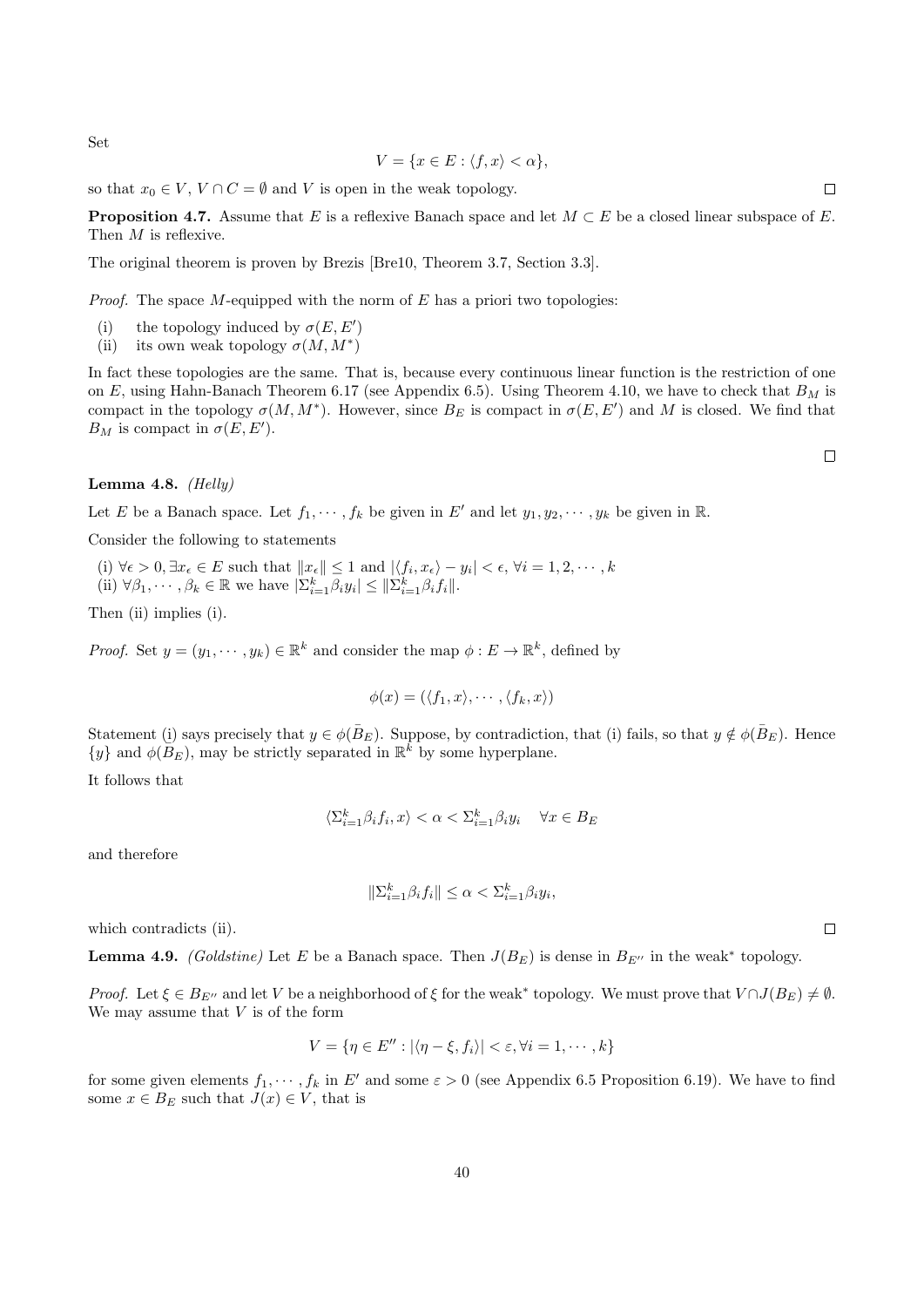$$
|\langle f_i, x \rangle - \langle \xi, f_i \rangle| < \varepsilon \quad \forall i = 1, \cdots, k.
$$

Set  $\gamma_i = \langle \xi, f_i \rangle$ . In view of Lemma 4.8 it suffices to check that  $\Big| \sum_{i=1}^k$  $\sum_{i=1}^k \beta_i \gamma_i \vert \leq \vert \sum_{i=1}^k$  $\sum_{i=1} \beta_i f_i$  which is clear since  $\sum_{i=1}^{k}$  $\sum_{i=1}^k \beta_i \gamma_i = \langle \xi, \sum_{i=1}^k \xi_i \rangle$  $\sum_{i=1} \beta_i f_i$  and  $\|\xi\| \leq 1$ .

**Theorem 4.10.** (Kakutani) Let  $E$  be a Banach space.

If  $B_E$  is compact in the weak topology, then E is reflexive.

The original theorem is proven by Brezis [Bre10, Theorem 3.17, Section 3.5].

*Proof.* The canonical injection  $J : E \to E''$  is always continuous with respect to the weak to weak<sup>\*</sup> topology. An open in the weak<sup>\*</sup> topology of E<sup>''</sup> is given by  $\phi_f^{-1}(O)$ , where  $f \in E'$  and  $O \subset \mathbb{R}^n$  be open. Therefore, requiring  $J^{-1}(\phi_f^{-1}(O)) \subset E$  to be open. However,  $J^{-1}(\phi_f^{-1}(O)) = (\phi_f \circ J)^{-1}(O)$ . And for  $x \in E$ , we have

$$
\phi_f \circ J(x) = \phi_f(\varphi_x) = \varphi_x(f) = f(x),
$$

which is continuous with respect to the weak topology of E.

Assuming that  $B_E$  is compact in the weak topology on E we deduce that  $J(B_E)$  is compact and thus closed in E<sup>n</sup> with respect to the weak<sup>\*</sup> topology. On the other hand  $J(B<sub>E</sub>)$  is dense in  $B<sub>E</sub>$ <sup>n</sup> for the same topology by Lemma 4.9. Hence  $J(B_E) = B_{E}$ .

**Theorem 4.11.** Let  $E$  be a Banach space such that  $E'$  is separable.

Then  $B_E$  is metrizable in the weak topology.

The original theorem is proven by Brezis [Bre10, Theorem 3.29, Section 3.6].

*Proof.* Let  $(f_n)_{n\in\mathbb{N}}$  be a dense countable subset of  $B_{E'}$ . For every  $x \in E$  set  $[x] = \sum_{n=1}^{\infty}$  $\frac{1}{2^n} |\langle f_n, x \rangle|$ .

Clearly, [·] is a norm on E and  $[x] \le ||x||$ , granted you know there exists  $f \in E'$  for every  $x \in E$  such that  $f(x) \neq 0$ . This is a result from the Hahn-Banach Theorem 6.17 (See Appendix 6.5).

Let  $d(x, y) = [x - y]$  be the corresponding metric. We shall prove that the topology induced by d on  $B_E$  is the same topology as the weak topology restricted to  $B<sub>E</sub>$ .

Let  $x \in B_F$  and let V be a neighborhood of x in the weak topology. We have to find some  $r > 0$  such that  $B(y, r) \subseteq V$ . According to Proposition 6.19 (See Appendix 6.5), we may assume that V is of the following form

$$
V = \{ z \in B_E; |\langle g_i, x - z \rangle| < \varepsilon, \forall i = 1, \cdots, k \}
$$

with  $\varepsilon > 0$  and  $g_i \in E'$ . Without loss of generality we may assume that  $||f_i|| \leq 1$  for every  $i = 1, \dots, k$ . For every *i* there exists some integer  $n_i$  such that  $||g_i - f_{n_i}|| < \varepsilon/2$ , since  $(f_n)_{n \in \mathbb{N}}$  is dense. Choose  $r > 0$  such that  $2^{n_i} r < \varepsilon/2$ ,  $\forall i = 1, \dots, k$ . We claim that for such r and  $B_d(x,r) \subseteq V$ . Indeed, if  $d(x,y) < r$ , we have  $\frac{1}{2^{n_i}}|\langle f_{n_i}, x-y\rangle| < r$ ,  $\forall i = 1, \cdots, k$ , and therefore,  $\forall i = 1, \cdots, k$  we have  $|\langle g_i, x-y\rangle| = |\langle g_i - f_{n_i}, x-y\rangle| +$  $|\langle f_{n_i}, x - y \rangle| < \varepsilon/2 + \varepsilon/2$ . So we have  $y \in V$ .

Secondly, we show that, if  $x \in B_F$ . Given  $r > 0$ , we have to find some neighborhood V of x in the weak topology with  $\varepsilon$  and k to be determined in such a way that  $V \subseteq B_d(x,r)$ . For  $y \in V$  we have  $d(x,y) =$ 

 $\Box$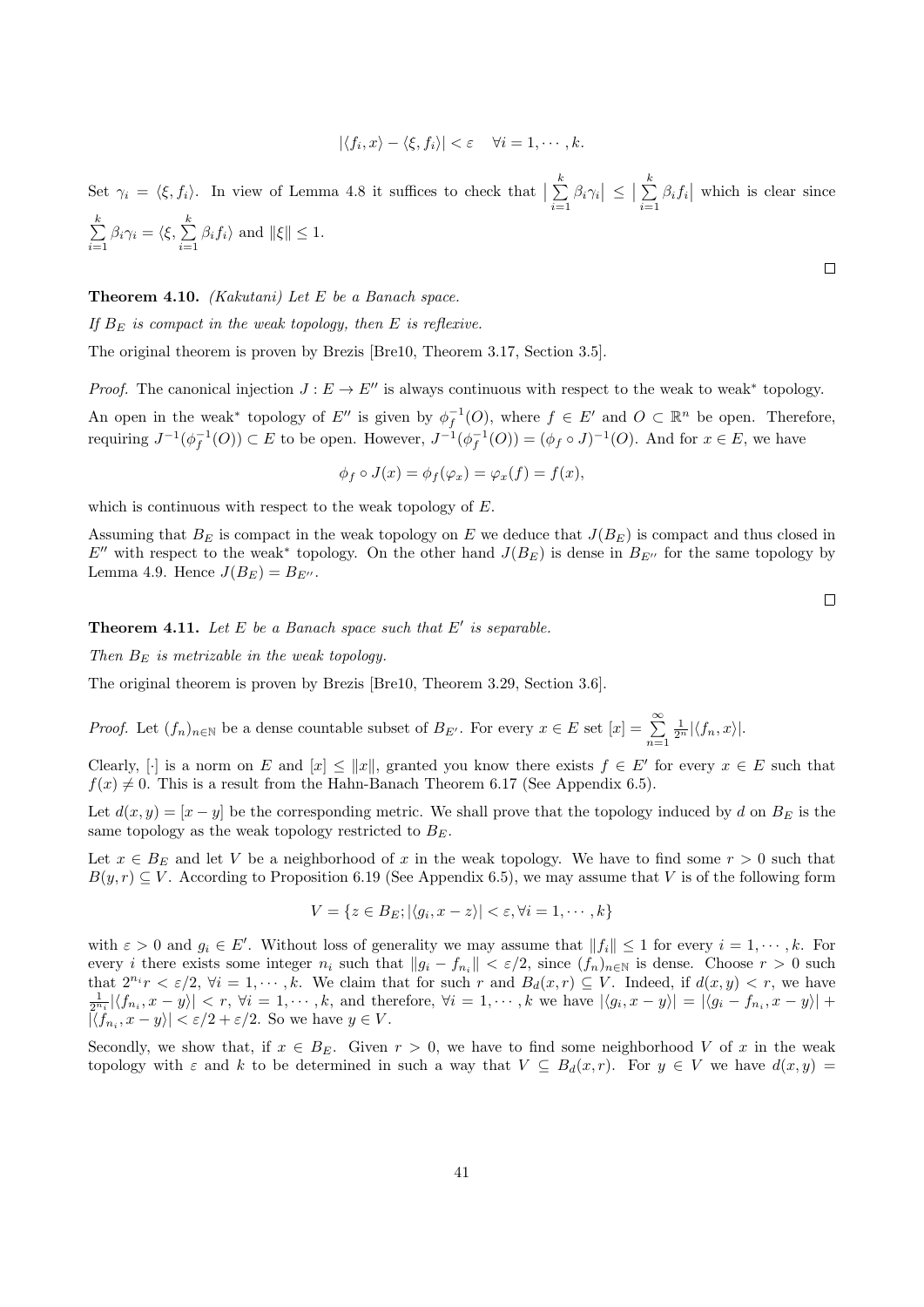$\sum_{i=1}^{k}$  $n=1$  $\frac{1}{2^n} |\langle f_n, x - y \rangle| + \sum_{n=1}^{\infty}$  $n=k+1$  $\frac{1}{2^n} |\langle f_n, x - y \rangle| < \varepsilon + \frac{1}{2^{k-1}}$  Thus, it suffices to take  $\varepsilon = r/2$  and k large enough such that  $\frac{1}{2^{k-1}} < r/2$ . Then we find

$$
V = \{ z \in B_E; |\langle f_i, x - z \rangle| < \varepsilon, \forall i = 1, \cdots, k \} \subseteq B_d(x, r).
$$

 $\Box$ 

Remark 4.12. All the theorems, lemmas and propositions in this section originate from Brezis book [Bre10]. Also for addition information on general functional analysis, for example results of the Hahn-Banach Theorem, I recommend reading this book.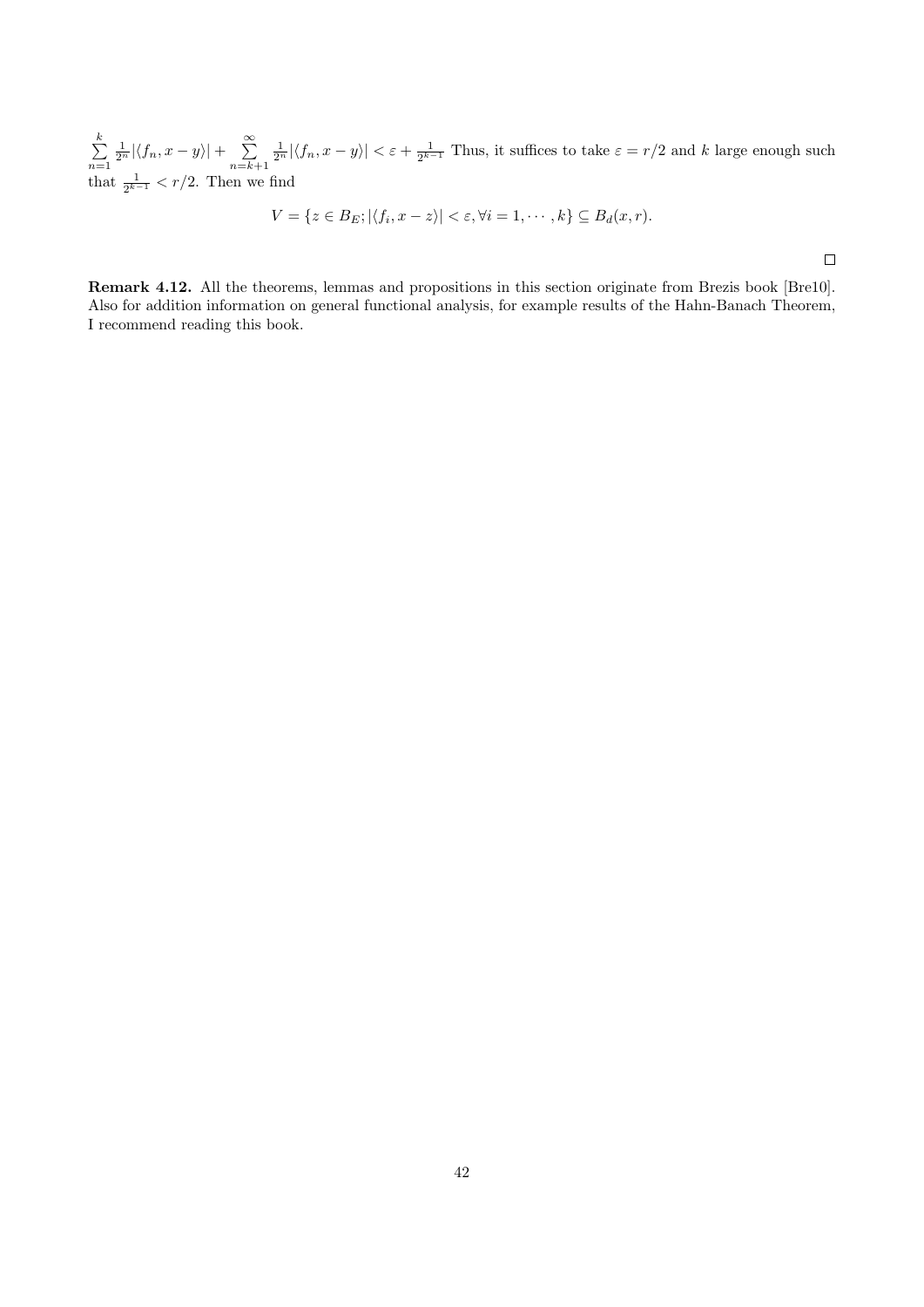### 5 Main Theorem 1.3

### 5.1 Idea of Proof

Recall from the introduction Question 1.1.

Let  $1 \leq p < \infty$ ,  $n \in \mathbb{N}$ ,  $U \subset \mathbb{R}^n$  open and bounded,  $g \in L^p(\partial U)$ ,

$$
\mathcal{A} := \{ u \in W^{1,p}(U) : u = g \text{ on } \partial U \text{ in the trace sense} \},
$$

 $L \in C^{\infty}(\mathbb{R}^n \times \mathbb{R} \times U)$  and

$$
I(u) := \int_U L(Du, u, x) dx.
$$

Does there exists  $u \in \mathcal{A}$  such that  $I(u) \leq \inf_{v \in \mathcal{A}} I(v)$ ?

In this section we will prove the aforementioned Theorem  $1.3(Existence of$  Minimizer) as a responds to this question.

Let  $1 < p < \infty$ ,  $p \neq n$ ,  $\alpha > 0$ ,  $\beta \geq 0$  and U a  $C^1$ -domain.

**Theorem 1.3** (*Existence of Minimizer*) Assume that  $L$  satisfies the coercivity inequality

$$
L(z, y, x) \ge \alpha |z|^p - \beta
$$

and is convex in the z-variable.

Suppose also the set A is nonempty.

Then there exists at least one function  $u \in \mathcal{A}$  solving

$$
I(u) = \inf_{w \in \mathcal{A}} I(w). \tag{63}
$$

The original theorem is proven by Evans [Eva98, Theorem [Theorem 2, Section 8.2.2].

#### Idea of Proof.

We take a sequence such that under composition with I it converges to the infimum of I on  $A$ . Then we show this sequence converges to a minimizer.

Let  $m = \inf_{u \in \mathcal{A}} I(u)$  and choose a sequence of functions  $(u_k)_{k \in \mathbb{N}}$  with  $u_k \in \mathcal{A}$  such that

$$
\lim_{k \to \infty} I(u_k) = \ell.
$$

Assume  $\ell$  is finite.

Coercivity implies that the sequence  $(u_k)_{k\in\mathbb{N}}$  is bounded.

Since the sequence is bounded in  $W^{1,p}(U)$  for  $1 < p < \infty$ , we know using Theorem 4.5*(Existence Subsequence)*, that there exists a subsequence convergent in the weak topology.

Hence we find

 $u_{k_i} \rightharpoonup u$  weakly in  $W^{1,p}(U)$ .

We also find out that  $Tu = g$ , therefore  $u \in \mathcal{A}$ .

The convexity condition will provide us the estimate.

$$
I(u) \le \liminf_{j \to \infty} I(u_{k_j}) = m.
$$

Therefore, we conclude that  $u$  minimizes  $I$ .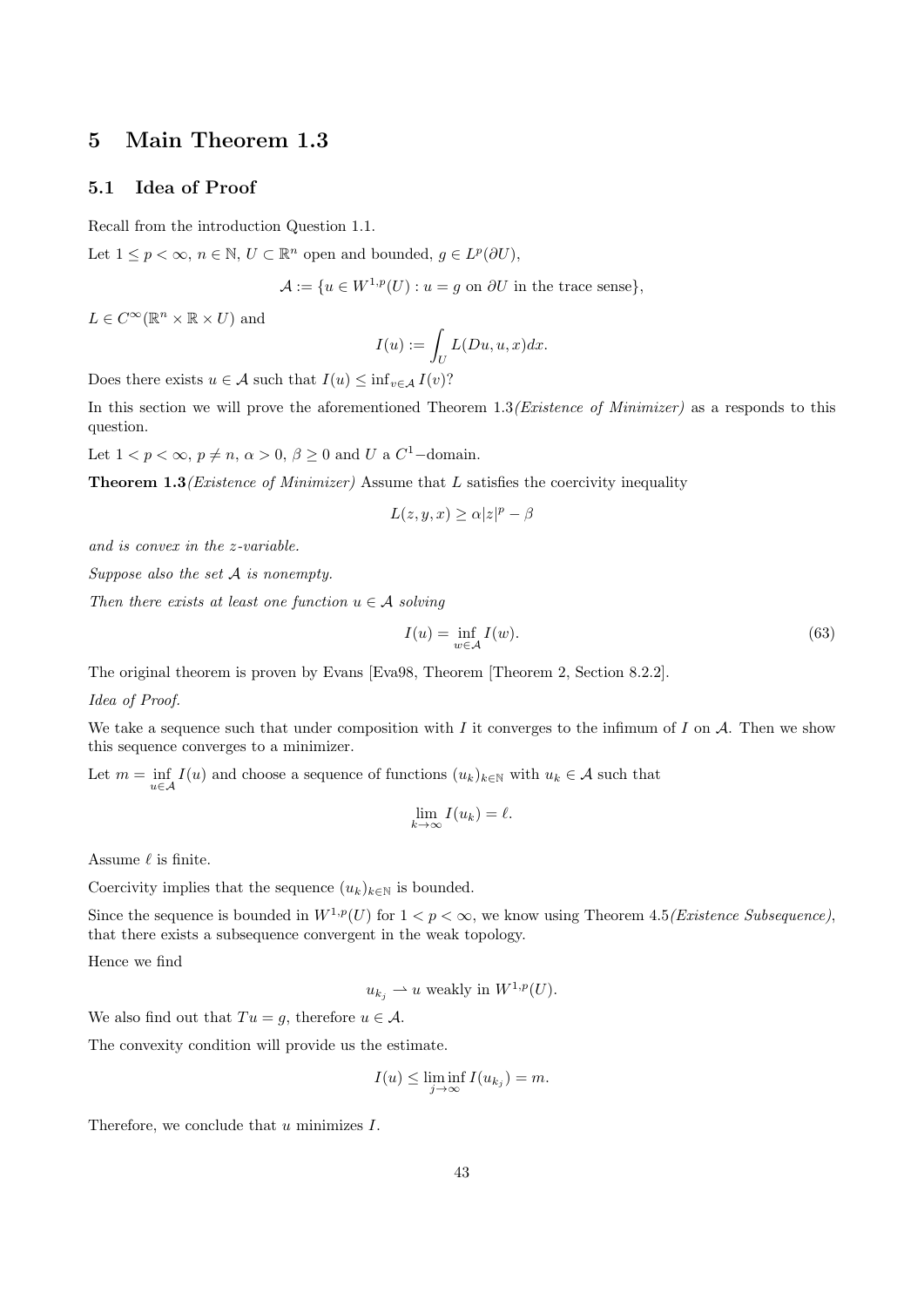**Remark 5.1.** We need to take the limit infimum, because  $I$  may not be continuous with respect to the weak convergence. That is, we may have that

$$
I(u) \neq \lim_{j \to \infty} I(u_{k_j}).
$$

**Remark 5.2.** Even if  $W^{1,p}(U)$  were finite dimensional. And therefore we would find a strongly convergent subsequence. Then still I need not be continuous with respect to strong convergence. Take for example the sequence

$$
u_n(x) := \begin{cases} 1/n \cdot nx & x \in [0, 1/n^2) \\ 0 & x \in [1/n, 1) \end{cases} u_n(-x) = u_n(x).
$$

convergent to  $u(x) = 0$  in  $W^{1,p}((-1, 1)).$ 

Now take  $L(z, y, x) = z^2$ . We find

$$
\int_{(0,1)} Du_n(x)^2 dx = 1.
$$

However

$$
\int_{(-1,1)} Du(x)^2 dx = \int_{(-1,1)} 0^2 dx = 0.
$$

#### 5.2 Proof

This subsection is allocated the proof of the main theorem.

As shown in the previous subsection, we need the following definition. **Definition 5.3.** We say that a function I is weakly lower semi-continuous on  $W^{1,p}(U)$ , if for every  $u_k \rightharpoonup u$ weakly in  $W^{1,p}(U)$ , we have

$$
I(u) \le \liminf_{k \to \infty} I(u_k).
$$

**Remark 5.4.** The condition  $p \neq n$  in Theorem 1.3*(Existence of Minimizer)* is not necessary in some sense. That is, if we consider  $1 < r < p$ . We would find  $g \in L^p(U)$  and L still satisfies the coercivity and convexity condition. Therefore, we find a minimizer  $v \in \{u \in W^{1,r}(U) : u = g\}.$ 

Theorem 5.5. (Weak Lower Semi-Continuity) Assume that L is smooth, bounded from below and in addition,

the mapping  $z \mapsto L(z, y, x)$  is convex

for each  $y \in \mathbb{R}$ ,  $x \in U$ . Then

I is weakly lower semi-continuous on  $W^{1,p}(U)$ .

The original theorem is proven by Evans [Eva98, Theorem [Theorem 1, Section 8.2.2].

Proof. (Theorem 5.5)

Let  $(u_k)_{k\in\mathbb{N}}$  be a sequence such that

$$
u_k \rightharpoonup u \ weakly \ in \ W^{1,p}(U) \tag{64}
$$

and define  $\ell := \liminf_{k \to \infty} I(u_k)$ . We must show

$$
I(u) \leq \ell.
$$

The limit (64) and Theorem 6.16 (see Appendix 6.5) together imply that

$$
\sup_{k\in\mathbb{N}}\|u_k\|_{W^{1,p}(U)}<\infty.
$$

Without loss of generality we assume

 $\ell = \lim_{k \to \infty} I(u_k),$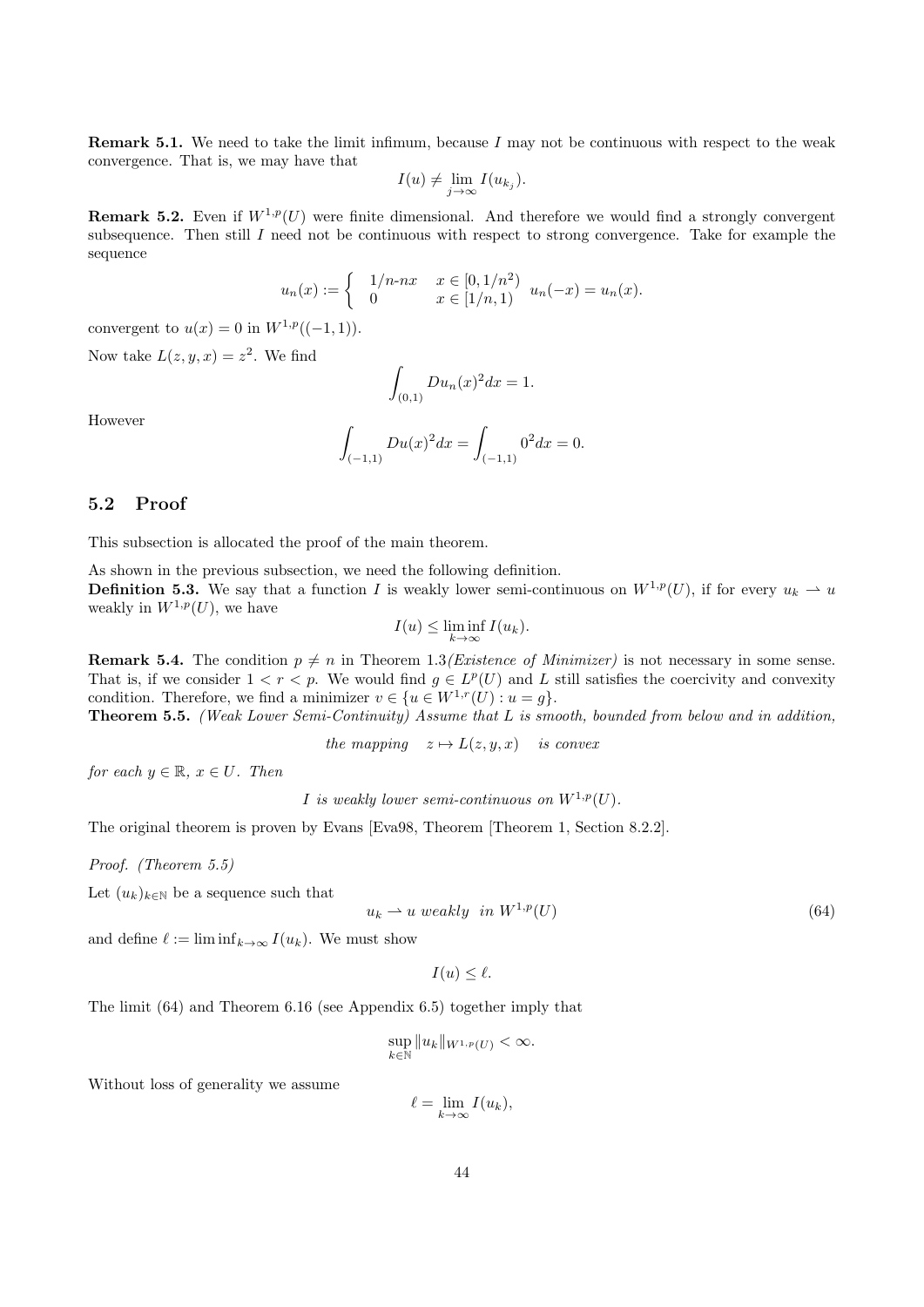because any subsequence is also weakly convergent to u in  $W^{1,p}(U)$ .

Furthermore we see from Theorem 3.14(Rellich-Condracov) or Theorem 3.15 (depending on  $p < n$  or  $n < p$ ) that  $u_k \to u$  strongly in  $L^p(U)$  and thus, passing if necessary to yet another subsequence, we have

$$
u_k \to u \text{ a.e in } U. \tag{65}
$$

Let  $\varepsilon > 0$ , then (65) and Theorem 6.6(*Egorov*) assert

$$
u_k \to u \text{ uniformly on } E_{\varepsilon},\tag{66}
$$

where  $E_{\varepsilon}$  is measurable set with

$$
|U - E_{\varepsilon}| \le \varepsilon. \tag{67}
$$

We may assume  $E_{\varepsilon} \subseteq E_{\varepsilon'}$  for  $0 < \varepsilon' < \varepsilon$  as shown in the Theorem 6.6(*Egorov*). Define the following set

$$
F_{\varepsilon} := \{ x \in U | |u(x)| + |Du(x)| \le 1/\varepsilon \}
$$
\n
$$
(68)
$$

Then

$$
|U - F_{\varepsilon}| \to 0 \text{ as } \varepsilon \to 0. \tag{69}
$$

We finally set

$$
G_{\varepsilon} := F_{\varepsilon} \cap E_{\varepsilon}.\tag{70}
$$

Using (67) and (69) we find that  $|U - G_{\varepsilon}| \to 0$  as  $\varepsilon \to 0$ .

Since  $L$  is bounded from bellow, we may assume without loss of generality that

$$
L \geq 0,\tag{71}
$$

for otherwise we consider  $\tilde{L} = L + \beta$ . Consequently,

$$
I(u_k) = \int_U L(Du_k, u_k, x) dx \ge \int_{G_{\varepsilon}} L(Du_k, u_k, x) dx \ge \int_{G_{\varepsilon}} L(Du, u_k, x) dx + \int_{G_{\varepsilon}} D_z L(Du, u_k, x) \cdot (Du_k - Du) dx,
$$

the last equality following from the convexity of L in its first argument (see Appendix 6.2.1). Now in view of  $(66)$ ,  $(68)$ ,  $(70)$  and Theorem  $6.3/Dominated$  Convergence) form Appendix 6.3,

$$
\lim_{k \to \infty} \int_{G_{\varepsilon}} L(Du, u_k, x) dx = \int_{G_{\varepsilon}} L(Du, u, x) dx.
$$

In addition, since  $D_z L(Du, u_k, x) \to D_z L(Du, u, x)$  uniformly on  $G_\varepsilon$  and  $Du_k \to Du$  weakly in  $L^p(U; \mathbb{R}^n)$ , we have

$$
\lim_{k \to \infty} \left| \int_{G_{\varepsilon}} D_z L(Du, u_k, x) \cdot (Du_k - Du) dx \right|
$$
  

$$
\leq \sum_{i=1}^n \lim_{k \to \infty} \left| \int_{G_{\varepsilon}} L_{z_i}(Du, u_k, x) (Du_k^i - Du^i) dx \right|
$$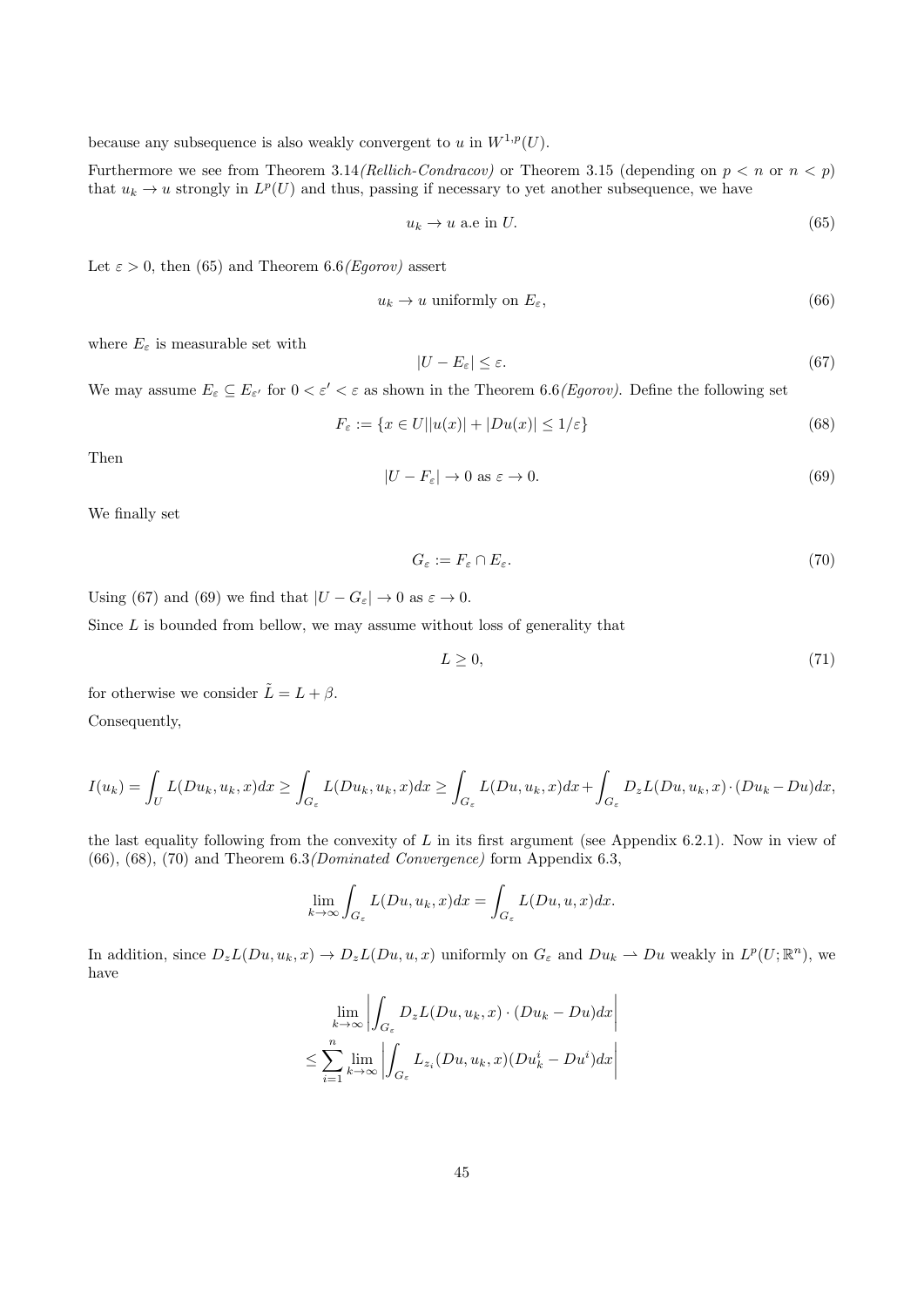$$
\leq \sum_{i=1}^{n} \lim_{k \to \infty} \left| \int_{G_{\varepsilon}} (L_{z_i}(Du, u, x) - R_k^i(x)) (Du_k^i - Du_k^i) dx \right|,
$$
\n(72)

where  $R_k^i(x) := L_{z_i}(Du, u, x) - L_{z_i}(Du, u_k, x)$  for  $i \in \{1, ..., n\}$ . Define  $F^i: L^p(U) \to \mathbb{R}$  with

$$
F^{i}(v) = \int_{G_{\varepsilon}} L_{z_{i}}(Du, u, x)v dx.
$$

The RHS of (72) is bounded from above by

$$
\leq \sum_{i=1}^n \lim_{k\to\infty} \left| \int_{G_{\varepsilon}} L_{z_i}(Du,u,x)(Du_k^i - Du^i)dx \right| + ||R_k(x)||_{L^{\infty}(U)} \int_{G_{\varepsilon}} |Du_k^i - Du^i|dx.
$$

The integrals  $\int_{G_{\varepsilon}} |Du_k^i - Du^i| dx$  are uniformly bounded in k, because  $Du_k \rightharpoonup Du$  weakly in  $L^p(U)$ . Since  $||R_k||_{L^{\infty}(G_{\varepsilon})} \to 0$  as  $k \to \infty$ ,  $F^i$  is a bounded linear functional and  $Du_k \to Du$  weakly, we find that

$$
\sum_{i=1}^n \lim_{k \to \infty} \left| \int_{G_{\varepsilon}} L_{z_i}(Du, u, x)(Du_k^i - Du^i) dx \right| + ||R_k(x)||_{L^{\infty}(U)} \int_{G_{\varepsilon}} |Du_k^i - Du^i| dx \to 0 \text{ as } k \to \infty.
$$

So we have deduced that

$$
\ell = \lim_{k \to \infty} I(u_k) \ge \int_{G_{\varepsilon}} L(Du, u, x) dx.
$$

This inequality holds for each  $\varepsilon > 0$ . We now let  $\varepsilon$  tend to zero and recall (71) and Theorem 6.2(Monotone Convergence) from Appendix 6.3 to conclude

$$
\ell = \inf_{w \in \mathcal{A}} I(w) \ge \int_U L(Du, u, x) dx = I(u)
$$

as required .

Proof. (Theorem 1.3) Let  $\ell = \inf_{w \in \mathcal{A}} I(w)$ .

If  $\ell = \infty$ , then we are done, because any  $w \in \mathcal{A} \neq \emptyset$ , satisfies (63).

Now assume  $\ell < \infty$ , then there exists a sequence  $(u_k)_{k \in \mathbb{N}}$ , such that  $\lim_{k \to \infty} I(u_k) = \ell$ .

Assume without loss of generality that  $\beta = 0$ . Reason being, that we could consider  $\tilde{L} = L + \beta$  and find that a minimizer for  $\tilde{I}$  corresponds to a minimizer for  $I$ .

Applying the coercivity condition we obtain for all  $w \in \mathcal{A}$ 

$$
\alpha \int\limits_U |Dw|^q dx \le I[w].\tag{73}
$$

Let  $w \in A$ . We find that  $u_k - w = 0$  on  $\partial U$  in the trace sense. Therefore, we use Theorem 2.23(Zero Trace) to conclude  $u_k - w \in W_0^{1,p}(U)$ .

We have for  $C_1, C_2 > 0$  and  $C \geq 0$ , such that

$$
||u_k||_{L^p(U)} \le ||u_k - w||_{L^p(U)} + ||w||_{L^p(U)} \le C_1 ||Du_k - Dw||_{L^p(U)} + C_2 ||w||_{L^p(U)} \le C < \infty,
$$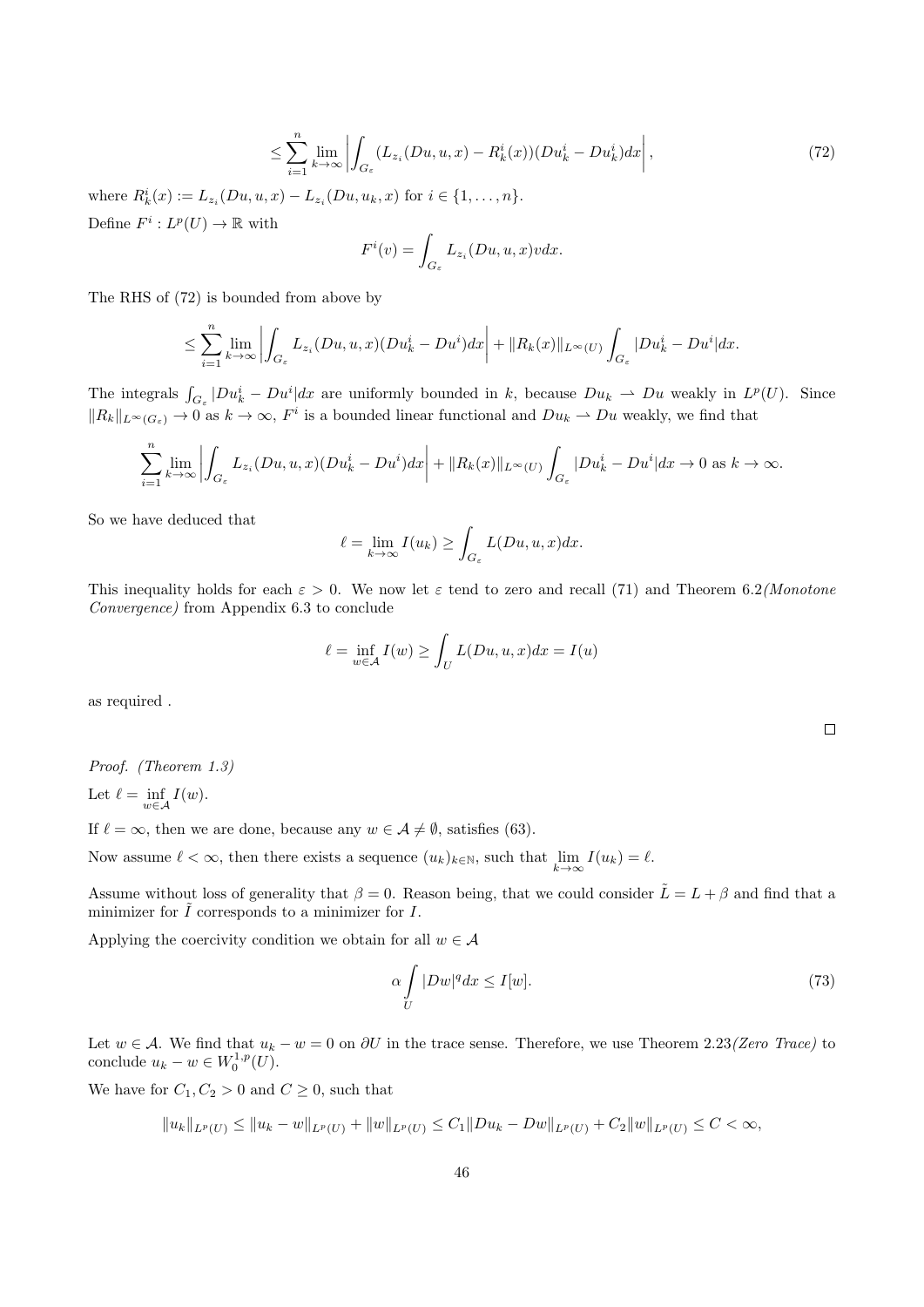where in the second inequality we used the Poincare inequality from Theorem 3.8(Poincare).

Together with inequality (73) I conclude the sequence is bounded in  $W^{1,p}(U)$ .

By Theorem 4.5(Existence Subsequence), there exists a subsequence that converges weakly in  $W^{1,p}(U)$ .

The space  $W_0^{1,p}(U)$  is closed in  $W^{1,p}(U)$ . By Theorem 4.6(*Mazur*) we find that  $W_0^{1,p}(U)$  is weakly closed, because  $W_0^{1,p}(U)$  is convex in  $W^{1,p}(U)$ . Hence  $u - w \in W_0^{1,p}(U)$ , because  $u_k - w \in W_0^{1,p}(U)$ .

So the trace of u is g on  $\partial U$  and therefore  $u \in \mathcal{A}$ .

Now apply Theorem 5.5(Weak Lower Semi-Continuity) to conclude that

$$
I(u) = \liminf_{k \to \infty} I(u_k) = \ell.
$$

 $\Box$ 

#### 5.3 Discussion of the Hypothesis

**Convexity** Firstly, we will motivate convexity of  $L$  in the z-variable.

A real valued  $C<sup>2</sup>$  function with minimum must be locally convex near this minimum.

The following theorem provides a similar statement about minimizing I. **Theorem 5.6.** If  $u \in \mathcal{A}$  is a minimizer of I then

$$
\sum_{i,j}^{n} L_{z_i,z_j}(Du,u,x)\xi_i\xi_j \ge 0 \quad (\xi \in \mathbb{R}^n, x \in U).
$$

This theorem is based on a discussion written by Evans [Eva90, Beginning Section 2]. **Remark 5.7.** Even though, this does not imply that L is convex in  $p$ . The above does hint that convexity is important.

Proof. Consider the following real valued function

$$
i(\tau) = I(u + \tau v),
$$

where  $v \in C_c^{\infty}(U)$  and  $u \in W^{1,p}(U)$  a minimizer of the functional I.

We have seen that  $\frac{d}{d\tau}|_{\tau=0} i(\tau) = 0.$ 

Though, now we consider the second derivative, namely

$$
\frac{d^2}{d\tau^2}|_{\tau=0}i(\tau)\geq 0,
$$

using that  $u$  is a minimizer.

So we find that

.

$$
i''(\tau) = \int_{U} \sum_{i,j=1}^{n} L_{z_i z_j} (Du + Dv\tau, u + \tau v, x) v_{x_i} v_{x_j}
$$

$$
+ 2 \sum_{i=1}^{n} L_{z_i y} (Du + \tau Dv, u + \tau v, x) v_{x_i} v
$$

$$
+ L_{yy} (Du + \tau Dv, u + \tau v, x) v^2 dx
$$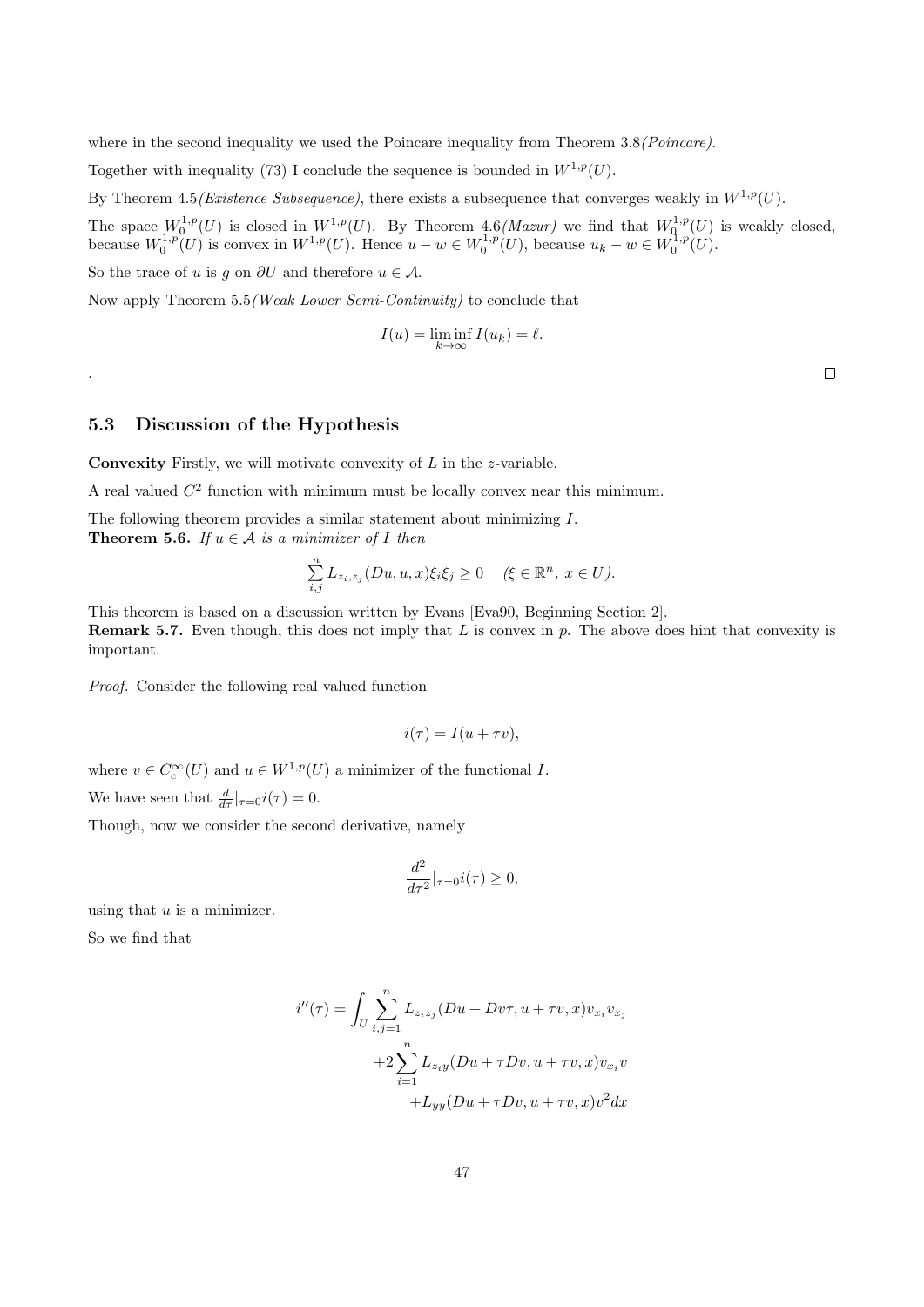Now we take  $\tau = 0$ , we find

$$
i''(0) = \int_{U} \sum_{i,j=1}^{n} L_{z_i z_j} (Du, u, x) v_{x_i} v_{x_j}
$$
  
+2
$$
\sum_{i=1}^{n} L_{z_i y} (Du, u, x) v_{x_i} v
$$
  
+
$$
L_{yy} (Du, u, x) v^2 dx \ge 0
$$
 (74)

Now consider the following function zig-zag function  $\rho$ ,

$$
\rho(x) = \begin{cases} x & \text{for } x \in [0, 1/2) \\ 1 - x & \text{for } x \in [1/2, 1) \end{cases} \quad \rho(x+1) = \rho(x) \quad (x \in \mathbb{R}).
$$

Let  $\xi \in \mathbb{R}^n$ , we define

$$
v(x) := \varepsilon \rho \left( \frac{x \cdot \xi}{\varepsilon} \right) \zeta(x),
$$

for  $x \in U$  and  $\zeta \in C_c^{\infty}(U)$ .

Since v is integrable with compact support there exists a sequence  $v_n \in C_c^{\infty}(U)$ , such that  $v_m \to v$  in  $L^p(U)$ . Also, v is a.e. differentiable, so we may apply Theorem 6.3*(Dominated Convergence)* from Appendix 6.3. Therefore, the expression  $(74)$  also applies in the case of v.

Compute the derivatives of  $v$  a.e.

$$
v_{x_i} = \rho' \left(\frac{x \cdot \xi}{\varepsilon}\right) (\rho')^2 \xi_i \xi_j \zeta^2 dx + O(\varepsilon) \quad \text{as } \varepsilon \to 0.
$$

Hence, we find

$$
0 \le \int_U \sum_{i,j}^n L_{z_iz_j}(Du, u, x)\xi_i\xi_j\zeta^2 dx \quad \text{as } \varepsilon \to 0.
$$

This estimate holds for all  $\zeta \in C_c^{\infty}(U)$ .

Therefore taking a sequence  $\zeta_n$ , such that  $\zeta_n^2$  is convergent to a delta function, we deduce that

$$
\sum_{i,j}^{n} L_{z_i,z_j}(Du,u,x)\xi_i\xi_j \ge 0 \quad (\xi \in \mathbb{R}^n, x \in U).
$$

The next example shows that convexity is in fact essential in certain cases.

**Example 5.8.** (Bolza) Let  $U = (0, 1)$ ,  $L(z, y, x) = (1 - y^2)^2 + z^2$ , choose  $g : \partial(0, 1) \to \mathbb{R}$  with  $g(0) = 0 = g(1)$ and define

$$
\mathcal{A} = \{ v \in W^{1,p}(U) : Tv = g \text{ on } \partial U \text{ in the trace sense} \}.
$$

We find that L is not convex. However, L is coercive, because  $L(z, y, x) \geq z^2 - 10$ .

I will show the infimum of I is zero.

Let  $\rho$  be the function defined in the proof of Theorem 5.6.

Choose  $u_m \in \mathcal{A}$ , such that

$$
u_m(x) = \frac{\rho(nx)}{n}.
$$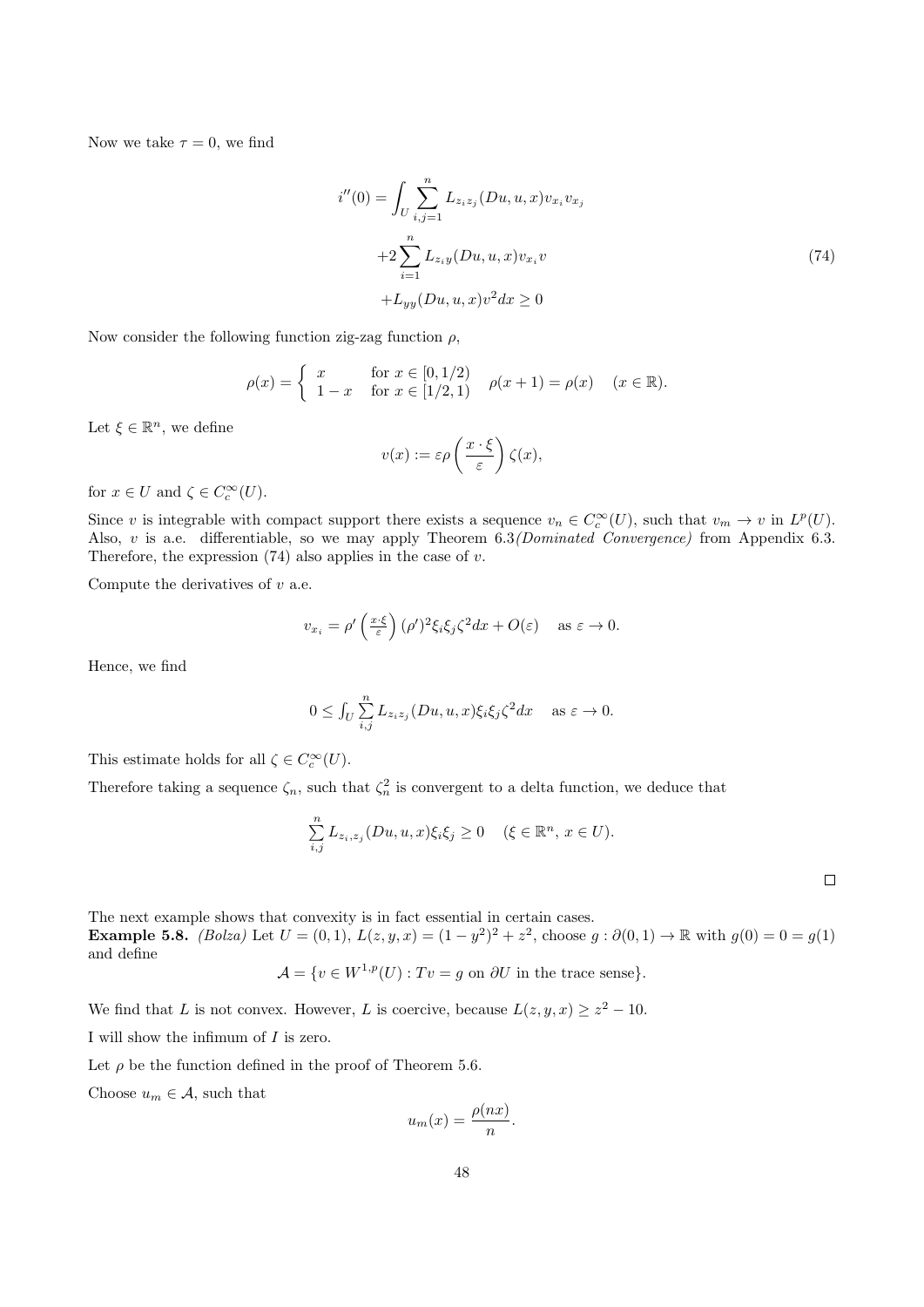Now apply  $I$ , we find

$$
I(u_m) = \int_U (1 - 1^2)^2 + \left(\frac{\rho(nx)}{n}\right)^2 dx \to 0 \text{ as } n \to \infty.
$$

Hence the infimum of  $I$  on  $\mathcal A$  is 0.

Suppose that u is a minimizer, then  $u = 0$ . However, this implies  $Du = 0$  also.

Therefore, we have that

$$
I(u) = 1 \neq 0.
$$

I conclude I cannot be minimized.

The following theorem is the reverse implication of Theorem 5.5(Weak Lower Semi-Continuity) in a special case. **Theorem 5.9.** Let  $L(z, y, x) = F(z)$  for some  $F \in C^{\infty}(\mathbb{R}^n)$  and U an open unit cube with center 0. If I is weakly lower semi-continuous in  $W^{1,p}(U)$ , then L is convex.

The original theorem is proven by Evans [Eva90, Theorem 1, Section 2].

*Proof.* Let  $z \in \mathbb{R}^n$  and let  $v \in C_c^{\infty}(U)$ . For each  $k \in \mathbb{N}$  subdivide U into cubes  $\{Q_l\}_{l=1}^{2^{kn}}$  of side length  $1/k$ . Define

$$
u_k(x) = \frac{1}{2^k} v(2^k(x - x_l)) + z \cdot x \quad (x \in Q_l),
$$

 $x_l$  denoting the center of  $Q_l$ , and

$$
u(x) = z \cdot x \quad (x \in Q_l).
$$

Then  $u_k$  is smooth, because v has compact support in  $U$ .

Claim 1. The sequence  $(u_k)_{k\in\mathbb{N}}$  converges weakly to u in  $W^{1,p}(U)$ .

I will do this by proving that

$$
w_k = \frac{1}{2^k} v(2^k(x - x_l)) \ (x \in Q_l)
$$

converges weakly to 0 in  $W^{1,p}(U)$ .

Firstly, we find that

$$
w_k \to 0,
$$

strongly in  $L^{\infty}(U)$ . Hence,  $w_k \rightharpoonup 0$  weakly in  $L^p(U)$ .

Now we consider  $f_k(x) = Dw_k(x)$  where

$$
f_k(x) = Dv(2^k(x - x_l)) \ (x \in Q_l).
$$

Let  $\varphi \in (L^p(U : \mathbb{R}^n))'$ , then we apply the isometric isomorphism  $(L^p(U : \mathbb{R}^n))' \simeq L^{p'}(U : \mathbb{R}^n)$  and find  $w \in L^{p'}(U : \mathbb{R}^n)$  such that

$$
\varphi(f_k) = \int_U f_k \cdot w dx.
$$

Assume without loss of generality that  $w \in C_c^{\infty}(U : \mathbb{R}^n)$ . We may assume WLOG, because of the density of  $C_c^{\infty}(U)$  in  $L^{p'}(U)$ . Then we define

$$
\varepsilon(x) = w(x) - w(x_l) \ (x \in Q_l).
$$

Now we find

$$
\left| \int_{U} f_{k} \cdot w dx \right| \leq \sum_{l=1}^{2^{nk}} \left| \int_{Q_{l}} f_{k} \cdot w(x_{l}) dx \right| + \int_{Q_{l}} \left| f_{k} \cdot \varepsilon(x) \right| dx
$$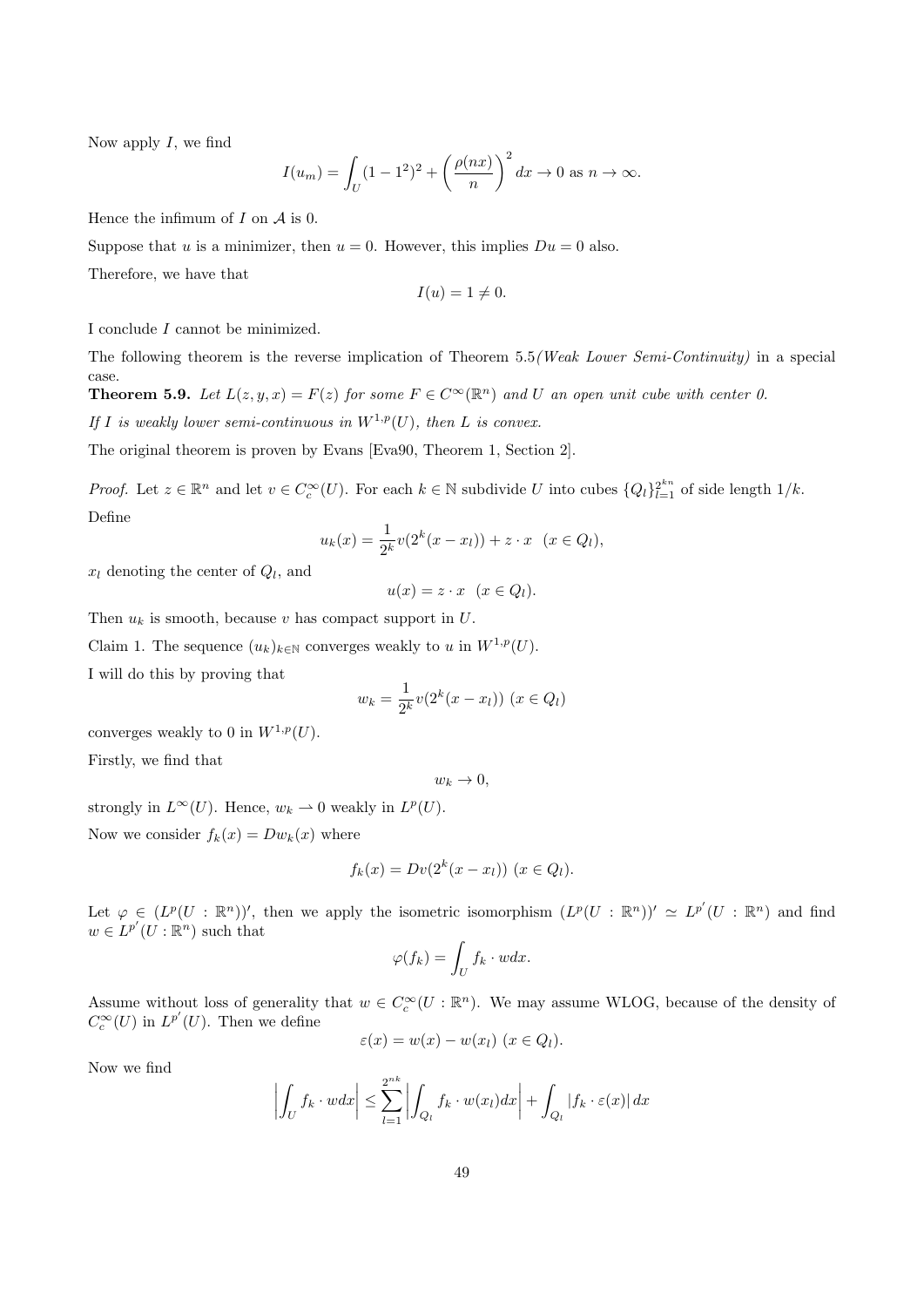$$
\leq \sum_{l=1}^{2^{nk}} \left| \int_{Q_l} f_k \cdot w(x_l) dx \right| + \|f_k\|_{L^p(Q_l)} \|\varepsilon\|_{L^{p'}(Q_l)} \n= \sum_{l=1}^{2^{nk}} \frac{\|v(x)\|_{L^p(U)}}{2^{nk}} \|\varepsilon\|_{L^{p'}(Q_l)}.
$$
\n(75)

Since w is smooth with compact support, we find that w is Lipschitz-continuous. Therefore, we find  $C > 0$ , such that

$$
\|\varepsilon\|_{L^{p'}(U)} \leq C.
$$

The right hand side of (75) is bounded from above by

$$
\leq C \|v\|_{L^p(U)} \sum_{l=1}^{2^{nk}} \frac{1}{2^{nk}} = C \|v\|_{L^p(U)} \to 0 \text{ as } k \to \infty.
$$

I conclude Claim 1.

Therefore, using the weak lower semi-continuity, we find

$$
I(u) \le \liminf_{k \to \infty} I(u_k).
$$

Computing the RHS, we find

$$
\liminf_{k \to \infty} I(u_k) = \liminf_{k \to \infty} \sum_{l=1}^{2^{nk}} \int_{Q_l} F(Dv(2^k(x - x_l)) + z) dx = \liminf_{k \to \infty} \sum_{l=1}^{2^{kn}} \frac{1}{2^{kn}} \int_U F(Dv(y) + z) dy
$$

$$
= \int_U F(Dv + z) dx.
$$

So we find that  $u$  is a minimizer of the functional  $I$  for its own boundary values. Now apply Theorem 5.6 and we find

$$
\frac{\partial^2 F}{\partial z_i \partial z_j}(z)\xi_i \xi_j \ge 0 \quad (z,\xi \in \mathbb{R}^n).
$$

So we find that  $F$  needs to be convex.

#### **Coercivity**

Coercivity provides us two bounds.

The first of which is the boundedness from below of I. That is,

$$
I(w) \geq -\beta |U|.
$$

Secondly, if  $L(w) < \infty$ , then  $||Dw||_{L^p(U)}$  is bounded from above

$$
\infty > I(w) \ge \alpha \|Dw\|_{L^p(U)}^p - \beta |U|.
$$

The following example illustrates the importance of this assumption.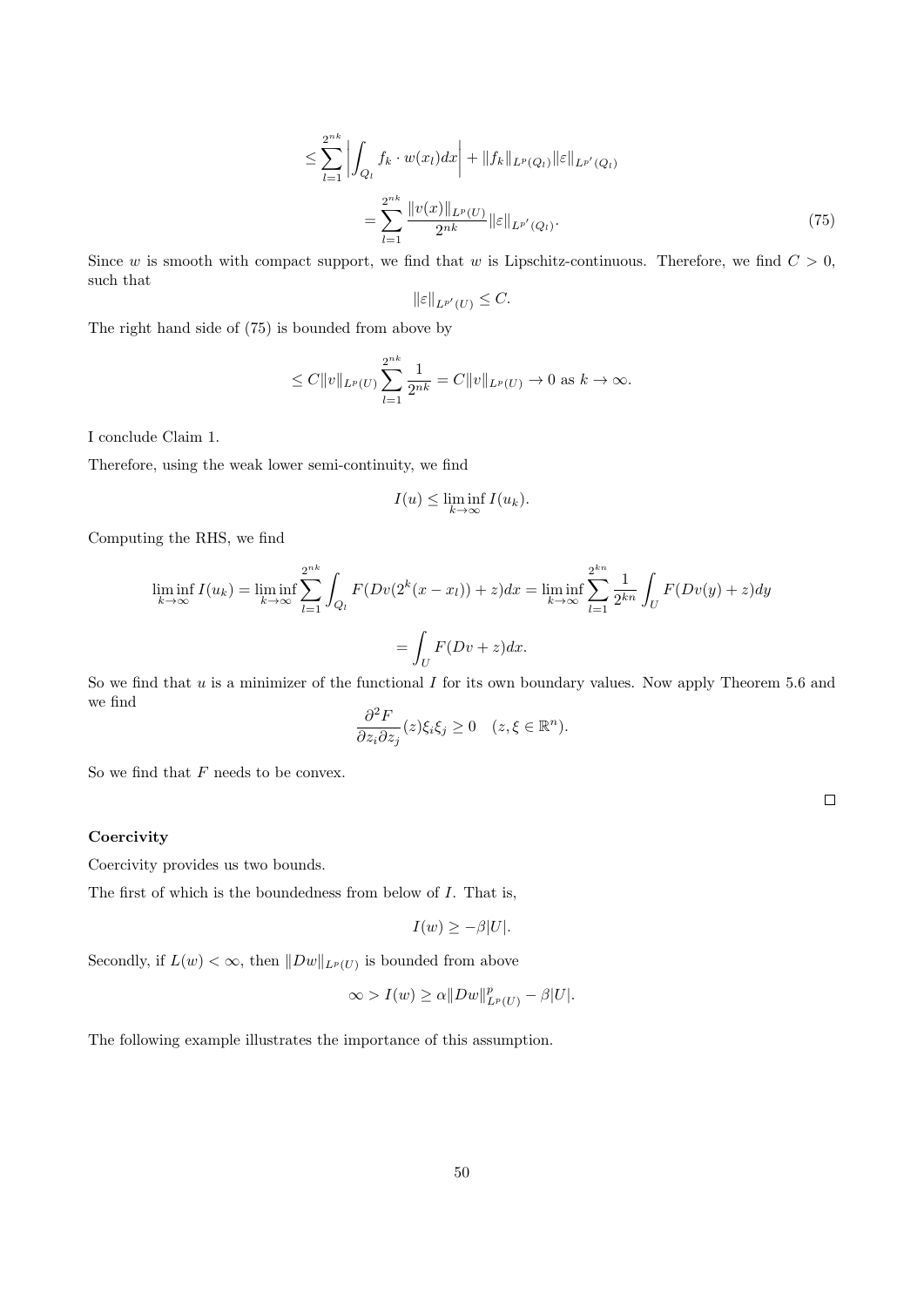**Example 5.10.** Let  $U = (0, 1)$ ,  $L(z, y, x) = \frac{1}{1+y^2}$  and  $g \equiv 0$ .

We find that  $L$  is not coercive. However,  $L$  is convex in the z-variable.

If I had a minimizer  $u \in \mathcal{A}$ , then we would find

$$
\int_{(0,1)} L(Du, u, x) dx > 0.
$$

To see this we apply the Theorem 3.1 (General Sobolev Inequalities), we find that  $u \in C^{0,\gamma}(U)$  for  $\gamma \in (0,1)$ . Since  $u < \infty$  a.e., we find  $x \in (0,1)$  such that  $u(x) < \infty$ .

So  $\frac{1}{1+u^2} > 0$  in a neighborhood. Hence,  $I(u) > 0$ .

Now define the following sequence of functions  $u_n \in \mathcal{A}$ 

$$
u_n(x) = \begin{cases} 2nx & \text{for } x \in (0, 1/(2n)) \\ n & \text{for } x \in (1/(2n), 1 - 1/(2n)) \\ n - 2nx & \text{for } x \in (1 - 1/(2n), 1), \end{cases}
$$

then

$$
\lim_{n \to \infty} \int_{(0,1)} \frac{1}{1 + u_n(x)^2} dx = 0,
$$

as a result of using 6.3(Dominated Convergence).

I conclude I cannot be minimized.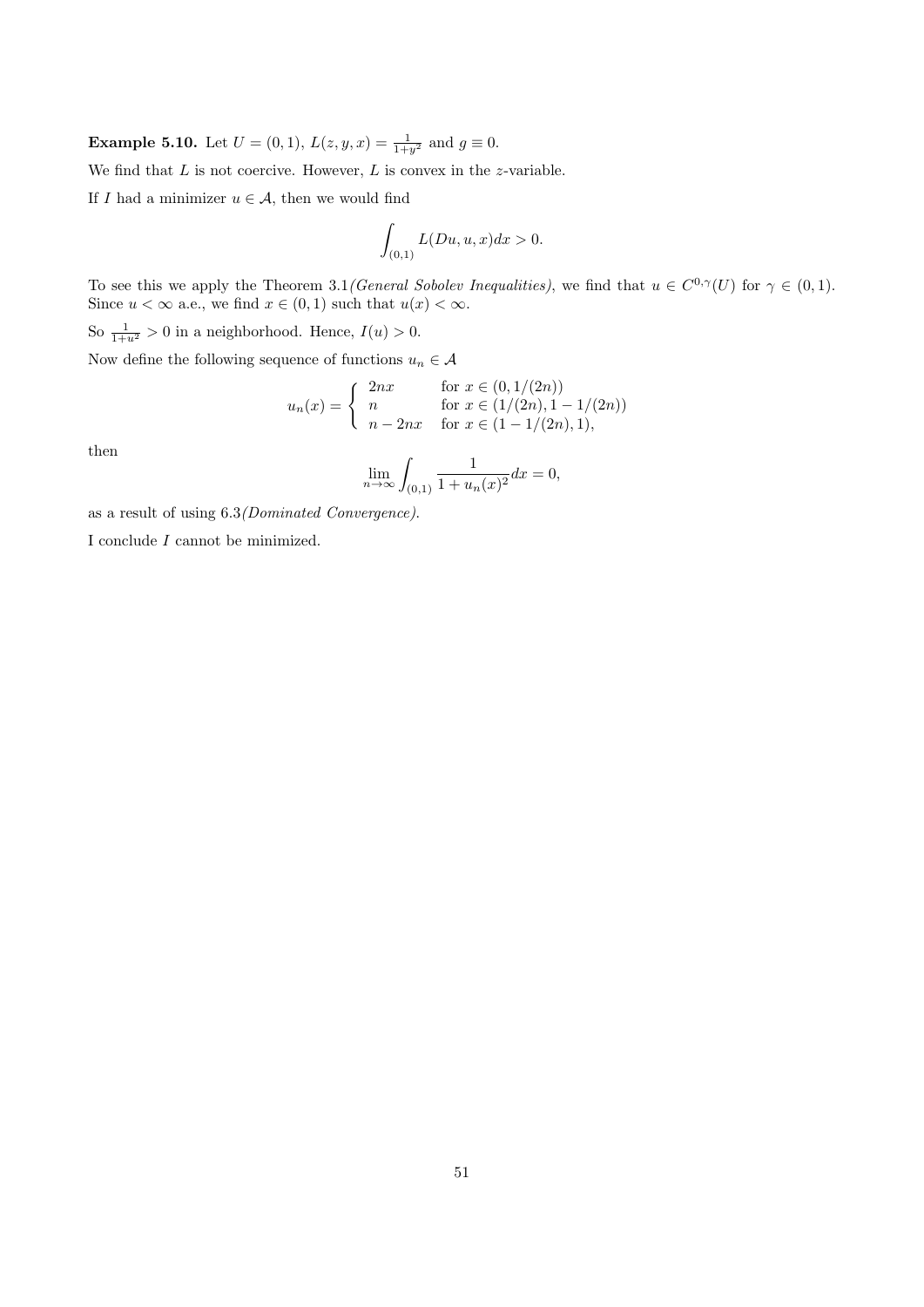# 6 Appendix

#### 6.1 Notation

- 1. By convention the natural numbers includes 0, i.e.  $\mathbb{N} = \{0, 1, 2, 3, \ldots\}$ .
- 2. Let  $n \in \mathbb{N}$ , we call  $\alpha \in \mathbb{N}^n$  a multiindex and write  $|\alpha| := \sum_{n=1}^{\infty}$  $\sum_{i=1}^{\infty} \alpha_i.$
- 3. Let  $\alpha$  be a multiindex and u sufficiently smooth, we write  $D^{\alpha}u = \partial_{x_1}^{\alpha_1} \cdots \partial_{x_n}^{\alpha_n} u$ , in the case the order of differentiation does not matter.
- 4. Let  $n \in \mathbb{N}$ . Define the following partial order  $(\mathbb{N}^n, \leq)$ . If  $\beta, \alpha \in \mathbb{N}$ , then  $\beta \leq \alpha$  if and only if for all  $\beta_i$  and  $\alpha_i$ , we have  $\beta_i \leq \alpha_i$  as natural numbers.
- 5. Let  $U \subset V \subset \mathbb{R}^n$ , we say U is compactly contain in V, denoted

$$
U\subset\subset V.
$$

If there exists an open  $W \subset \mathbb{R}^n$  such that

$$
\bar{U}\subset W\subset V.
$$

and  $\bar{U}$  is compact.

- 6. Let  $U \subset \mathbb{R}^n$  be measurable and bounded, define  $f_U u dx = \frac{1}{|U|} \int_U u dx$ , where  $u \in L^1(U)$ .
- 7. Let  $U, V \subseteq \mathbb{R}^n$ , we say the distance between two sets denoted dist $(U, V)$ , is defined

$$
dist(U, V) := \inf_{x \in U \wedge y \in V} ||x - y||.
$$

Sometimes, we just write a point instead of U.

8. Let  $U \subseteq \mathbb{R}^n$  be open and  $\varepsilon > 0$ . We define,

$$
U_{\varepsilon} := \{ x \in U : \text{dist}(x, \partial U) \ge \varepsilon \}.
$$

- 9. In the phrase  $\lambda$  a.e.,  $\lambda$  is referred to as the Lebesgue measure.
- 10. When  $v \in L^p(U)$ , then the integral of v is written

$$
\int_{U}vdx.
$$

However, this is with abuse of notation, meaning the  $v$  in the integral is a representative of the class  $v \in L^p(U)$ .

11. For  $v \in W^{1,p}(U)$  we write the boundary intergral of v over  $\partial U$  as

$$
\int_{\partial U} v dS(x).
$$

12. Let  $u : \mathbb{R}^n \supseteq U \to \mathbb{R}$ , then we define the support of u

$$
supp(u) := \overline{\{x \in U : u(x) = 0\}}.
$$

#### **Function Spaces** Let  $U, V \subset \mathbb{R}^n$  and U open.

13.  $C_{ext}^{k}(U) = \{u \in C^{k}(U) : \text{for all } \alpha \in \mathbb{N}^{n} \text{ with } |\alpha| \leq k, \text{ there exists a continuous extension for } D^{\alpha}u \text{ to } \overline{U} \}.$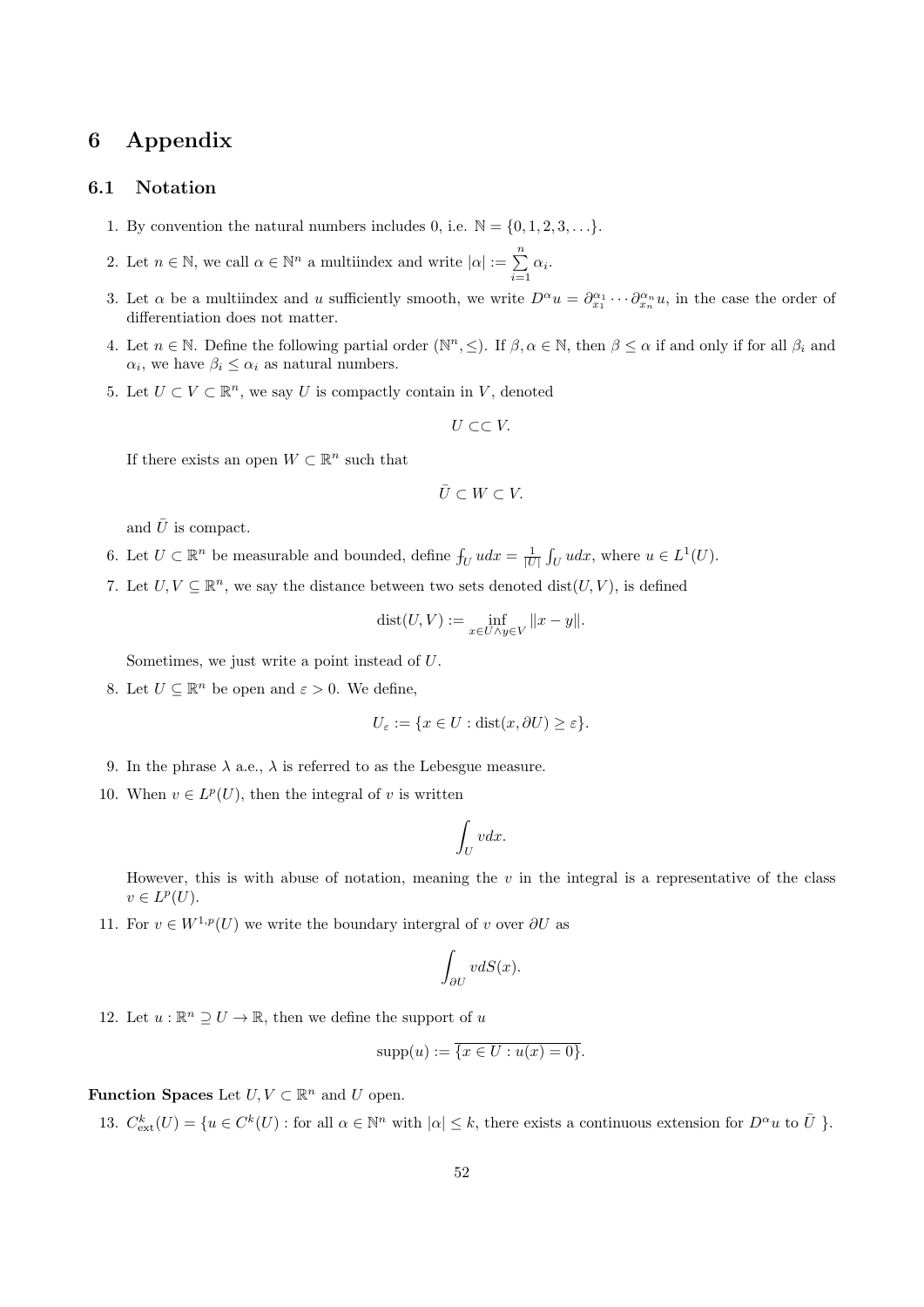- 14.  $C_{\text{ext}}^{\infty} = \bigcap_{k=0}^{\infty} C_{\text{ext}}^k(U).$
- 15.  $W^{k,q}(U)$ ,  $H^k(U)$  for  $k \in \mathbb{N}$  and  $1 \leq p < \infty$ , denote the Sobolev Spaces (see section Sobolev Spaces).
- 16.  $C^{k,\gamma}(U)$  for  $k \in \mathbb{N}$  and  $0 < \gamma \leq 1$ , denote the Hölder spaces (see section Sobolev Inequalities).
- 17.  $C_c^k(U) = \{u \in C^k(U) : u \text{ has compact support}\}.$
- 18.  $\mathcal{L}^1(\lambda) = \{u : U \to \mathbb{R} : u \lambda \text{integrable}\}.$
- 19.  $L^1(U) = \mathcal{L}^1(\lambda)/N$ , where  $N = \{u \in \mathcal{L}^1(\lambda) : \int_U u d\lambda(x) = 0\}.$

**Calculus** Let  $k \in \mathbb{N}_{\infty}$ ,  $U \subseteq \mathbb{R}^{n}$  be open, then U is a  $C^{k}$ -domain if for each  $x \in \partial U$ , there exists  $r > 0$  and a  $C^k$  function  $\gamma : \mathbb{R}^{n-1} \to \mathbb{R}$  such that upon relabeling and reorienting the coordinate axes if necessary, we have

$$
U \cap B(x,r) = \{ y \in B(x,r) : y_n > \gamma(y_1,\ldots,y_{n-1}) \}.
$$

Now we can construct a  $C^k$ -diffeomorphism  $\Phi$  that "straightens out the boundary" near x. Define

$$
\begin{cases} y_i = x_i =: \Phi^i(x) & (i = 1, ..., n-1) \\ y_n = x_n - \gamma(x_1, ..., x_n) := \Phi^n(x), \end{cases}
$$

and write

$$
y = \Phi(x).
$$

Similarly, we set

$$
\begin{cases} x_i = y_i =: \Psi^i(y) \\ x_n = y_n + \gamma(y_1, \dots, y_n) := \Psi^n(y). \end{cases} (i = 1, \dots, n-1)
$$

Then  $\Phi = \Psi^{-1}$ , and the mapping  $x \mapsto \Phi(x) = y$  has the following properties,

$$
\begin{cases} \n\Phi(\partial U \cap B(x,r)) \subseteq \mathbb{R}^{n-1} \times \{0\} \\ \n\Phi(U \cap B(x,r)) \subseteq \mathbb{R}^{n-1} \times (0,\infty) \\ \n\det(D\Phi) = \det(D\Psi) = 1. \n\end{cases}
$$

#### 6.2 Inequalities

Let  $U \subseteq \mathbb{R}^n$  be open unless stated differently. **Definition 6.1.** Let U be convex and  $f: U \to \mathbb{R}$ , we say f is convex if

$$
f(\tau x + (1 - \tau)y) \le \tau f(x) + (1 - \tau)f(y)
$$

for all  $x, y \in U$  and  $0 \leq \tau \leq 1$ .

If  $f \in C^2(U)$ , then f being convex is equivalent to

$$
\sum_{i,j=1}^n f_{x_i,x_j}(x)\xi_i\xi_j \ge 0,
$$

for all  $\xi_i, \xi_j \in \mathbb{R}$ . We call f strictly convex if there exists a  $\theta > 0$ , such that for all  $\xi_i, \xi_j \in \mathbb{R}$ , we have

$$
\sum_{i,j=1}^n f_{x_i,x_j}(x)\xi_i\xi_j \ge \theta |\xi|^2.
$$

1. If  $f \in C^1(U)$  is convex, then

$$
f(x) \le f(y) + Df(x) \cdot (x - y).
$$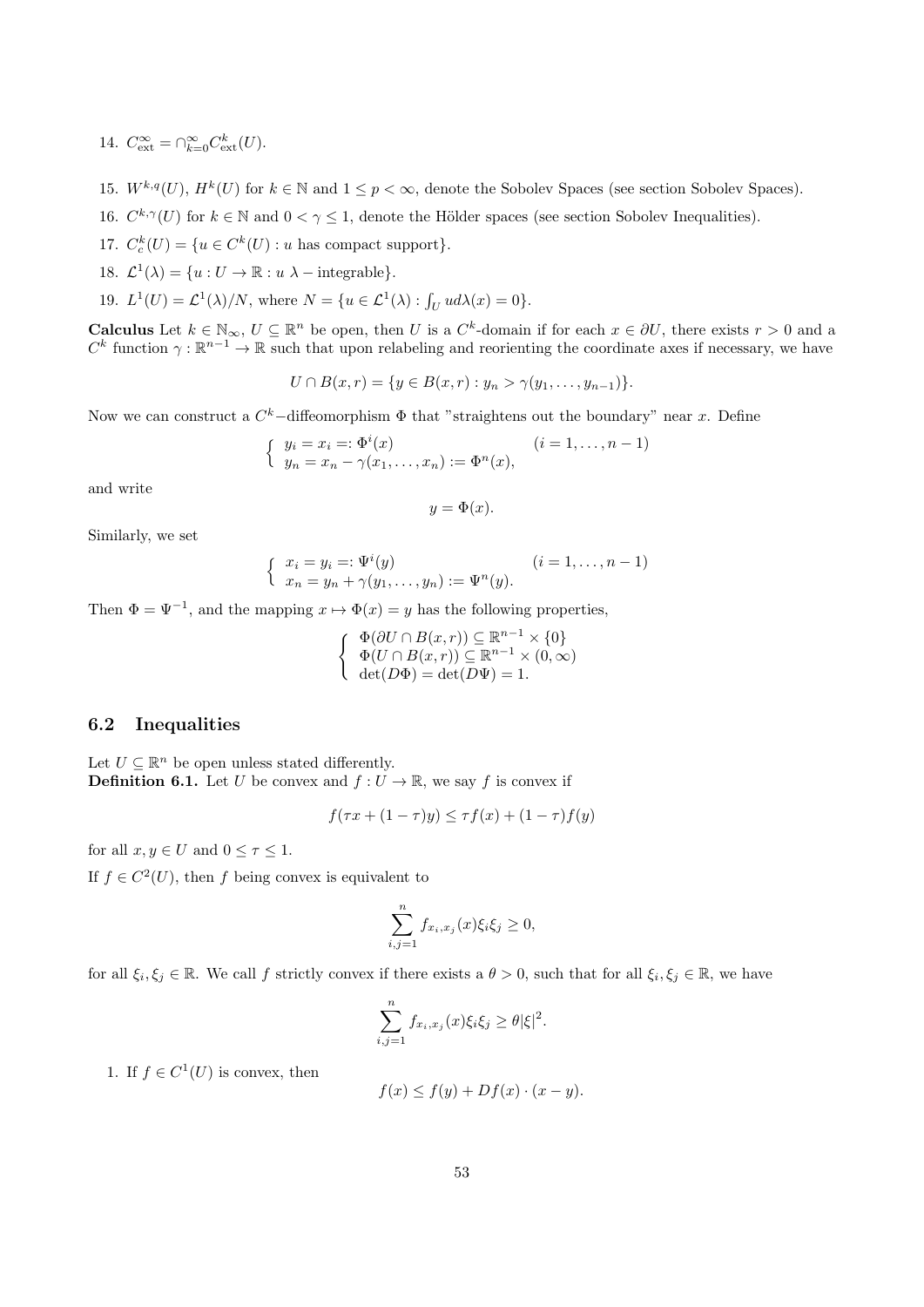2. For Young's inequality, let  $a, b \in [0, \infty)$  and  $p, q \in [1, \infty)$  such that  $\frac{1}{p} + \frac{1}{q} = 1$ , then

$$
ab \le \frac{a^p}{p} + \frac{b^p}{q}.
$$

Let  $(X, \mathcal{A}, \mu)$  be a measure space.

3. For Hölder's inequality, let  $1 \leq p, q \leq \infty$ ,  $\frac{1}{p} + \frac{1}{q} = 1$ . If  $u \in L^p(X)$ ,  $v \in L^q(X)$ , then  $uv \in L^1(X)$  and we have kuvk $\|u\|_{\infty}$  is  $\|x\|_{\infty}$  and  $\|x\|_{\infty}$   $\|y\|_{\infty}$ 

$$
||uv||_{L^1(X)} \leq ||u||_{L^p(X)} ||v||_{L^q(X)}.
$$

4. For Minkowski inequality, let  $1 \leq p \leq \infty$  and  $u, v \in L^p(X)$ . Then

$$
||u + v||_{L^p(X)} \le ||u||_{L^p(X)} + ||v||_{L^p(X)}.
$$

5. Taking two cases of Hölder and Minkowski inequality,  $X = U \subset \mathbb{R}^n$  and  $X = \mathbb{N}$ , we find

$$
||uv||_{L^{1}(U)} \leq ||u||_{L^{p}(U)} ||v||_{L^{q}(U)}
$$

$$
\left|\sum_{k=1}^{n} a_{k}b_{k}\right| \leq \left(\sum_{k=1}^{n} |a_{k}|^{p}\right)^{1/p} \left(\sum_{k=1}^{n} |b_{k}|^{q}\right)^{1/q}
$$

$$
||u + v||_{L^{p}(U)} \leq ||u||_{L^{p}(U)} + ||v||_{L^{p}(U)}
$$

$$
\left(\sum_{k=1}^{n} |a_{k} + b_{k}|^{p}\right)^{1/p} \leq \left(\sum_{k=1}^{n} |a_{k}|^{p}\right)^{1/p} + \left(\sum_{k=1}^{n} |b_{k}|^{q}\right)^{1/q}
$$

- 6. The following inequality is the interpolating inequality for  $L^p$ -norms,
	- assume  $1\leq s\leq r\leq t\leq\infty$  and

$$
\frac{1}{r} = \frac{\theta}{s} + \frac{1-\theta}{t}.
$$

Suppose also  $u \in L^s(U) \cap L^t(U)$ . Then  $u \in L^r(U)$  and

$$
||u||_{L^r(U)} \le ||u||_{L^s(U)}^{\theta} ||u||_{L^t(U)}^{1-\theta}.
$$

#### 6.3 Measure Theory

**Theorem 6.2.** (Monotone Convergence)Let  $(X, \mathcal{A}, \mu)$  be a measure space.

Let  $(u_j)_{j\in\mathbb{N}}\subset\mathcal{L}^1(\mu)$  be an increasing sequence of integrable functions  $u_1\leq u_2\leq\ldots$  with limit  $u:=\sup u_j$ .  $j\in\mathbb{N}$ Then  $u \in \mathcal{L}^1(\mu)$  if and only if

$$
\sup_{j\in\mathbb{N}}\int u_jd\mu<\infty
$$

, in which case

$$
\int\limits_{j\in\mathbb{N}}u_jd\mu=\int\limits_{j\in\mathbb{N}}\sup\limits_{u_jd\mu.
$$

(see [Sch05, Theorem 11.1] for a proof of Theorem 6.2)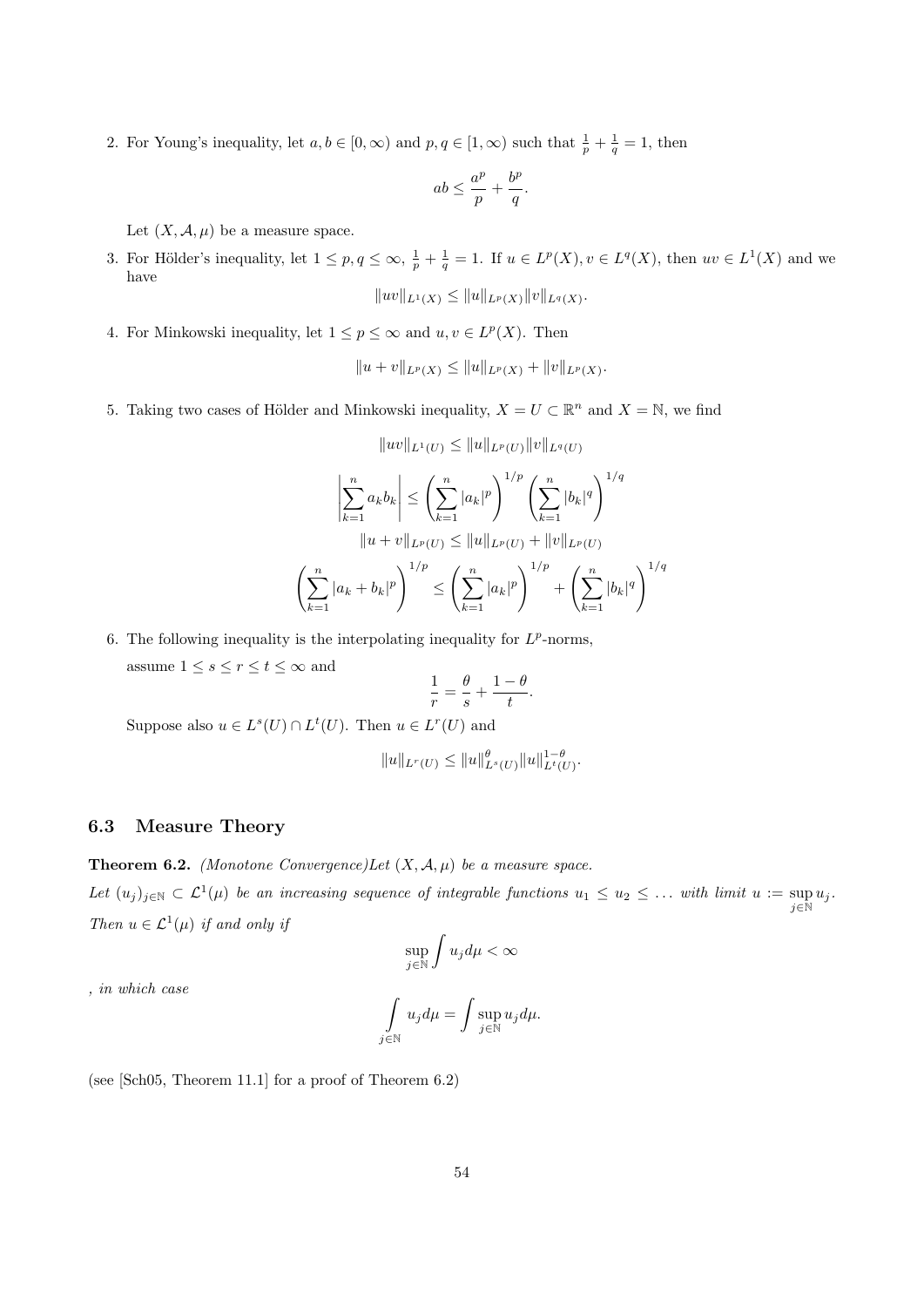**Theorem 6.3.** (Dominated Convergence) Let  $(X, \mathcal{A}, \mu)$  be a measure space and  $(u_j)_{j \in \mathbb{N}} \subset \mathcal{L}^1(\mu)$  be a sequence of functions such that  $|u_j| \leq w$  for all  $j \in \mathbb{N}$  and some  $w \in \mathcal{L}^1_+(\mu)$ . If  $u(x) = \lim_{j \to \infty} u_j(x)$  exists for almost every

 $x \in X$ , then  $u \in \mathcal{L}^1(\mu)$  and we have

(i) 
$$
\lim_{j \to \infty} \int |u_j - u| d\mu = 0;
$$

$$
(ii) \quad \lim_{j \to \infty} \int u_j d\mu = \int \lim_{j \to \infty} u_j d\mu = \int u d\mu
$$

(see [Sch05, Theorem 11.2] for a proof of Theorem 6.3) **Theorem 6.4.** Let  $1 \leq q < \infty$ , then  $L^p(U)$  is a Banach space.

(see [Bre10, Theorem 4.8, Section 4.2] for a proof of Theorem 6.4)

Let  $X, Y$  be Banach spaces. Theorem 6.5. Let  $(u_k)_{k\in\mathbb{N}}\subset X$  and

Then

$$
\sup_{k\in\mathbb{N}}\|u_k\|_X
$$

 $u_k \rightharpoonup u.$ 

*Proof.* Let  $\iota: X \to X^{**}$  be the bidual map, where  $\iota(u)(u') = u'(u)$  for all  $u' \in X^*$ .

Since

$$
\sup_{k \in \mathbb{N}} \left\{ |u(u_k)(u')| \right\} = \sup_{k \in \mathbb{N}} \left\{ |u'(u_k)| \right\} < \infty \text{ for all } u' \in X^*,
$$

i.e.  $u_k \rightharpoonup u$ . And  $X^*$  is a Banach space. We may apply the uniform boundedness theorem. Thus

$$
\sup_{k\in\mathbb{N}}\{\|\iota(u_k)\|_{X^{**}}\}<\infty.
$$

Since  $\iota$  is an isometry. We find that,

$$
\sup_{k \in \mathbb{N}} \{ \|u_k\|_X \} < \infty.
$$

Let  $(X, \Sigma, \mu)$  be a measure space with  $\mu(X) < \infty$ . **Theorem 6.6.** (Egorov) Let  $u_k : X \to \mathbb{R}$ , be a sequence of  $\Sigma$ -measurable functions.

If  $u_k \to u$  a.e. in U, then for every  $\varepsilon > 0$  there exists  $E_{\varepsilon} \subset U$  such that

 $u_k \to u$  uniformly on  $E_\varepsilon$ 

and

$$
|U - E_{\varepsilon}| \leq \varepsilon.
$$

*Proof.* Let  $\varepsilon > 0$ .

Since  $u_k$  converges a.e., there exists a set  $E \subset U$  such that  $\mu(E) = 0$  and  $u_k$  converges on  $D = X - E$ . Define the following sets, for  $n, k \in \mathbb{N}$ 

$$
B_{n,k} := \{ x \in D : |u_n(x) - u(x)| \ge 1/k \}
$$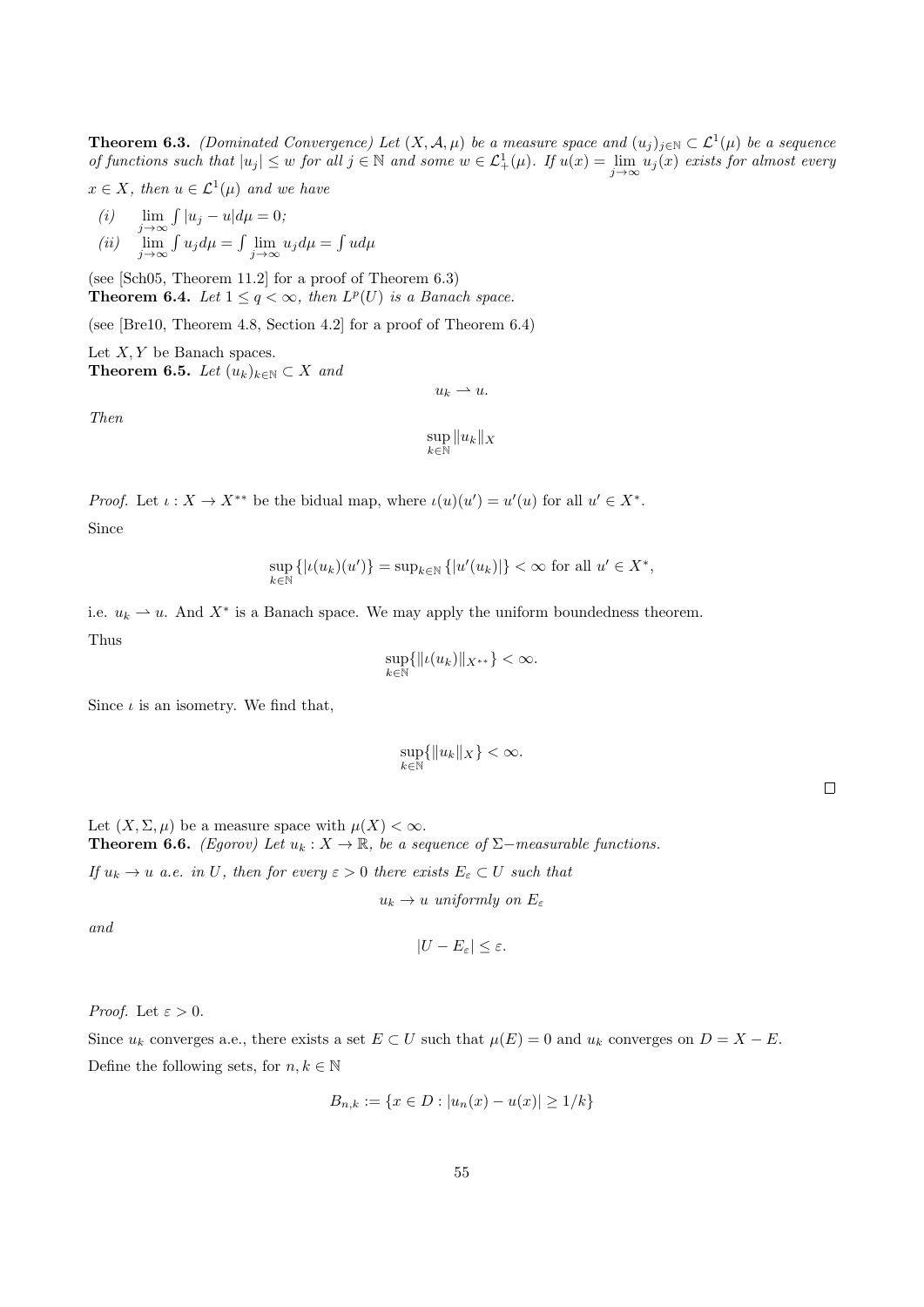and

$$
A_{n,k} := \cup_{m=n}^{\infty} B_{m,k}.
$$

Since  $u_k$  converges to u on D, we find that for all  $k \in \mathbb{N}$ ,  $x \in D$ , there exists an  $n \in \mathbb{N}$ , such that

$$
|u_n(x) - u(x)| < 1/k
$$

Therefore, we find that for all  $k \in \mathbb{N}$ , we have

$$
\limsup_{n \to \infty} A_{n,k} = \bigcap_{n \in \mathbb{N}} \bigcup_{m \ge n} A_{n,k} = \emptyset.
$$

Now using this, we find

$$
\emptyset = \mu(\limsup_{n \to \infty} A_{n,k})
$$

$$
= \mu(\cap_{n \in \mathbb{N}} A_{n,k})
$$

Since  $A_{n,k}$  is a decreasing sequence of sets, we find that, for  $n \in \mathbb{N}$ 

$$
\cup_{m\geq n} A_{m,k} = A_{n,k}.
$$

Therefore, we continue with the equality.

$$
\mu(\cap_{n\in\mathbb{N}} A_{n,k}) = \mu(\limsup_{n\to\infty} A_{n,k})
$$

$$
= \mu(\lim_{n\to\infty} A_{n,k})
$$

$$
= \lim_{n\to\infty} \mu(A_{n,k}),
$$

where the last equality follows from the continuity of measure for decreasing sequences of sets. Let  $(A_{n_k,k})_{k\in\mathbb{N}}$  be such that

$$
\mu(A_{n_k,k}) < \frac{\varepsilon}{2^{k+1}},
$$

which is possible because  $\lim_{n\to\infty}\mu(A_{n,k})=0$  for all  $k\in\mathbb{N}$ . Define

 $A = \bigcup_{k \in \mathbb{N}} A_{n_k,k},$ 

then

$$
\mu(A) < \varepsilon.
$$

If  $x \in D - B$ , then  $x \notin B_{n_k,k}$  for all  $k \in \mathbb{N}$ . Hence

$$
|u_i(x) - u(x)| < \frac{1}{k}
$$

for all  $i \geq n_k$ .

This holds for all  $x \in D - B$ . Therefore,  $u_n$  converges uniformly to u on  $D - B$ . Now we define

$$
E_{\varepsilon}=D-B
$$

and we have proven that  $u_n\to u$  uniformly on  $E_\varepsilon$  with

$$
\mu(X - E_{\varepsilon}) < \varepsilon.
$$

Finally, if we choose  $n_k$  as small as possible, then  $\varepsilon$  imposes an order in  $E_{\varepsilon}$ . That is, if  $\varepsilon < \varepsilon'$ , then  $E_{\varepsilon} \subset E_{\varepsilon'}$ .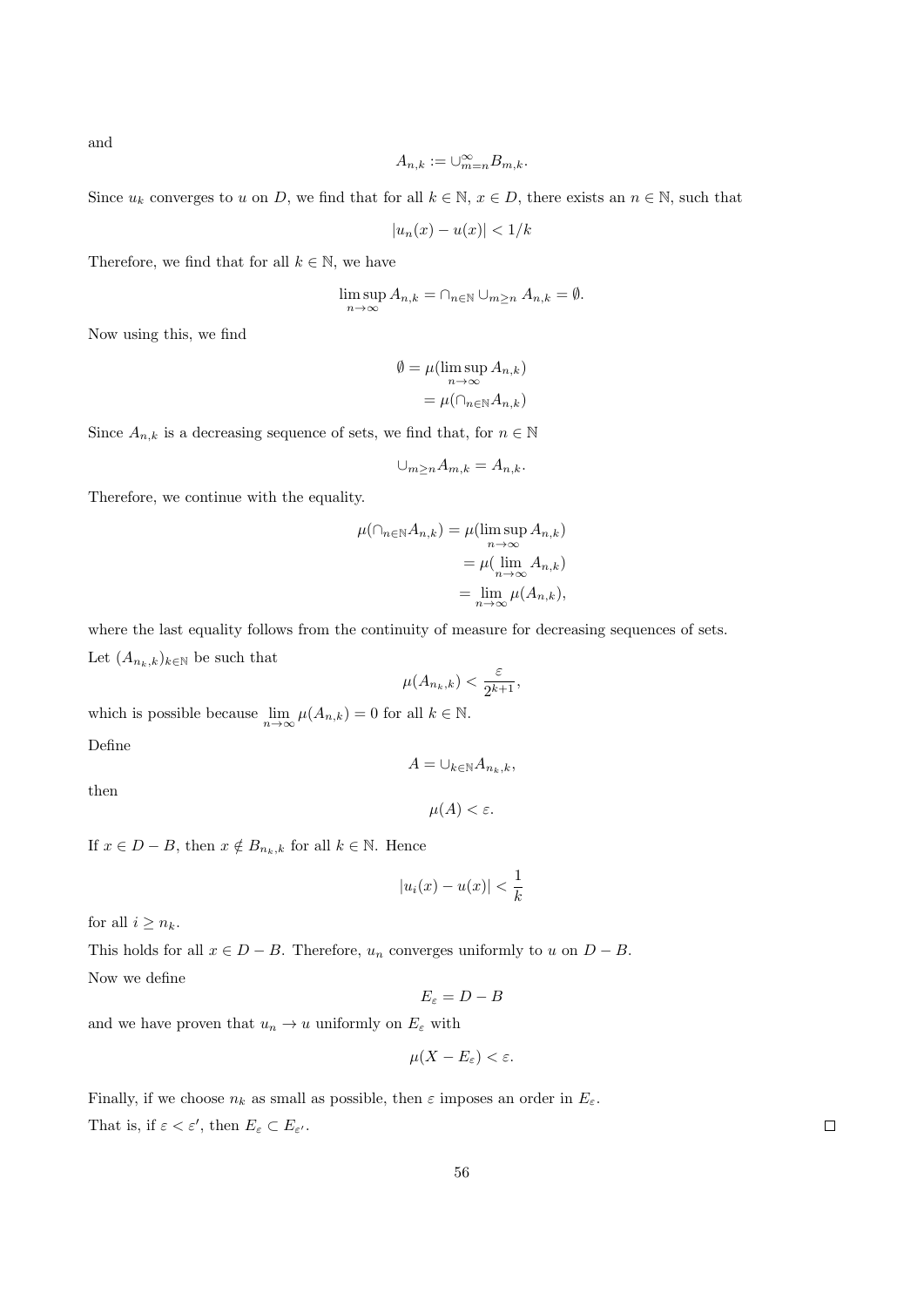**Theorem 6.7.** Let  $a < b \in \mathbb{R}$  and  $u : (a, b) \times X \to \mathbb{R}$  be a function satisfying

- 1.  $x \mapsto u(t, x)$  is in  $\mathcal{L}^1(\mu)$  for every fixed  $t \in (a, b)$ ;
- 2.  $t \mapsto u(t, x)$  is differentiable for every  $x \in X$ ;
- 3.  $|\partial_t u(t,x)| \leq \omega(x)$  for all  $(t,x) \in (a,b) \times X$  and some  $\omega \in \mathcal{L}^1_+(\mu)$

Then the function  $v:(a, b) \to \mathbb{R}$  given by

$$
t\mapsto v(t):=\int_X u(t,x)dx
$$

is differentiable and its derivative is

$$
\partial_t v(t) = \int_X \partial_t u(t, x) \mu(dx).
$$

(see [Sch05, Theorem 11.5] for a proof of Theorem 6.7)

#### 6.4 Calculus

The following function is called the standard mollifier. Definition 6.8. (Mollifier)

$$
\eta(x) := \begin{cases} C \exp\left(\frac{1}{|x|^2 - 1}\right) & \text{if } |x| < 1\\ 0 & \text{if } |x| \ge 1 \end{cases}
$$

where C is such that  $\int_{\mathbb{R}^n} \eta(x) dx = 1$ .

We write,

$$
\eta_{\varepsilon}(x) := \frac{1}{\varepsilon^n} \eta\left(\frac{x}{\varepsilon}\right).
$$

Note that  $\eta, \eta_{\varepsilon} \in C_c^{\infty}(\mathbb{R}^n)$ .

The notion of mollification is extremely important throughout the thesis and will be defined below. **Definition 6.9.** Let  $f: U \to \mathbb{R}$  be locally integrable, then we define the mollification of f,

$$
f^{\varepsilon} := \eta_{\varepsilon} * f \text{ in } U_{\varepsilon}.
$$

That is,

$$
f^{\varepsilon}(x) = \int_{U} \eta_{\varepsilon}(x - y) f(y) dy = \int_{B(0, \varepsilon)} \eta_{\varepsilon}(y) f(x - y) dy.
$$

for  $x \in U_{\varepsilon}$ . Theorem 6.10. (Mollifier)

(i) 
$$
f^{\varepsilon} \in C^{\infty}(U_{\varepsilon})
$$
.  
\n(ii)  $f^{\varepsilon} \to f$  a.e. as  $\varepsilon \to 0^{+}$ .  
\n(iii) If  $f \in C(\overline{U})$ , then  $f^{\varepsilon} \to f$  uniformly on compact subsets of  $U$ .  
\n(iv) If  $1 \leq q < \infty$  and  $f \in L_{loc}^{p}(U)$ , then  $f^{\varepsilon} \to f$  in  $L_{loc}^{p}(U)$ .

(see [Eva98, Theorem 7, Section C.5] for a proof of Theorem 6.10)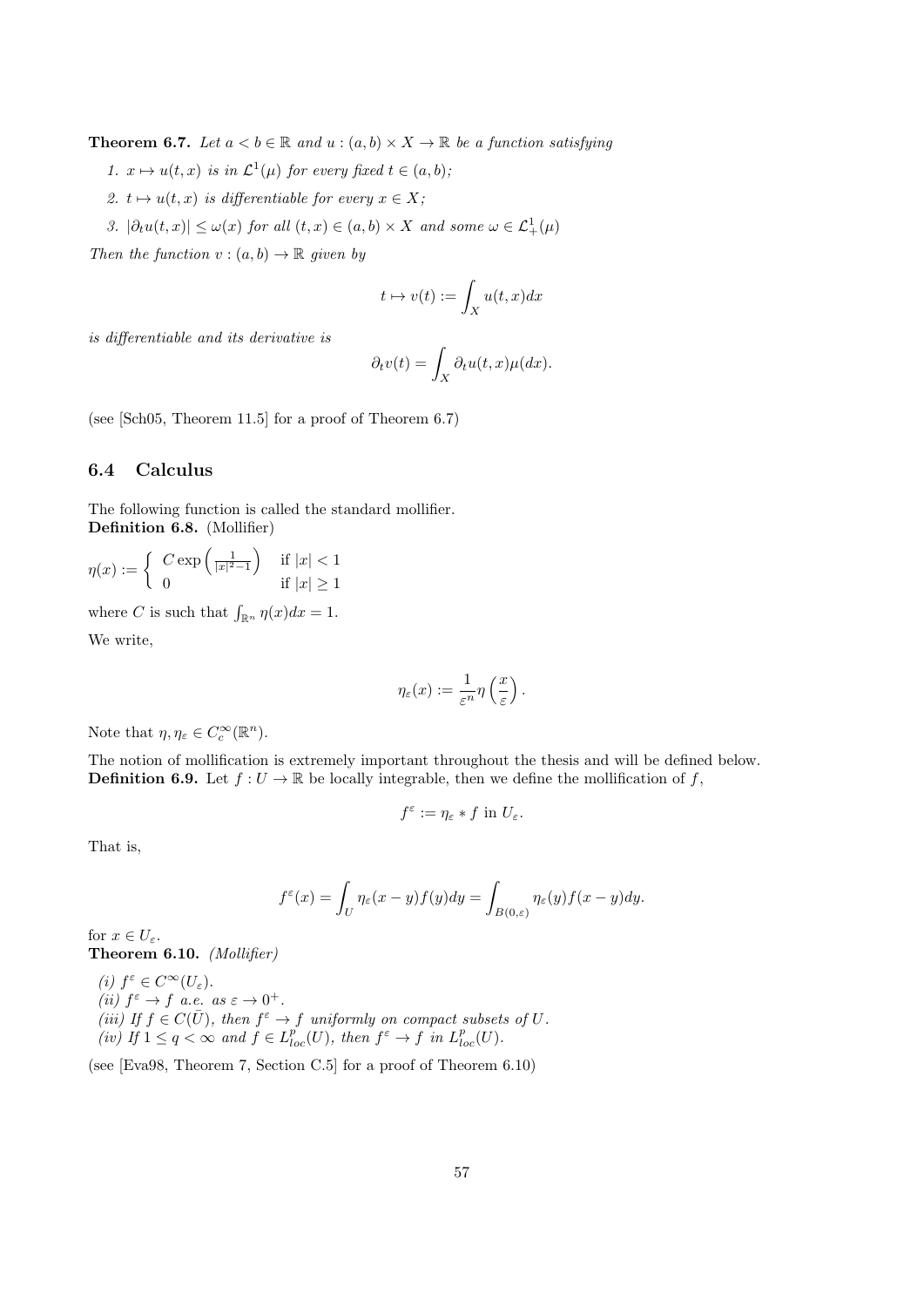**Theorem 6.11.** Let  $U \subseteq \mathbb{R}^n$  and U an open cover of U, together with index set I,

then there exists a collection of family of functions  $\{\zeta_i\}_{i\in I}$  satisfying

- (i)  $\zeta_i \in C_c^{\infty}(U_i)$  with  $U_i \in \mathcal{U}$
- (ii)  $\zeta_i \geq 0$ .<br>(iii) All  $x \in$
- All  $x \in U$  has a neighborhood V such that only finitely many  $\zeta_i$ 's are nonzero on V.
- and
- $(iv)$  $\sum_{i\in I} \zeta_i(x) = 1$

We call the family  $\{\zeta_i\}_{i\in I}$  a partition of unity subordinate to U.

(see [Lee12, Theorem 2.23] for a proof of Theorem 6.11) **Theorem 6.12.** Let  $u, v \in C_{ext}^1(U)$ . Then

$$
\int_U u_{x_i} v dx = -\int_U u v_{x_i} dx + \int_{\partial U} u v v^i dS(x).
$$

(see [Eva98, Theorem 2, Section C.2.] for a proof of Theorem 6.12) **Theorem 6.13.** (Arzelà-Ascoli Compactness Criterion) Suppose  $(f_k)_{k\in\mathbb{N}}$  is a sequence of real-valued functions defined on an open subset of  $U \subseteq \mathbb{R}^n$ , such that

 $|f_k(x)| \le M \quad (k = 1, \ldots, x \in U)$ 

for some constant M and that the functions are uniformly equicontinuous.

Then there exists a subsequence  $(f_{k_n})_{n\in\mathbb{N}}$  and a continuous function f, such that

 $f_{n_k} \to f$  uniformly on compact subsets of U.

(see [Eva98, Section C.8] for a proof of Theorem 6.13)

#### 6.5 Functional Analysis

Let  $E$  be a Banach space. **Definition 6.14.** We denote  $E'$  the dual and  $E''$  the bidual of  $E$ . **Definition 6.15.** The conjugate of  $p \geq 1$ , written p' is

$$
p' = \frac{p}{p-1}.
$$

Theorem 6.16. Let  $(u_k)_{k\in\mathbb{N}}\subset E$  and

Then

.

$$
\sup_{k\in\mathbb{N}}\|u_k\|_E.
$$

 $u_k \rightharpoonup u.$ 

*Proof.* Let  $\iota : E \to E''$  be the bidual map, where  $\iota(u)(u') = u'(u)$  for all  $u' \in E'$ . Since

$$
\sup_{k \in \mathbb{N}} \left\{ |u(u_k)(u')| \right\} = \sup_{k \in \mathbb{N}} \left\{ |u'(u_k)| \right\} < \infty \text{ for all } u' \in E',
$$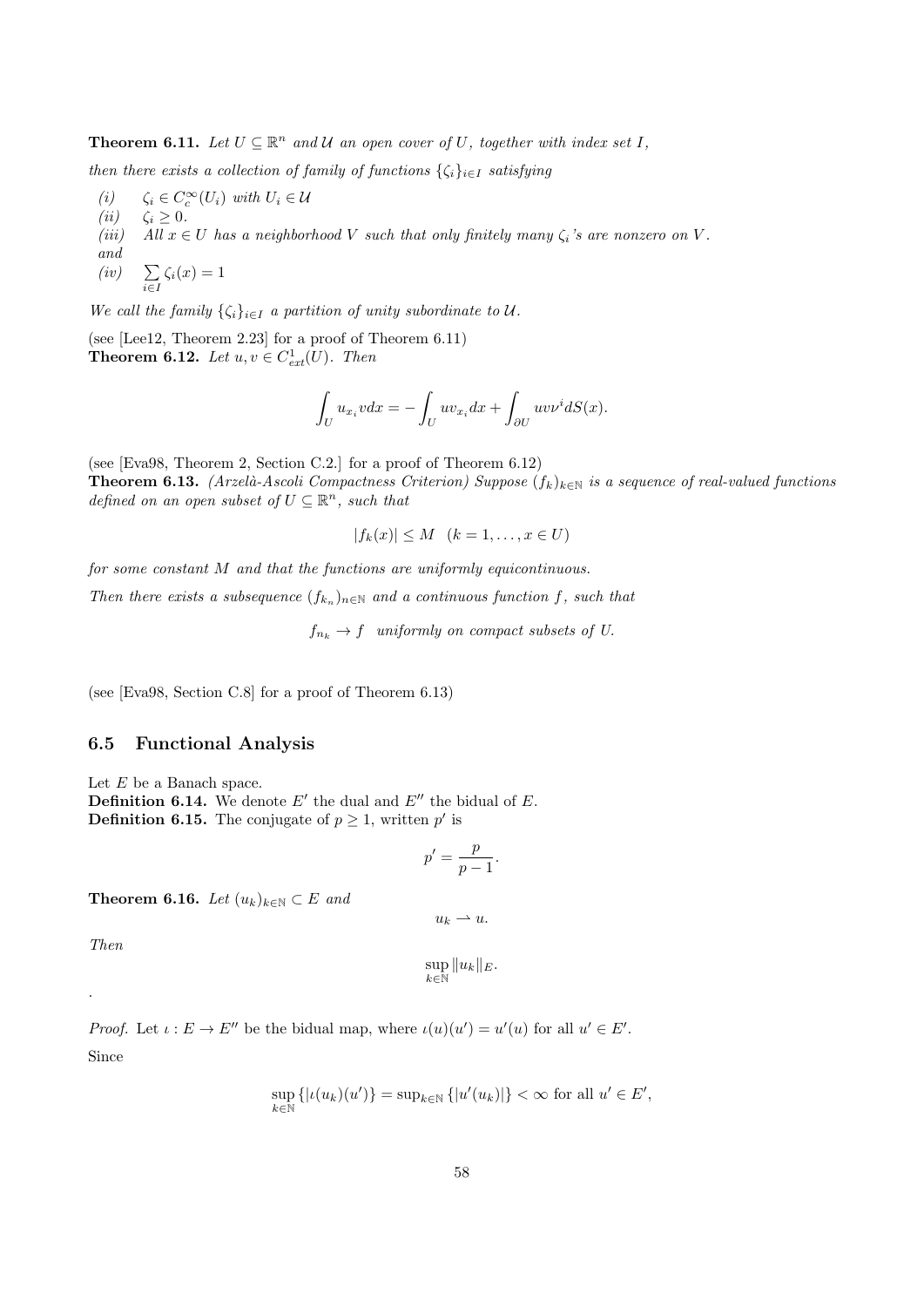i.e.  $u_k \rightharpoonup u$ . And E' is a Banach space. We may apply the uniform boundedness theorem.

Thus

$$
\sup_{k\in\mathbb{N}}\{\|\iota(u_k)\|_{E^{\prime\prime}}\}<\infty.
$$

Since  $\iota$  is an isometry. We find that,

$$
\sup_{k\in\mathbb{N}}\{\|u_k\|_E\}<\infty.
$$

**Theorem 6.17.** (Helly, Hahn-Banach analytic form). Let  $p : E \to \mathbb{R}$  be a function satisfying

$$
\begin{cases} p(\lambda x) = \lambda p(x) & \forall x \in E \text{ and } \forall \lambda > 0 \\ p(x + y) \le p(x) + p(y) & \forall x, y \in E. \end{cases}
$$

Let  $G \subset E$  be a linear subspace and let  $g : G \to \mathbb{R}$  be a linear functional such that

$$
g(x) \le p(x) \quad \forall x \in G.
$$

Under these assumptions, there exists a linear functional f defined on all of E that extends g, i.e.  $g(x) = f(x)$  $\forall x \in G$ , and such that

$$
f(x) \le p(x) \quad \forall x \in E.
$$

(see [Bre10, Theorem 1.1, Section 1.1] for a proof of Theorem 6.17) **Lemma 6.18.** Let  $C \subset E$  be a nonempty open convex set and let  $x_0 \in E$  with  $x_0 \in C$ . Then there exists  $f \in E'$  such that  $f(x) < f(x_0)$   $\forall x \in C$ . In particular, the hyperplane  $\{f = f(x_0)\}$  separates  $\{x_0\}$  and C.

(see [Bre10, Lemma 1.3, Section 1.2] for a proof of Lemma 6.18) **Proposition 6.19.** Let  $x_0 \in E$ ; given  $\varepsilon > 0$  and a finite set  $\{f_1, \ldots, f_n\} \subset E'$  consider

 $V = V(f_1, \ldots, f_k; \varepsilon) = \{x \in E; |\langle f_i, x - x_0 \rangle| < \varepsilon, \forall i = 1, \ldots, k\}.$ 

Then V is a neighborhood of  $x_0$  for the topology  $\sigma(E, E')$ . Moreover, we obtain a basis of neighborhood of  $x_0$ for  $\sigma(E, E')$  by varying  $\varepsilon, k$  and  $f_i$ 's in  $E'$ .

(see [Bre10, Proposition 3.4, Section 3.2] for a proof of Proposition 6.19)

**Corollary 6.20.** E is reflexive and separable if and only if  $E'$  is reflexive and separable.

(see [Bre10, Corollary 3.27, Section 3.6] for a proof of Corollary 6.20)